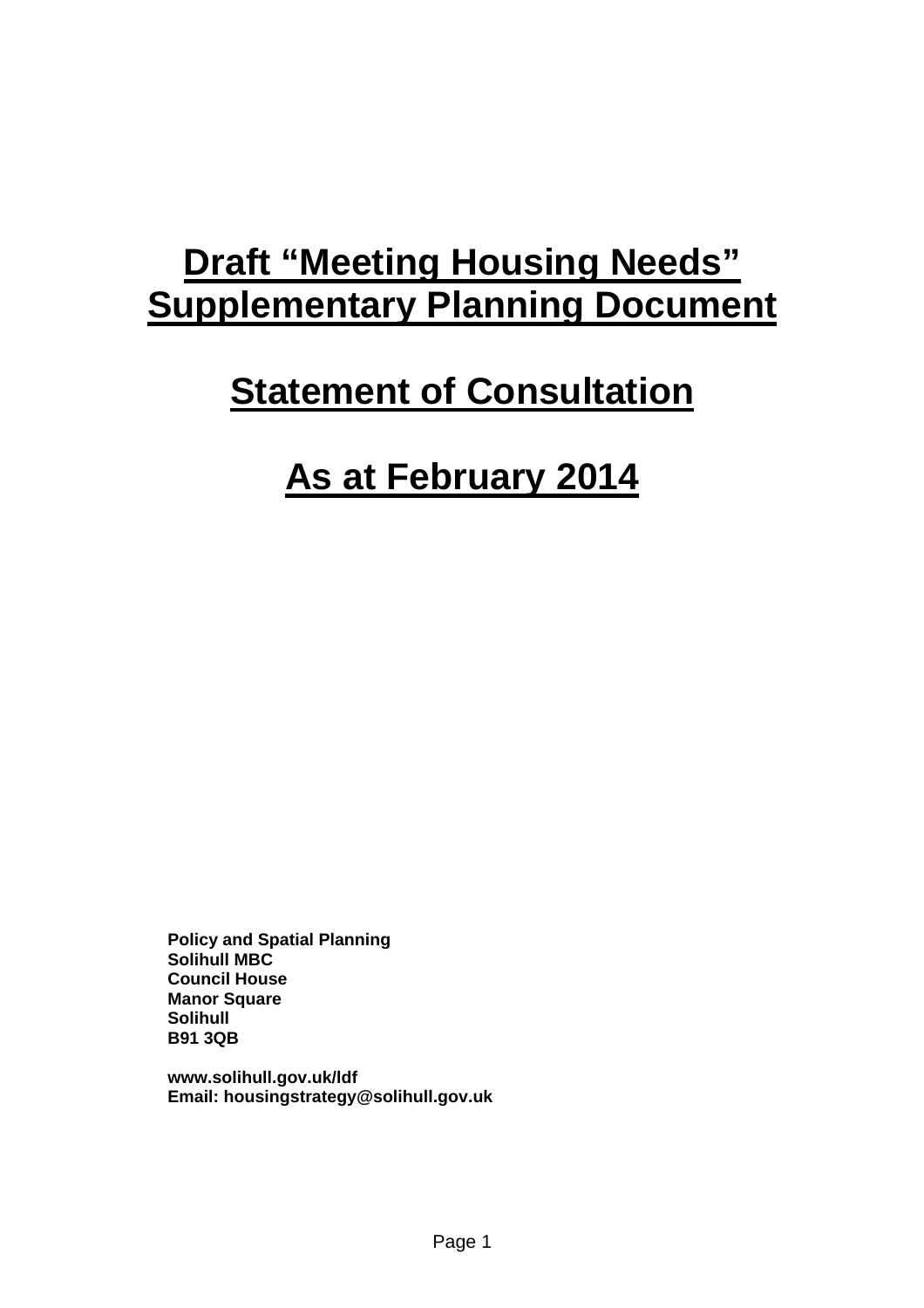# **Draft "Meeting Housing Needs" Supplementary Planning Document Statement of Consultation As at February 2014**

# **1. Introduction**

This document sets out how Solihull MBC has involved stakeholders in the preparation of the Draft "Meeting Housing Needs" Supplementary Planning Document. The purpose of this document is to explain how the Council is complying with Regulation 12 of the Town and Country Planning (Local Planning) (England) Regulations 2012.

The Council is required to produce this Statement of Consultation to accompany the publication of the Draft Supplementary Planning Document for consultation. It will assist stakeholders and members of the community in determining whether the Council has undertaken the necessary consultation to comply with the regulations and its adopted Statement of Community Involvement.

The Draft Supplementary Planning Document will be consulted upon from Monday 3 March 2014 until 5pm Monday 7 April 2014.

This document sets out for each stage of the pre-production consultation, the following information:

- Which organisations and stakeholders were invited to make representations;
- A summary of the main issues raised by the representations; and
- How the representations have been taken into account.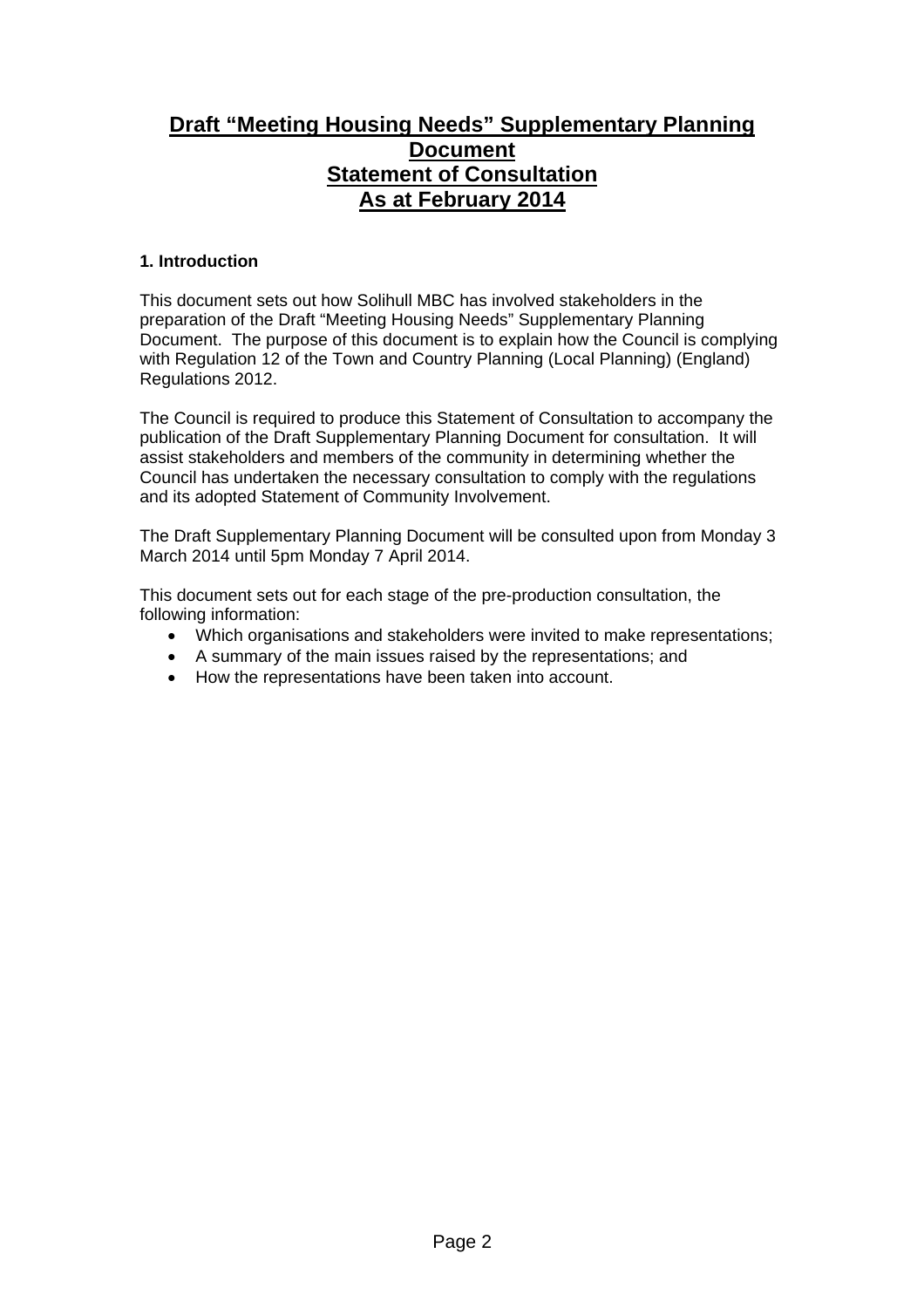# **2. Consultation Methodology**

The Council is committed to involving stakeholders and the local community in the development of the Draft "Meeting Housing Needs" Supplementary Planning Document. The Council has adopted an approach that views consultation as an ongoing activity that is integral to the plan-making process.

The Council has a comprehensive consultation database containing more than 1000 consultees, including residents associations, parish councils, elected representatives, community and voluntary groups, developers and businesses, infrastructure providers, government agencies and individuals.

The Council has a form on-line for persons or organisations wishing to be included on the Council's Local Plan consultation database, or to update their details. Stakeholders and the local community have been informed by email or in writing of opportunities to get involved in plan-making.

A previous version of the Draft "Meeting Housing Needs" Supplementary Planning Document was entitled the Draft "Affordable Housing" Supplementary Planning Document.

The development of the Draft "Affordable Housing" Supplementary Planning Document was consulted on with stakeholders on a pre-production basis. Initial stakeholder roundtable meetings (in accordance with the Statement of Community Involvement) were held in November 2011, this is explained in more detail in the following chapter. Comments were taken into account by officers developing the Draft "Affordable Housing" Supplementary Planning Document that was approved by Cabinet Member for Economic Development and Regeneration in January 2012. Stakeholders invited and consulted with included for the pre-production consultation included:

- Homes and Communities Agency
- Parish Councils
- Community and Residents Organisations
- Agents
- Developers
- Landowners

Cross boundary consultation has been carried out with adjoining local authorities and parish councils. This has been completed through making reference to the Warwickshire Rural Housing Enabler Project, the SPD and the development specifically of the rural policy.

Solihull Council is a member of the Greater Birmingham and Solihull LEP (Local Economic Partnership) Housing Group that has considered a range of issues including affordable housing policy. Solihull Council is also a member of West Midlands Councils and the West Midlands Housing Officers Group.

There was a pre-production consultation of the SPD which is described in section 3.

There was a wider consultation of the Draft "Affordable Housing" Supplementary Planning Document between Friday 10 February 2012 and Friday 23 March 2012. A summary of this is discussed in section 4.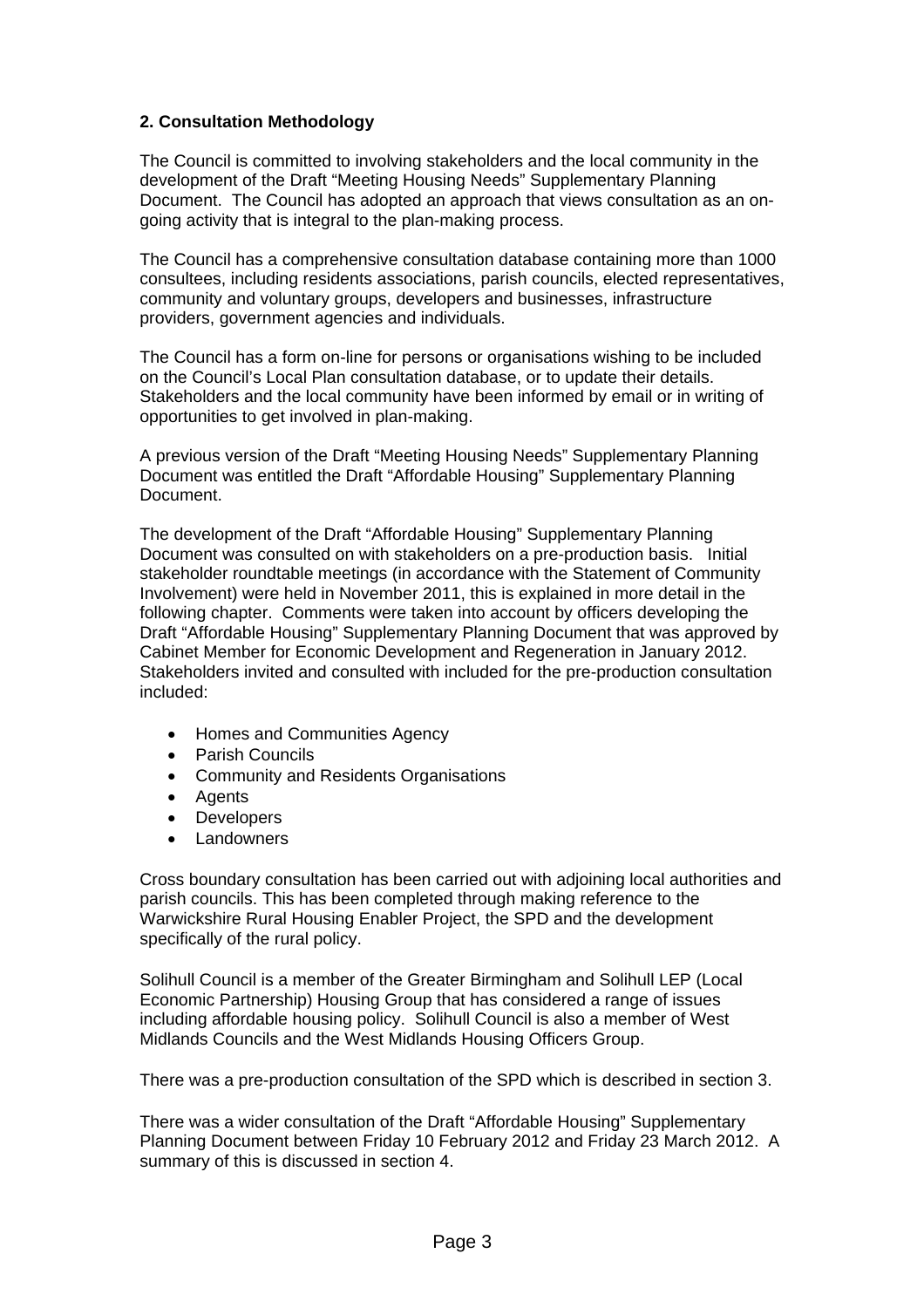The Solihull Local Plan was submitted for examination in September 2012, with the Council adopting the Solihull Local Plan on the 3 December 2013.

Following consideration it was felt that guidance on the whole of Policy P4 would be beneficial. This expanded the remit of the Supplementary Planning Document to also include explanation of Policy P4c market housing, to ensure that new market housing contributes towards meeting local demand as identified within the latest Strategic Housing Market Assessment. Therefore it was decided that a second round of consultation was necessary.

The Council will consult on the Draft "Meeting Housing Needs" Supplementary Planning Document between Monday 3 March 2014 and 5pm Monday 7 April 2014. These organisations will include:

- Statutory Bodies
- Neighbouring Local Authorities
- Parish/Town Councils (Solihull)
- Neighbouring Parish/Town Councils
- Community and Residents Organisations
- Government Departments/Organisations/Statutory Undertakers
- Members of Parliament (Local)
- Agents
- Action, Community and Voluntary groups
- SMBC internal consultees

The Supplementary Planning Document will be publicised as follows:

- On the Council's web-site at www.solihull.gov.uk/ldf
- Letters to individuals and organisations on our database
- During normal office opening hours at the following Council offices:
	- o Solihull Connect Library Square, Solihull Town Centre, Solihull. B91 3RG
	- o Solihull Connect Shirley Police Station, 285 Stratford Road, Shirley. B90 3AR
	- o Solihull Connect Bluebell Centre, Ground Floor West Mall, Chelmsley Wood Town Centre. B37 5TN
	- o Solihull Connect at Balsall Common Library, 283 Kenilworth Road, Balsall Common. CV7 7EL
	- o Solihull Connect at Kingshurst, Church Close, Kingshurst, Solihull. B37 6HA
- Paper copies of the documentation are available on request

Any representations received will be reported to the Council's Cabinet Member for Economic Development and Regeneration together with the recommended changes to the Supplementary Planning Document resulting from the consultation responses. A schedule will be attached to the report summarising the representations received, setting out requested changes and providing the Council's response.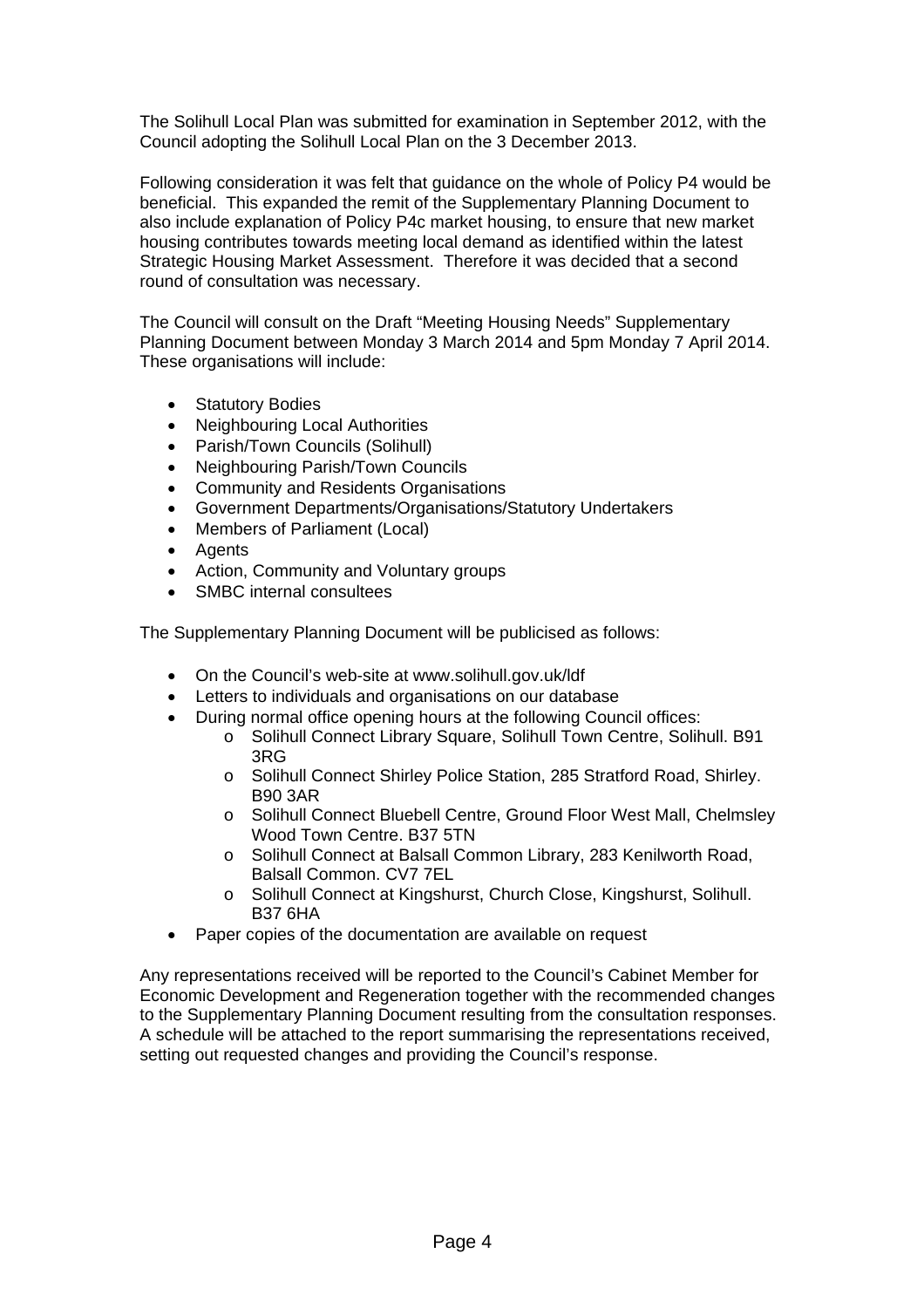# **3. Pre-production Consultation Feedback**

The Draft "Affordable Housing" Supplementary Planning Document was consulted on with stakeholders on a pre-production basis at initial stakeholder roundtable meetings. As part of the Local Development Framework the Council has a Statement of Community Involvement and has developed a Consultee Database. In accordance with this, contact details were taken from this for all stakeholders who had indicated an interest in housing. The Council wrote out to all of those stakeholders concerned inviting them to attend a choice of two pre-production consultation sessions on the 1 and 4 November 2011 with a final date for written comments of the 11 November 2011. These sessions lasted for half a day, and consisted of a short presentation followed by roundtable discussions. Ahead of the sessions delegates were sent out a list of questions and then these were discussed at these half day sessions. The letter and questions are shown in Appendix A. Stakeholders invited include:

- Homes and Communities Agency
- Parish Councils
- Community and Residents Organisations
- Agents
- Developers
- Landowners

A total of 21 stakeholders attended the sessions and a list of these is shown in Appendix B.

Following the event a write-up of both of these sessions and the written sessions was produced and emailed to all of those who attended the two pre-production consultation sessions. This full write-up is available in Appendix C.

Officers have taken these comments forward and into account when developing Local Plan Policy P4 and writing the Draft "Affordable Housing" Supplementary Planning Document (and now carried forward into the Draft "Meeting Housing Needs" Supplementary Planning Document).

Feedback from the consultation resulted in the reduction in the site size threshold for the provision of affordable housing, which has now been reduced through the Local Plan. Affordable housing is now required on sites of 0.2 hectares or 3 or more (net) dwellings. This will encourage on-site provision and this is very important for rural villages who have very limited opportunities for affordable housing due to green belt constraints.

Officers have specifically taken the feedback into account within the Supplementary Planning Document by making the following amendments:

- The document provides a proportion of shared ownership for first time buyers and requires a mix of property types to meet the needs of all within a community.
- The rural exceptions policy allows parishes and other neighbourhood defined areas to develop additional affordable housing. The Supplementary Planning Document is not prescriptive and does not set targets for this, allowing parishes and neighbourhoods to develop what is appropriate for their village or area.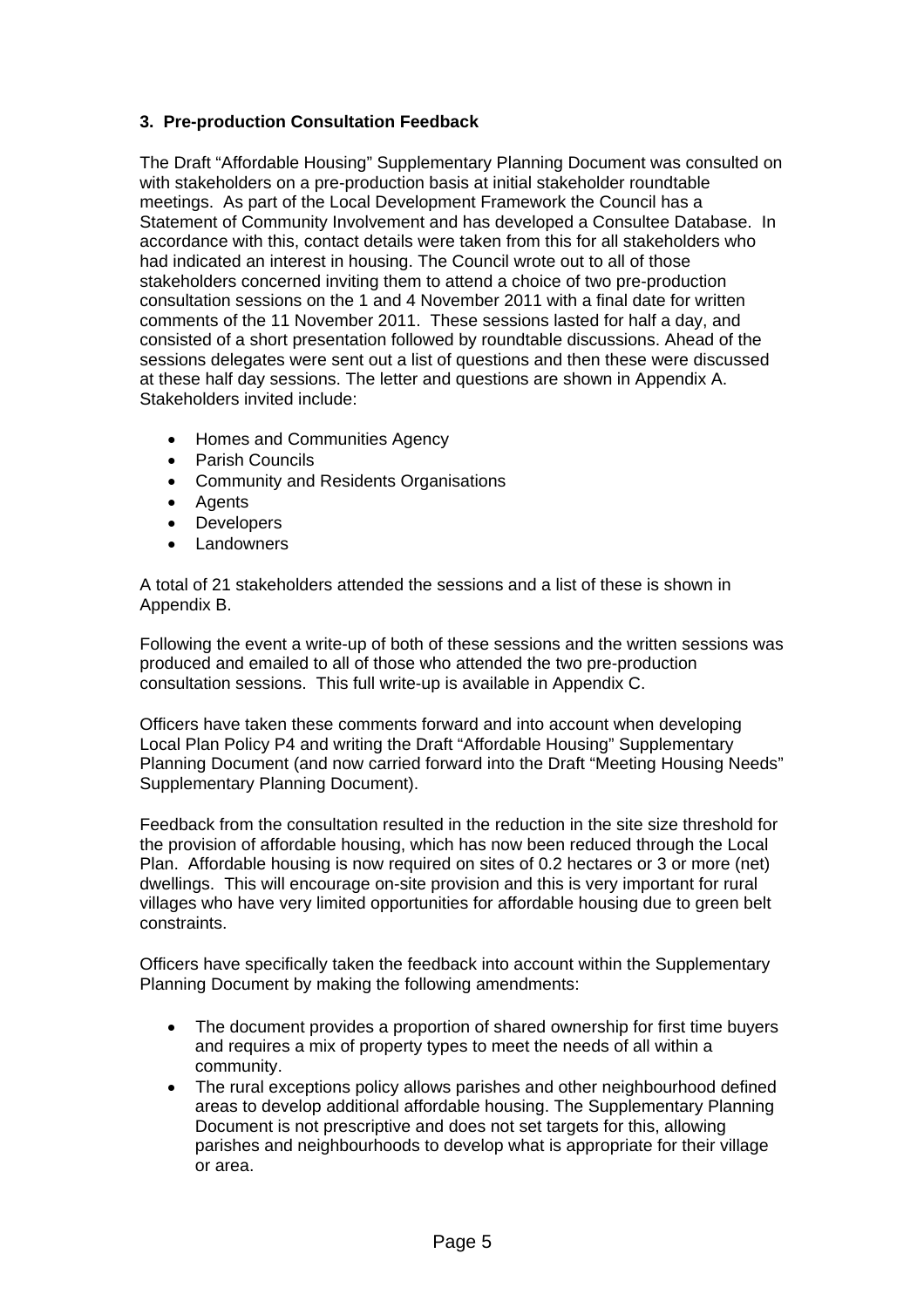- The Council will look at specific planning policy on a site-by-site basis, however the Supplementary Planning Document does not give any guidance to encourage institutional investment. The pre-production feedback highlighted that all development could provide affordable housing and should make an equal part to play, no matter who is providing it or where in the Borough the housing is.
- The Supplementary Planning Document makes specific mention of the need to provide for those who are elderly and vulnerable and this will be considered on all allocated sites and appropriate other sites.
- Developers raised concerns on viability, this has been re-emphasised within the policy in that the target is subject to viability, along with an increased emphasis on deliverability.

# **4. Consultation Feedback**

There was a wider consultation of the Draft "Affordable Housing" Supplementary Planning Document between Friday 10 February 2012 and Friday 23 March 2012. The Statement of Supplementary Planning Document Matters is shown in Appendix D.

Officers have taken these comments forward and into account when developing and writing the Draft "Meeting Housing Needs" Supplementary Planning Document.

Officers have specifically taken the feedback into account within the Supplementary Planning Document by:

- The 'at least' figure refers to all affordable housing schemes and the opportunity the rural exceptions policy brings that Parish Councils working with Registered Providers may wish to bring forward under the rural exceptions policy. This change was a "Main Modification" of the Local Plan and has now been amended within the SPD.
- As part of development of the Local Plan, the Council has commissioned a viability report to look at the deliverability of the Plan as well as the policies within, including the affordable housing obligation.
- Offering greater clarity in terms of viability.

The response to each comment is available at Appendix E.

## **5. Conclusion**

The Council has been committed to involving stakeholders in the development of the Local Plan and the Draft "Affordable Housing" Supplementary Planning Document. This was from the early outset of developing the Draft Supplementary Planning Document through the pre-production consultation sessions.

The Council is satisfied that it will be complying with the requirements of Regulation 12 of the Town and Country Planning (Local Planning) (England) 2012 as the Draft "Meeting Housing Needs" Supplementary Planning Document goes out for consultation. It is also satisfied that it can demonstrate that consultation and involvement has been undertaken in accordance with the Council's Statement of Community Involvement adopted in February 2007 for developing Supplementary Planning Documents.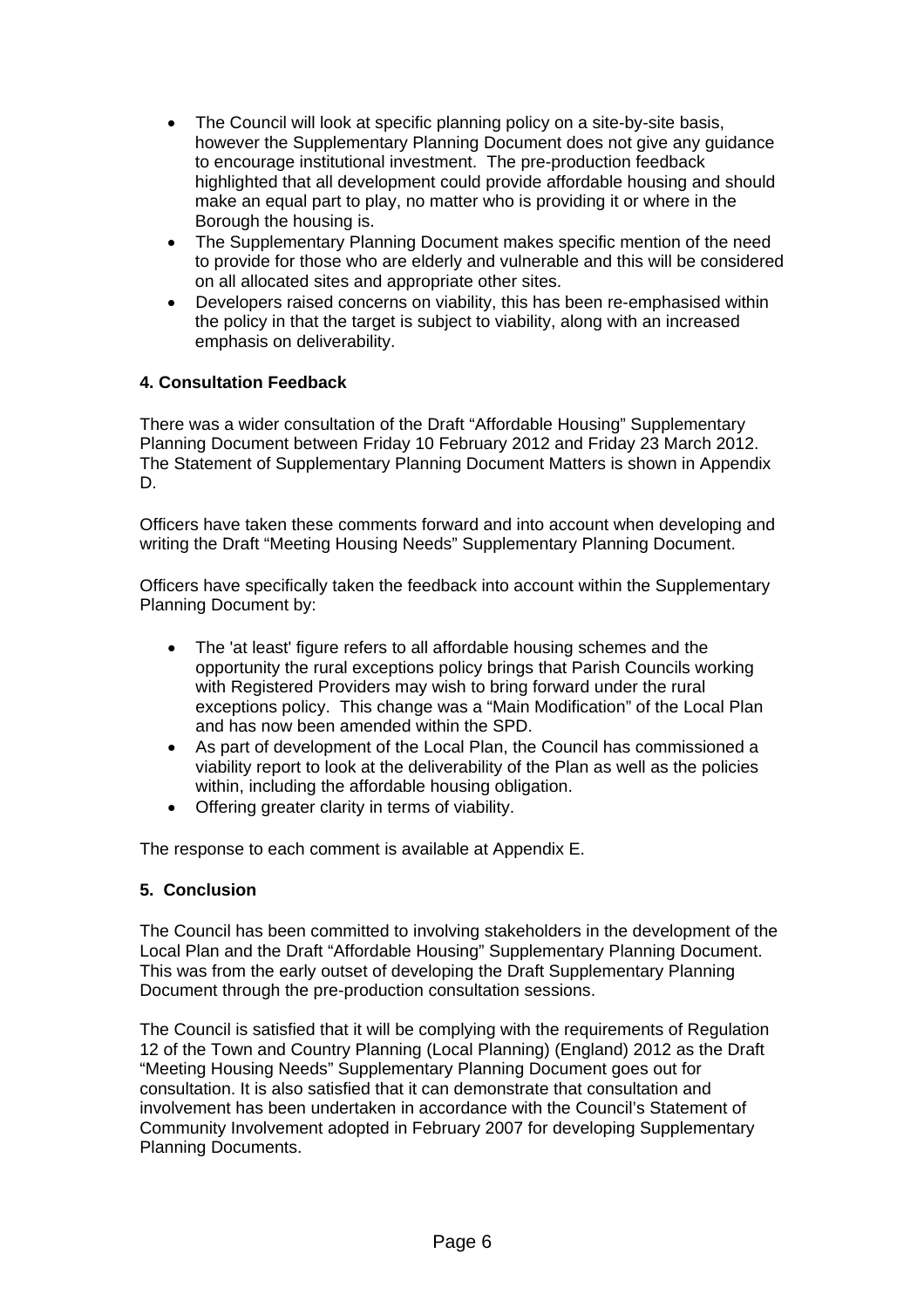Finally, the Council believes it has provided clear evidence that the representations made by stakeholders and communities have influenced the Draft "Meeting Housing Needs" Supplementary Planning Document so far and this will continue through the consultation as set out in the requirements of Regulation 12 of the Town and Country Planning (Local Planning) (England) Regulations 2012.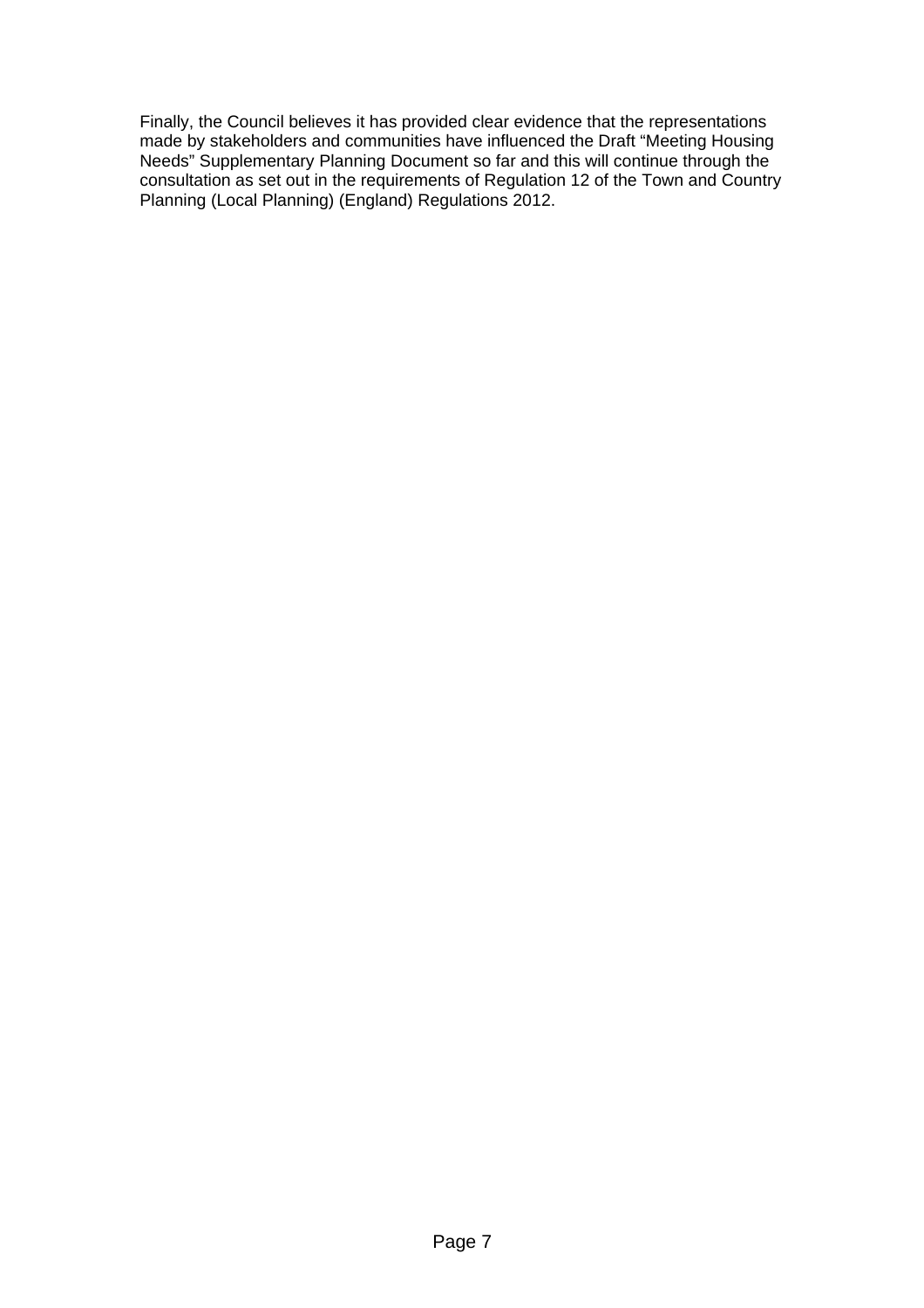# **Appendix A**

# **INVITATION TO PRE-PRODUCTION CONSULTATION EVENTS AND QUESTIONS POSED TO ATTENDEES AS GUIDANCE AT THE EVENTS**

Dear Sir or Madam,

## **Solihull Local Development Framework: Affordable Housing Policy and Affordable Housing Supplementary Planning Document**

I am writing to invite you to attend a round table discussion session as part of the development of the affordable housing policy within the forthcoming Solihull Local Development Framework (LDF) and the Affordable Housing Supplementary Planning Document.

Under the Unitary Development Plan the Council has had Supplementary Planning Guidance with regards to Affordable Housing since 2003. http://www.solihull.gov.uk/planningservices/doineedplanningpermission.htm

The Emerging Core LDF Strategy that was published and consulted upon at the start of 2011 highlighted challenges from housing including need, as identified by the Strategic Housing Market Assessment 2009. The Council is now keen to develop Affordable Housing Policy building on from the emerging Core Strategy and also develop a Supplementary Planning Document to give clarity to stakeholders. http://www.solihull.gov.uk/ldf/default.htm

As part of the LDF the Council has a Statement of Community Involvement. In accordance with this we are keen to consult on this aspect of policy with stakeholders on pre-production basis of these documents. Your contact details for this have been taken from the LDF Consultee Database.

Any information that you provide at these events will be summarised and presented to Councillors and published on our website. This information will include your name, organisation and your comment.

The session will last for half a day, and will consist of a short presentation followed by roundtable discussions on some questions we wish to put to you.

The dates available are the:

- Tuesday 1 November 2011 9.30am to 12:30m
- Friday 4 November 2011 9.30am to 12:30pm

The session will be held in the Civic Suite behind the main Council House Offices in Central Solihull. We will confirm your booking and enclose a set of questions for you to think about ahead of the session. Unfortunately places on both sessions are limited and is limited to one person per organisation.

If you are unable to attend on either of the half days we are still keen to hear you views. We can send you a set of questions for consideration to which you can respond by email or letter. We need any written responses back by the 11 November.

To book a place please complete the attached response form or email housingstrategy@solihull.gov.uk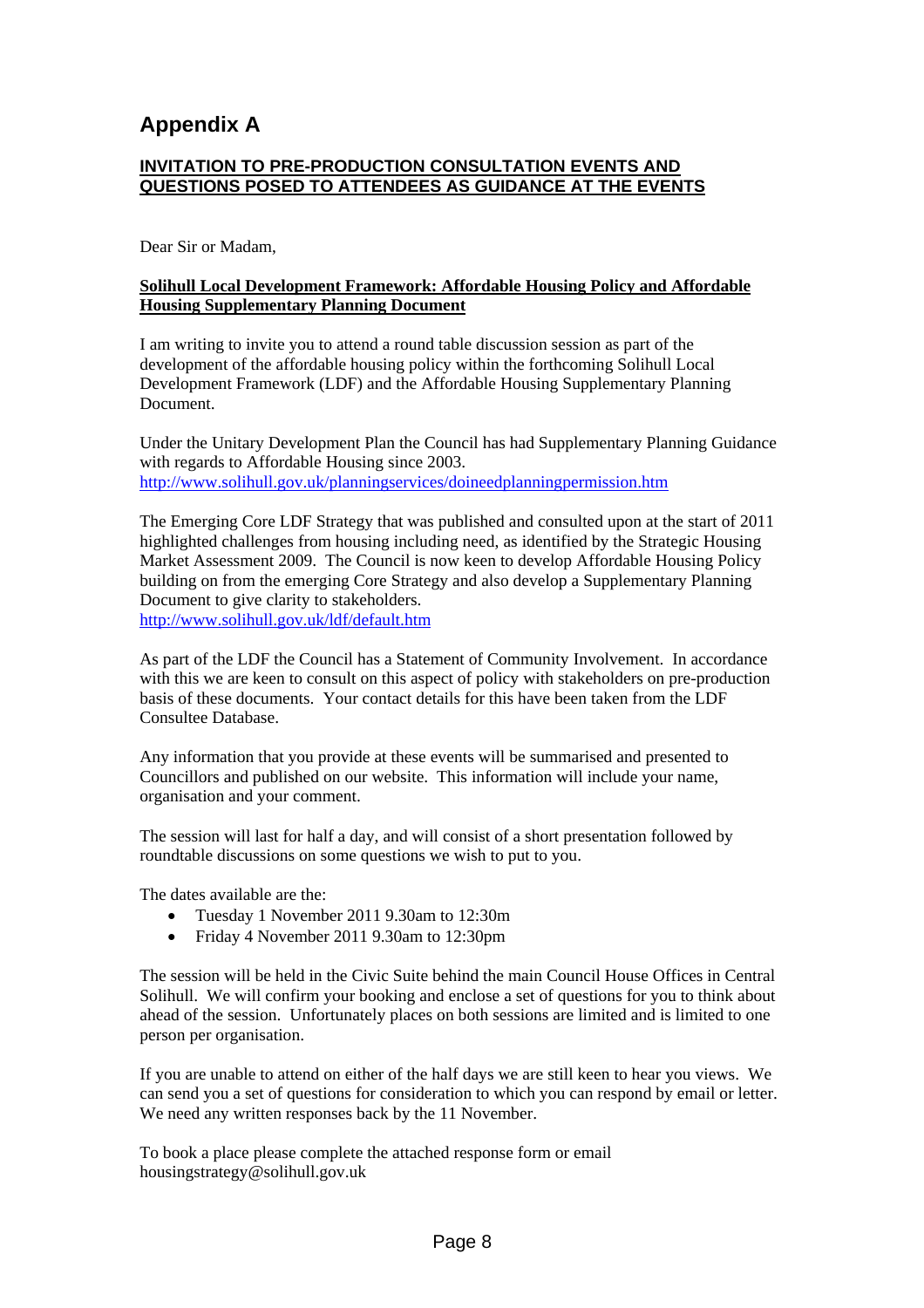#### Yours Sincerely

Mark Collyer Housing Strategy Officer Policy and Spatial Planning Team



Data Protection

The information you provide will be used by Sustainable Development to prepare the Local Development Framework (LDF). You can contact Sustainable Development on 0121 704 6395. Any information you provide may be shared with other employees or agencies (such as the Planning Inspectorate) who may be involved with the LDF, now or in the future. Additionally, your personal details may be shared with other Solihull MBC departments and partner organisations to ensure our records are kept accurate and to keep you informed of future consultation documents.

## **AFFORDABLE HOUSING POLICY & SUPPLEMENTARY PLANNING DOCUMENT PRE-PRODUCTION EVENT**

### **QUESTIONS TO PROMPT DISCUSSION**

#### 1. Percentage Target & Thresholds

The Strategic Housing Market Assessment (SHMA) from 2009 highlighted increased Housing Need for affordable housing compared to the previous Assessment in 2001.

In response to this, should consideration be given to lowering the threshold from 0.5 hectares or sites that contain 15 or more dwellings?; What impact would this have in meeting housing need? The Council currently has a 40% affordable housing target on sites of this size and above, consideration will also be given to see if going above this target could be achievable without significant impact on the deliverability and /or viability.

- The percentage target what should it be?
- What lower threshold(s) should we go for?
- What proportion of affordable housing should be set at each threshold?
- Should the target be adjusted from 40% of dwellings to 40% of the square footage of the development?
- If we go to a very low threshold, is there an argument for taking a developer contribution at the lowest level?
- Density PPS3 places importance on the efficient use of land and proposals that use land inefficiently will therefore be refused. In this context the Council will judge the acceptable density of a development proposal in the light of what is in keeping with the character of the local area. Is this the correct position to take, or should acceptable density be defined in terms of what is capable of being developed? (see also third bullet below)
- How far should the planning framework dictate the size and mix of units either for affordable or market housing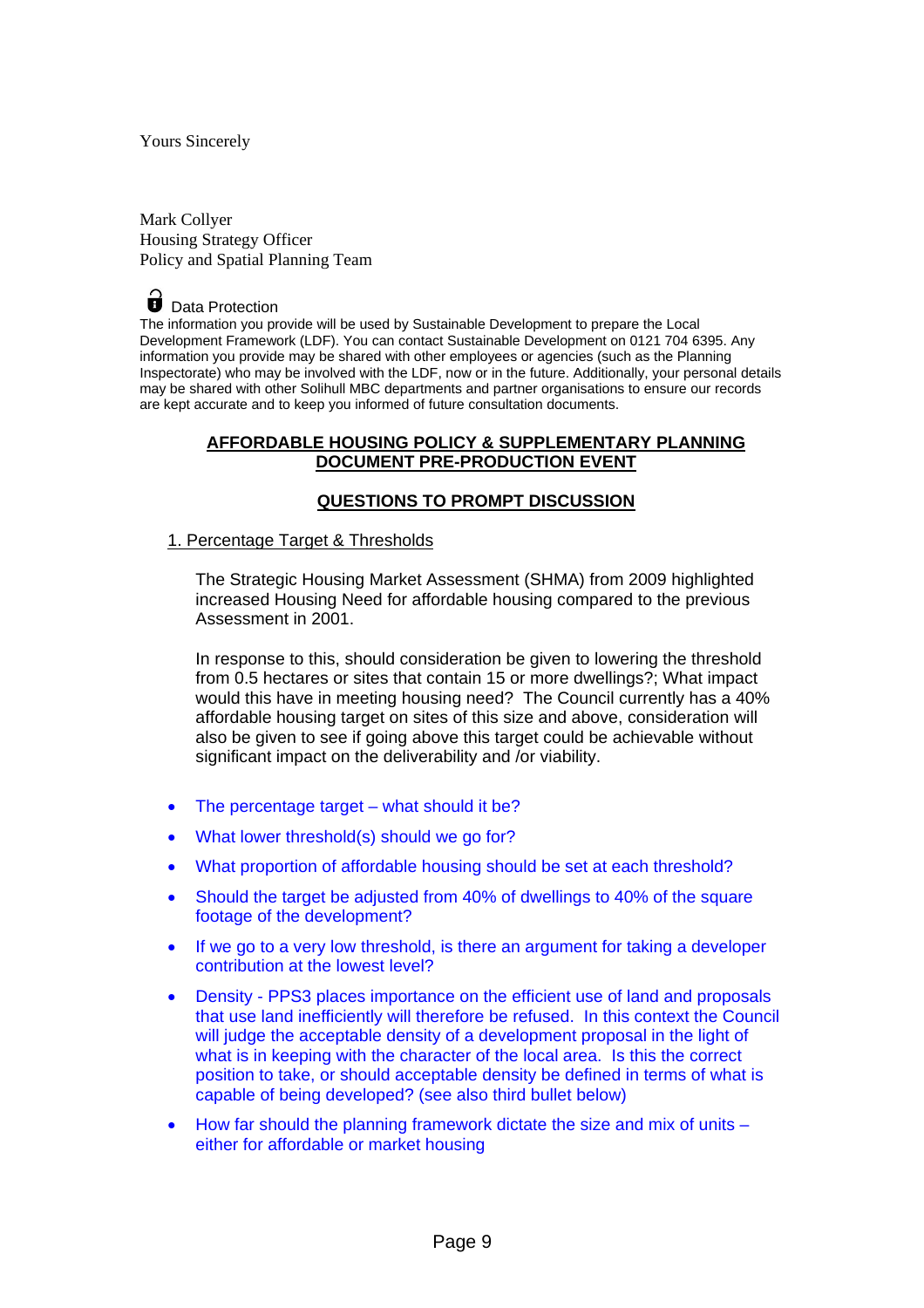- Should minimum standards be set either for unit sizes or environmental/sustainable codes (noting there could be an impact on viability and therefore the quantum of affordable housing if high standards are enforced)
- Do we extend the affordable obligation for traveller site applications?
- If so, how do we express it? (e.g. a proportion of pitches to be for social rent on applications above the threshold)
- Should the Affordable Housing policy include residential moorings?

# 2. Geography

- Do we take a one-borough approach or go for a lower level of geography?
- Should the policy have differing targets and thresholds in different areas of the borough?
- If we do what should this be the 3 areas? Parish boundaries if Local Plan?

Previous consultation has shown that some rural villages need additional families to make schools and other services viable, however concerns have been raised as to the suitable locations of these sites. The Council will therefore consider adopting an enabling mechanism to allow these affordable housing schemes to be taken forward by parishes through neighbourhood plans with the support of the Council.

- Rural Exceptions should a general policy be put in place?; would we list specific rural areas only? If we do, say that Rural Exception sites will always be developed in consultation and with the agreement of the relevant Parish Council?
- Should this be an enabling policy left to the Parish Council?

## 3. Policy Variation

- Should we adopt an approach that waives/reduces affordable requirement if all or part of a development is for private renting by institutional investor? Would require institutional investor to covenant not to sell on open market within a defined period (20 years??) and/or should there then be a covenant for a certain percentage to then be converted to affordable?
- If we did take this approach, should we limit it to specific areas only (e.g. Town Centre development)
- Do we need to say something specific regarding affordable housing in context of mixed use schemes? (residential/commercial). A different target and threshold?; would viability assessment be different?

## 4. Car Parking & Standards

In general, the Council expects that the size and type of the affordable housing dwellings on a site will be broadly similar to the market provision. This reflects the level of housing need across all sizes and types of property. To this end the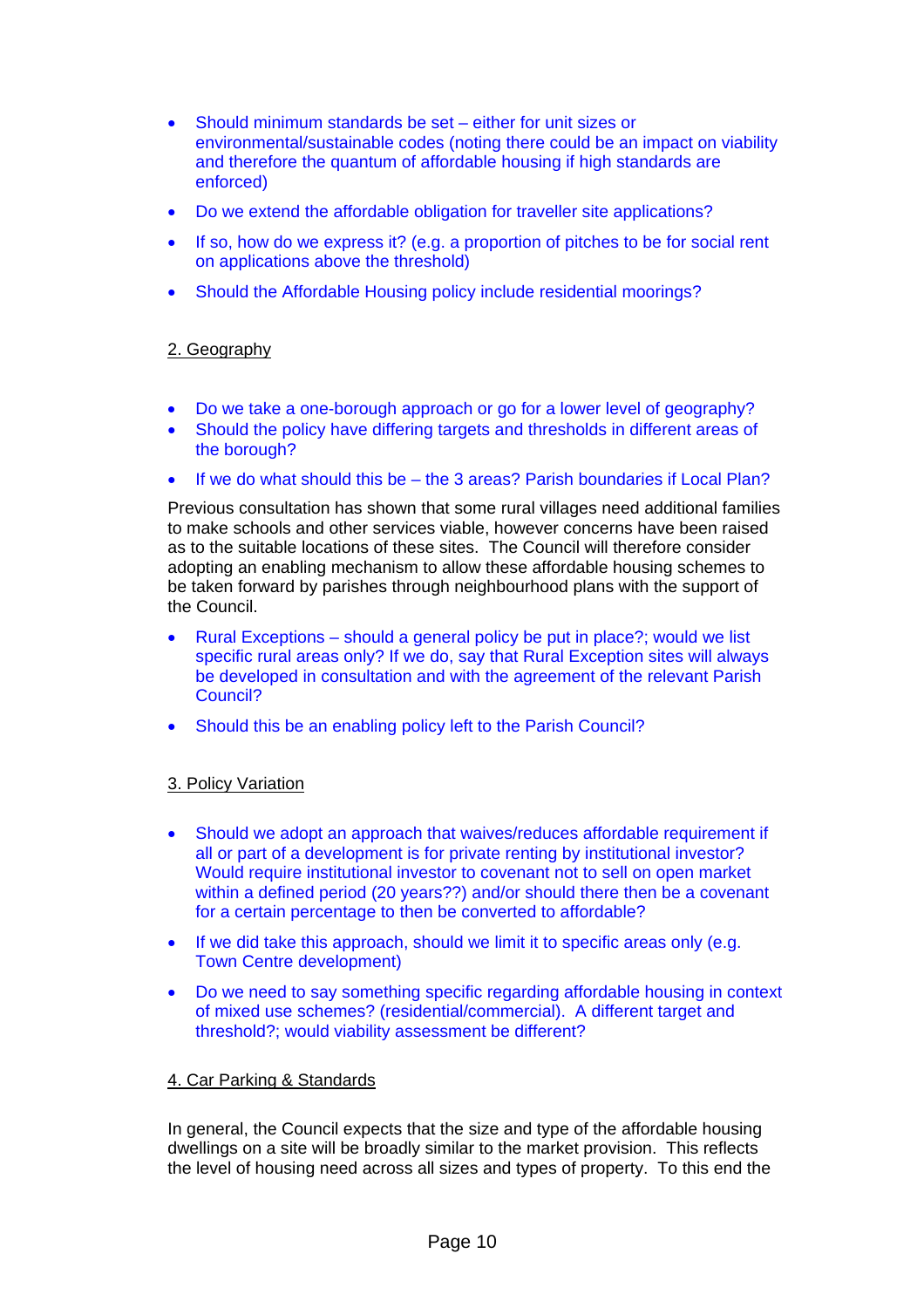Council will take into account the relative internal size dimensions of the market and affordable housing and the total sum of bedrooms in the two tenures.

Is this a suitable approach?

The Council expects high standards of design, layout and landscaping for all developments, which respect the character of the area and reflect local distinctiveness in accordance with LDF Policy.

- Should we define minimum sizes for affordable dwellings or take the same standards as provided by the market?
- How prescriptive should the Council be in identifying the types and sizes of affordable housing on developments?; Should this only apply to developments over a certain size threshold?;
- Should we adopt different car parking standards for affordable housing, or have the same as for market dwellings?
- Should the Council insist on development briefs on sites of a certain size threshold? If so what should this threshold be?
- Should we say that a proportion of social or affordable rent dwellings are built to Lifetime Homes standard?
- Given that affordable housing is for those on a low incomes, should the energy efficiency standards of dwelling be higher so that occupiers can keep them warm without risk of fuel poverty?

### 5. Developer Contributions

This is the idea that sometimes it can be better not to agree on-site affordable housing but instead receive a cash sum instead. This is then used to develop affordable housing elsewhere in Solihull.

The principle is that the cash sum be of broadly equivalent value to the subsidy element provided by the developer if on-site provision had been delivered.

Circumstances where Developer Contributions can be appropriate include,

> Management. High density apartment developments for older people have a 'lodge manager'/warden along with various communal facilities. These normally include a communal lounge, guest suite, laundry facilities, landscaped gardens and a central alarm system. Residents pay a service charge to fund these items.

>Achieving on-site affordable housing is difficult because it is unlikely that there will be sufficient room in the development to operate a separate and more affordable service charge regime, but for the affordable apartments to share a management and service charge regime with open market units would make them unaffordable

> Level of on-site affordable provision. Poor economic viability, or the existence of other planning objectives, could result in a situation where the level of on-site affordable provision is so low that a Registered Provider may not want to take a single or very small number of dwellings. In this situation the Council recognises that it can be better that the developer pays a financial contribution instead.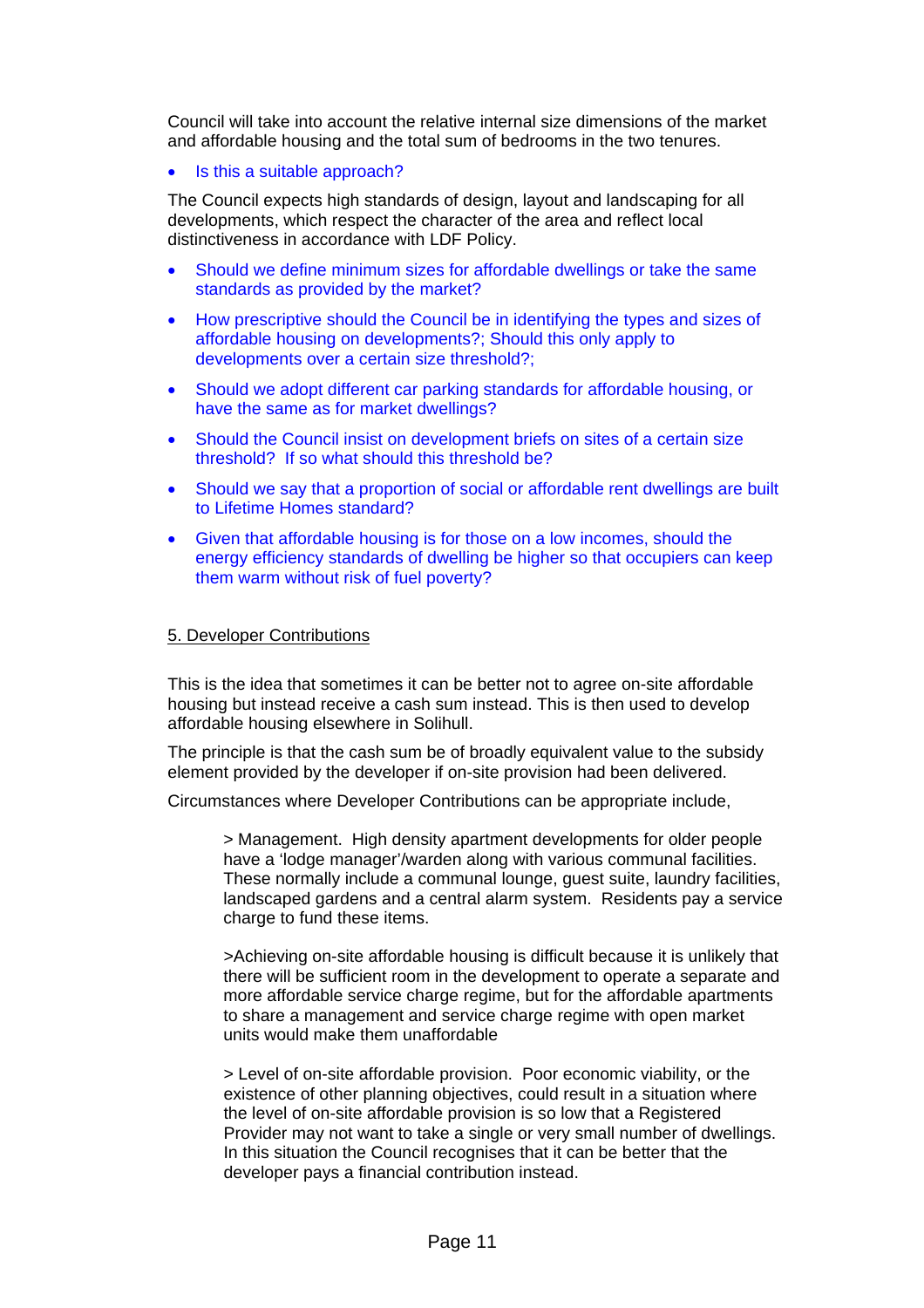- Is this text an appropriate guide for the circumstances in which a developer contribution would be acceptable to the Council?
- How should developer contributions be calculated?

Our proposal: That the cost to the developer of an on-site provision be established on the basis of the following assumptions for notional on-site provision,

- (a) Social rent: Registered Provider pays 35% of open market value
- (b) Shared ownership: Registered Provider pays 65% of open market value
- (c) The share of the affordable provision to be 70% social rent and 30% shared ownership
- (d) The size and type of the affordable to mirror the market provision
- Are there any other circumstances where a commuted sum should be taken (in mixed use/commercial schemes)?

### 6. Economic Viability & Market Change

The SHMA identifies particular housing need for family accommodation which generally means that housing should be provided at a lower density, this will also impact on deliverability and viability of the amount of affordable housing that can be provided. Also the Council currently requires 60-75% of affordable housing to be social rented with the rest being intermediate (such as Shared Ownership), the SHMA 2009 identifies need for this to be increased to 80% to be social rented.

Generally, the cost of affordable housing will be met by development. There will be very little capital grant available from the HCA, successor agencies or other public bodies to support the development of affordable housing.

The onus will be on the developer to prove that meeting the standard affordable housing requirement is not deliverable due to viability considerations, the Council will probe the evidence presented. Any departure from policy, or reduction in the existing affordable agreement, shall be the minimum necessary to make the development viable.

The Council shall look at viability on the basis of a Residual Land Value methodology.

The viability appraisal shall be based on the market value of the site at the time of the appraisal (based on Standard RICS Valuation guidance), not the developer's purchase price.

Where the Council agrees to a reduced affordable housing obligation, two additional agreements will be required,

> A commitment by the developer to start on site and complete within a defined period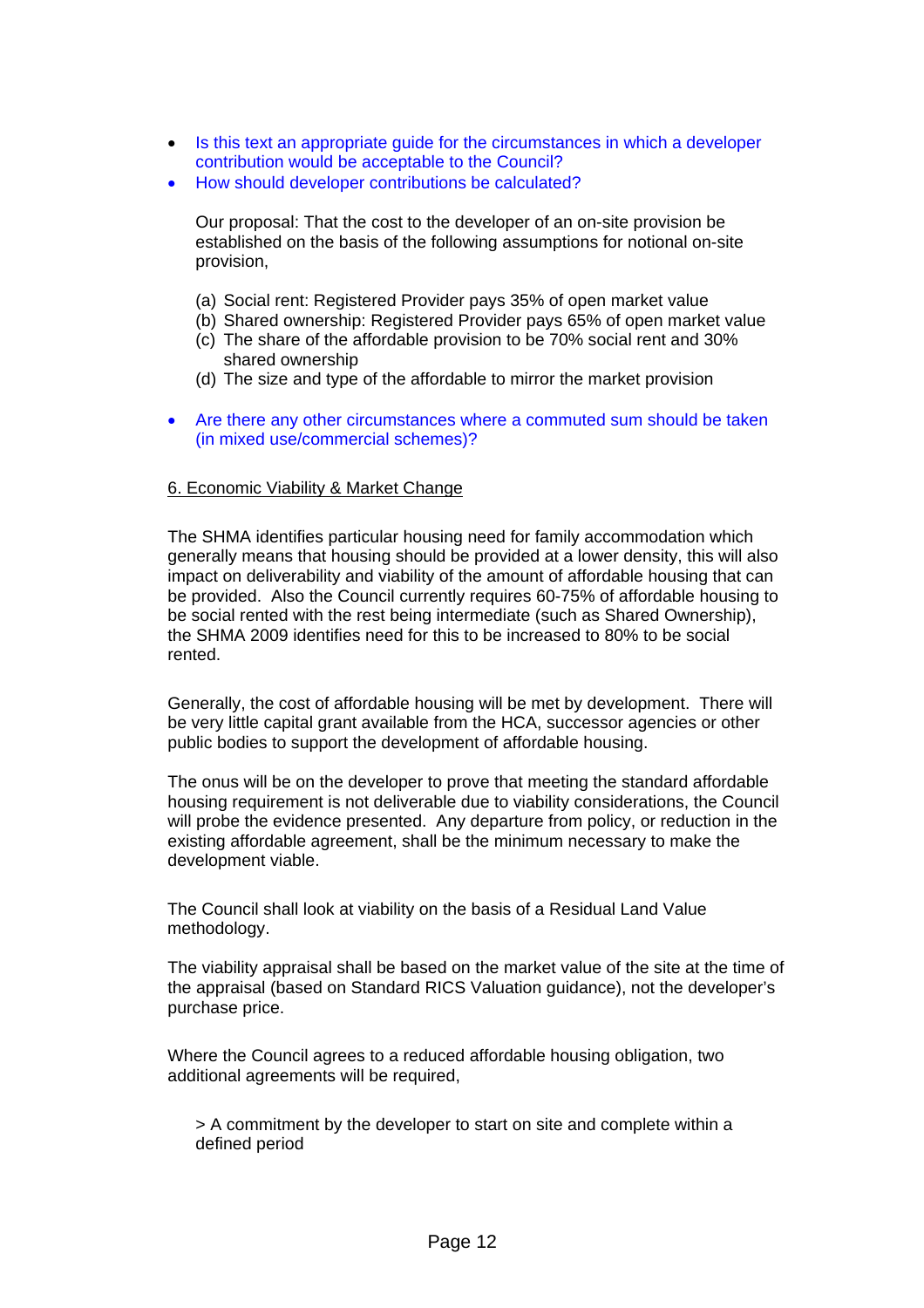> An Overage clause. In the case of an off-site affordable contribution, where achieved sales values of the market units are greater than those in the most recent viability appraisal a developer contribution shall be paid to capture the additional revenue, but not beyond the level of the original agreement

- Is this a reasonable and robust approach?
- Is this approach satisfactory with regard to phased developments?
- With development phased over a long period (how long?), could viability be re-assessed at each phase? (e.g. reduce obligation in first phase with possibility of catching up in later phases?)
- What should the trigger point be for these reviews, two continual quarters of economic contraction within the UK (i.e. a recession)?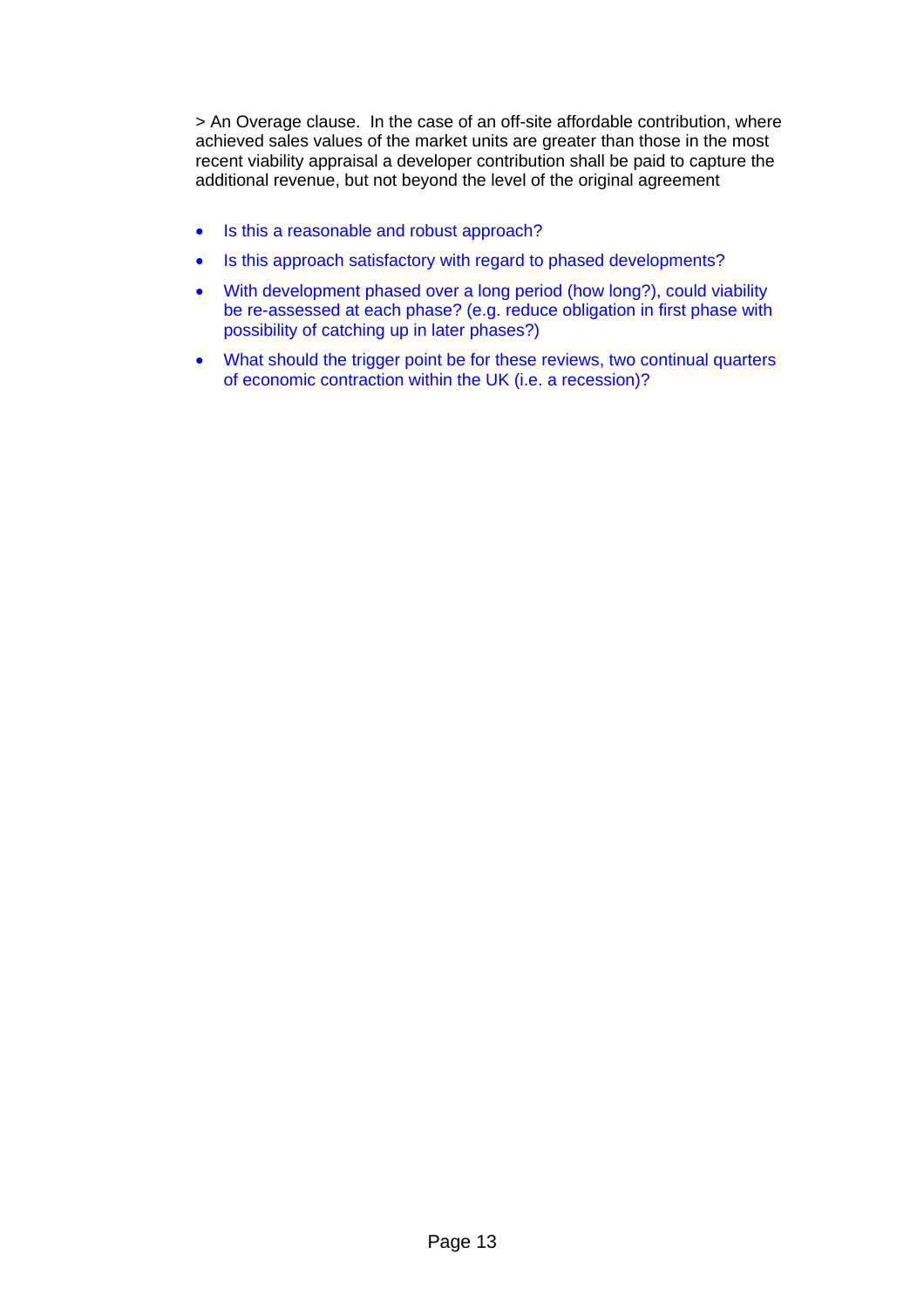# **Appendix B**

## **ORGANISATIONS ATTENDING PRE-PRODUCTION CONSULTATION EVENTS ON 1ST AND 4TH NOVEMBER 2011 AND WRITTEN RESPONSES**

- Hampton-in-Arden Parish Council
- George Fentham Trust
- Catesby Property Group
- WM Housing Group
- Barton Willmore
- **•** Berkswell Parish Council
- BridgeHouse property Consultants
- Savills
- Waterloo Housing Association
- Meriden Parish Council
- CB Richard Ellis
- $\bullet$  Lovell
- Solihull Council Spatial Planning
- BridgeHouse property Consultants
- Bromford Housing Group
- Homes and Communities Agency
- WM Housing Group
- Hockley Heath Parish Council
- Pegasus Planning Group
- Cheswick Green Parish Council
- **•** Bickenhill Parish Council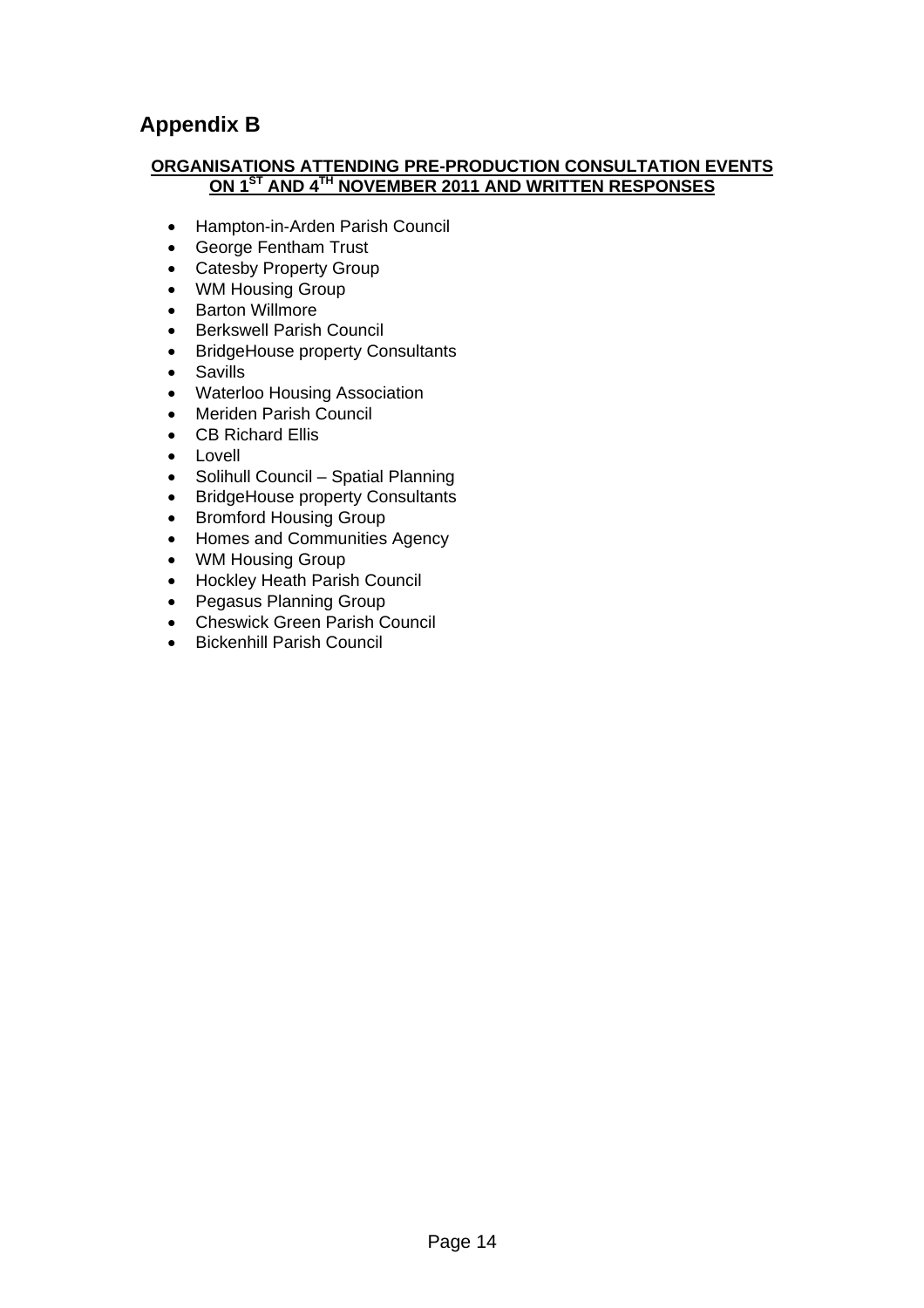# **Appendix C**

# **MAIN DISCUSSION POINTS FROM EVENTS ON 1ST AND 4TH NOVEMBER 2011 AND WRITTEN RESPONSES**

## 1. Percentage Target & Thresholds

The SPD is being developed in tandem with the Local Development Framework Core Strategy Policy. It is not therefore being developed prematurely and is not diminishing the priority being given to developing the Core Strategy.

Developers need certainty so having a target gives this. 40% has been achieved on some sites and should be achievable on Greenfield sites. It may not be achievable on other sites but the target recognises the need for flexibility.

Could a requirement for 30%-35% affordable housing but more consistently applied be more appropriate? Such an approach could promote supply and involve less time and cost in viability disputes.

The Community Infrastructure Levy will affect the level of Affordable Housing that is viable – CB Richard Ellis are advising the Council on this.

The Strategic Housing Market Assessment was produced in 2009 based on 2008 data.

Generally, market demand is not for big houses, but smaller houses for first time buyers, those down sizing and the elderly. Need for more properties in lower Council Tax bands.

Need to move away from low density 'executive homes' to higher density housing for families and first time buyers. Also needs to encourage aspirational home owners rather than buy to let investors.

In small villages few sites come forward, if there is only one site and it is below 14 units this is a missed opportunity to provide much needed affordable housing in a village. The threshold should be lowered and it should be on site provision.

In terms of the economic climate, viability and the need for cross subsidy, 100% affordable housing is not usually possible. On larger sites it is important to have a mix to create sustainable communities.

Rural areas are distinctive from the urban area. In some areas they may need to focus on intermediate tenure to meet the needs of young people, families and provide options for older people 'downsizing'.

Need to identify the right development for each site. After that support for an appropriate affordable housing target that may be 40%. This should also be applied to developments of less than 15 dwellings. Affordable housing should be better integrated into development but understand the management needs for blocks of flats and small numbers of houses to be located together.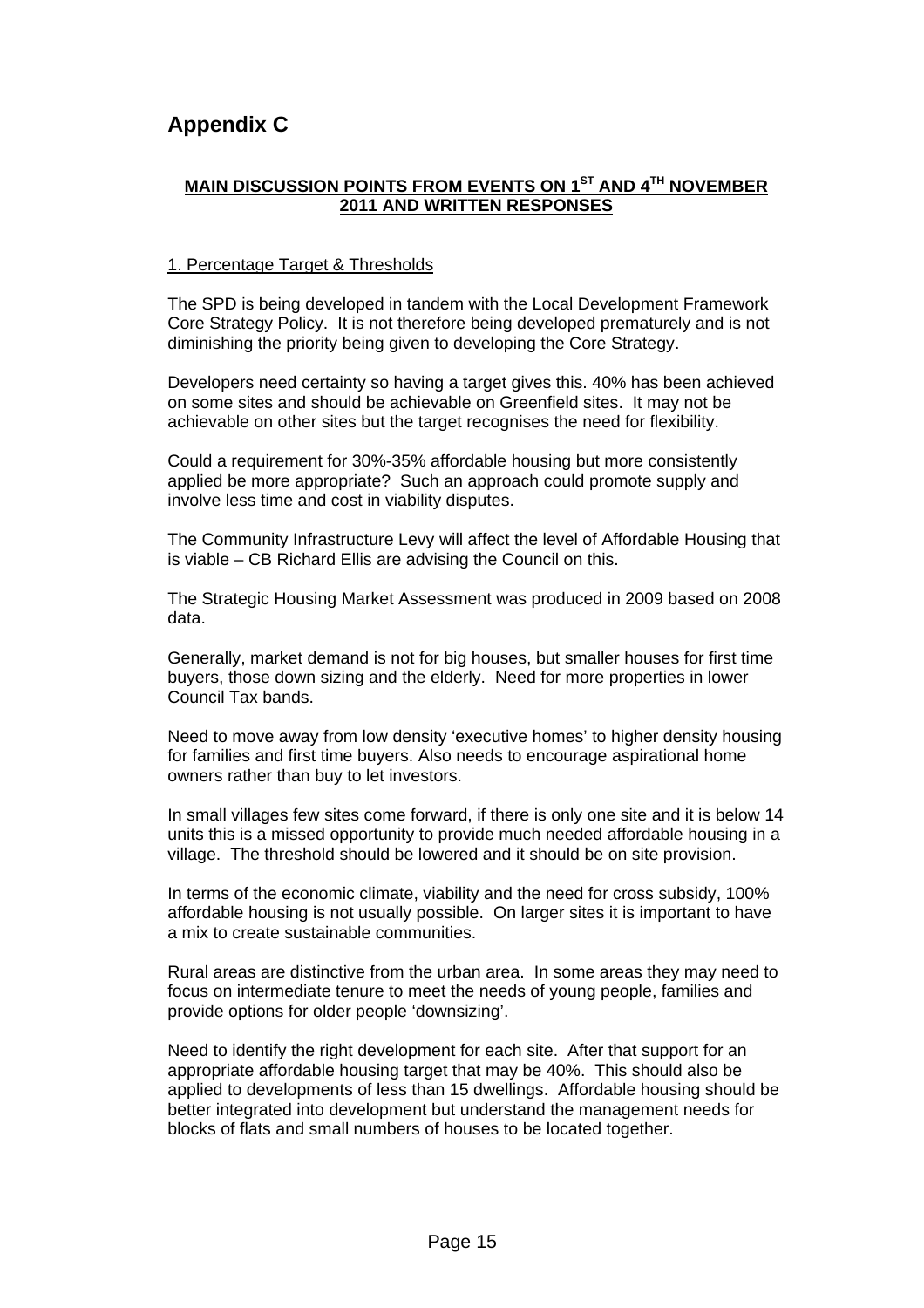40% of square footage or bedrooms (rather than 40% of dwelling units) would lead to an increased complex policy, (what is a bedroom and another habitable room?). It is likely that the threshold would then definitely have to be lower.

It is important to have the right mix of affordable housing, however the Strategic Housing Market Assessment already shows this.

Need for aspirational affordable family housing in some parishes, with a preference for shared ownership. Location is very important to respect village identity.

It is important to understand that with any rural housing exemption policy, that either subsidy is available or open market dwellings can be sold to achieve cross subsidy, otherwise the development will be viable.

Need for viability and housing needs to be assessed. Viability needs to be done on a case by case basis. Robust evidence for housing needs is there in the form of the Strategic Housing Market Assessment. Housing needs in Solihull will always outstrip supply.

Recognition that Social Rented was most valuable form of affordable housing due to pressures from families. 80% of newly forming households need Social rented accommodation (as identified in the Strategic Housing Market Assessment).

Could the policy be reduced to encourage a variety in supply? Through lower priced owner occupied housing, elderly and intermediate products. This would provide more housing that meets need and would make affordable housing developer subsidy go further.

Maybe better to look at lower target if the focus and need is for Social Rented.

Need to avoid estates where there is 40% affordable housing with market housing that attracts buy-to-let investor who let to households on housing benefit. Need to meet the needs of the local community and get a mix, not just meeting the needs of most needy. It is also about creating balanced and sustainable communities.

Need to consider whether 40% affordable housing hold back supply. It may also have longer term undesirable effects, resulting in high density development and private housing that ends up a 'Buy to Let' to benefit dependant households.

The local authority is exercising a statutory duty in asking for affordable housing and that the 40% is a target. This is acknowledged as being aspirational and is subject to negotiation.

40% affordable housing has not given any Registered Providers in Solihull any issues in providing balanced communities

Support for a rural exceptions policy. Is only needed to meet limited local parish needs.

Varying views from Registered Providers as to the minimum number that could work on a development, one dwelling can work if there is existing stock near by. However there are costs associated with transfers of small numbers of units.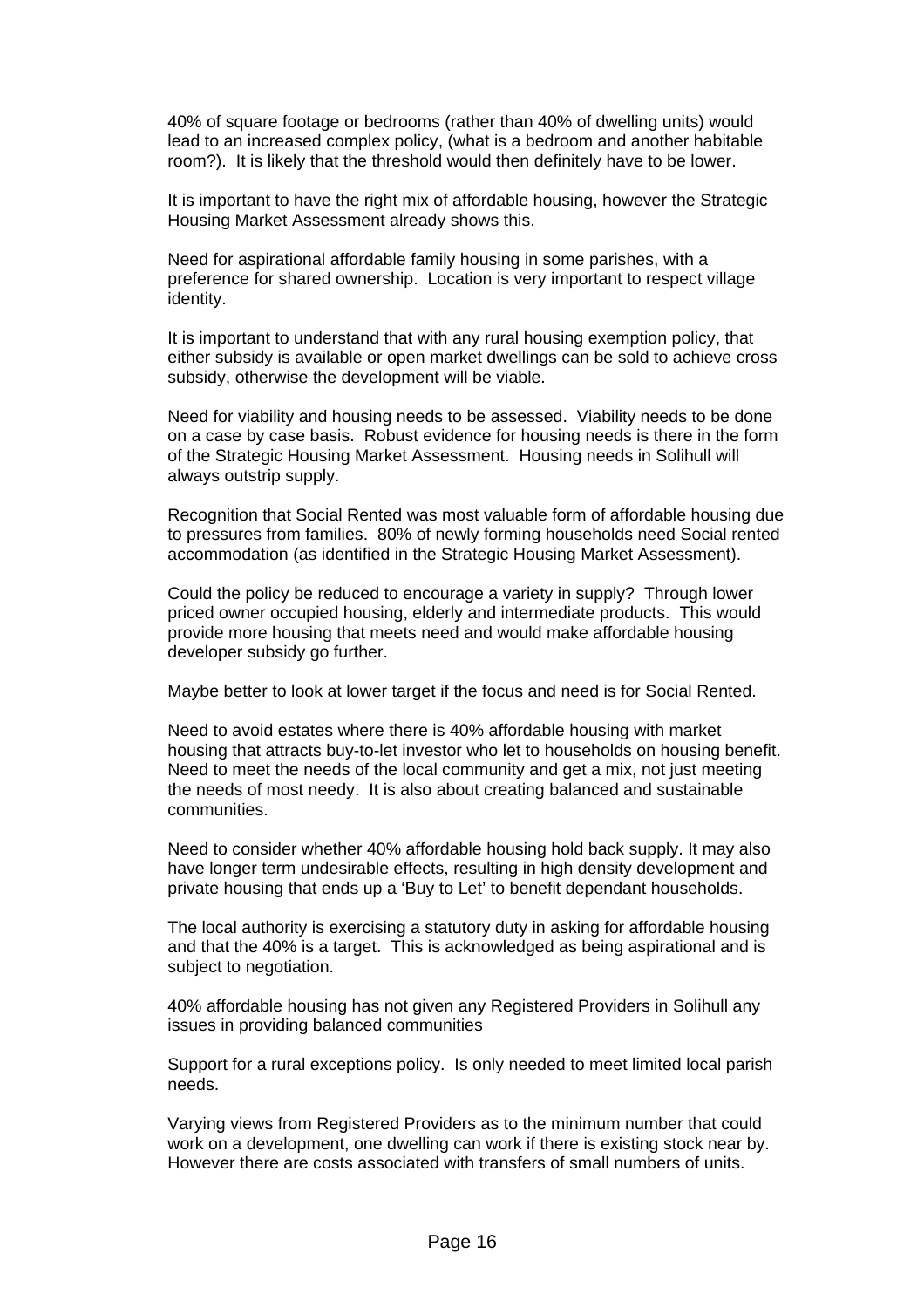Schemes below the current threshold should still be making a contribution, even if this is only a financial contribution to affordable housing elsewhere in the borough.

Suggestion that the threshold should be reduced to 5 units.

Registered Providers will pay less for 1 unit than they would for the average of 10 units on a larger development, therefore viability needs to take this into account.

Concern was expressed that Right to Buy had already reduced the stock of social housing with only 25% being replaced and that Right to Acquire would exist for new social rented and new affordable rented dwellings.

A CIL (Community Infrastructure Levy) charge would be preferable for developers than having to provide on site. This also gives them certainty. Money must be ring fenced for affordable housing. However it would be difficult then to achieve mixed and balanced communities and it may also be difficult to spend the contributions.

The Council should also address the need for affordable housing through building more to reduce the price and this building should focus on starter homes.

Need to protect the Green Belt.

Need to provide more lower priced open market housing.

### 2. Geography

There are differences in the housing markets across the borough. The Affordable Housing policy needs to follow these markets and a one size approach to its implementation will not work. For example, there is likely to be a need for flexibility on the balance of affordable tenure.

Need to take into account the needs of local areas, parish Council research has indicated needs for lower priced open market accommodation and shared ownership.

The same percentage and threshold should apply across the borough. Any other planning objectives, such as north Solihull, should be dealt with on a site by site basis.

There is a very strong need for on-site provision in the rural areas.

Need for housing that bridges the gap for older people between living independently and supported housing.

Need to reflect market demand for housing.

There may need to be flexibility across the borough in terms of an 80:20 split between social rented and intermediate housing. This includes looking at existing patterns of social housing near to the development site.

Viability is also different across the borough with substantially differing house prices and the fact that in the rural areas most new site will be green belt and can provide a high degree of affordable housing. This will also help with achieving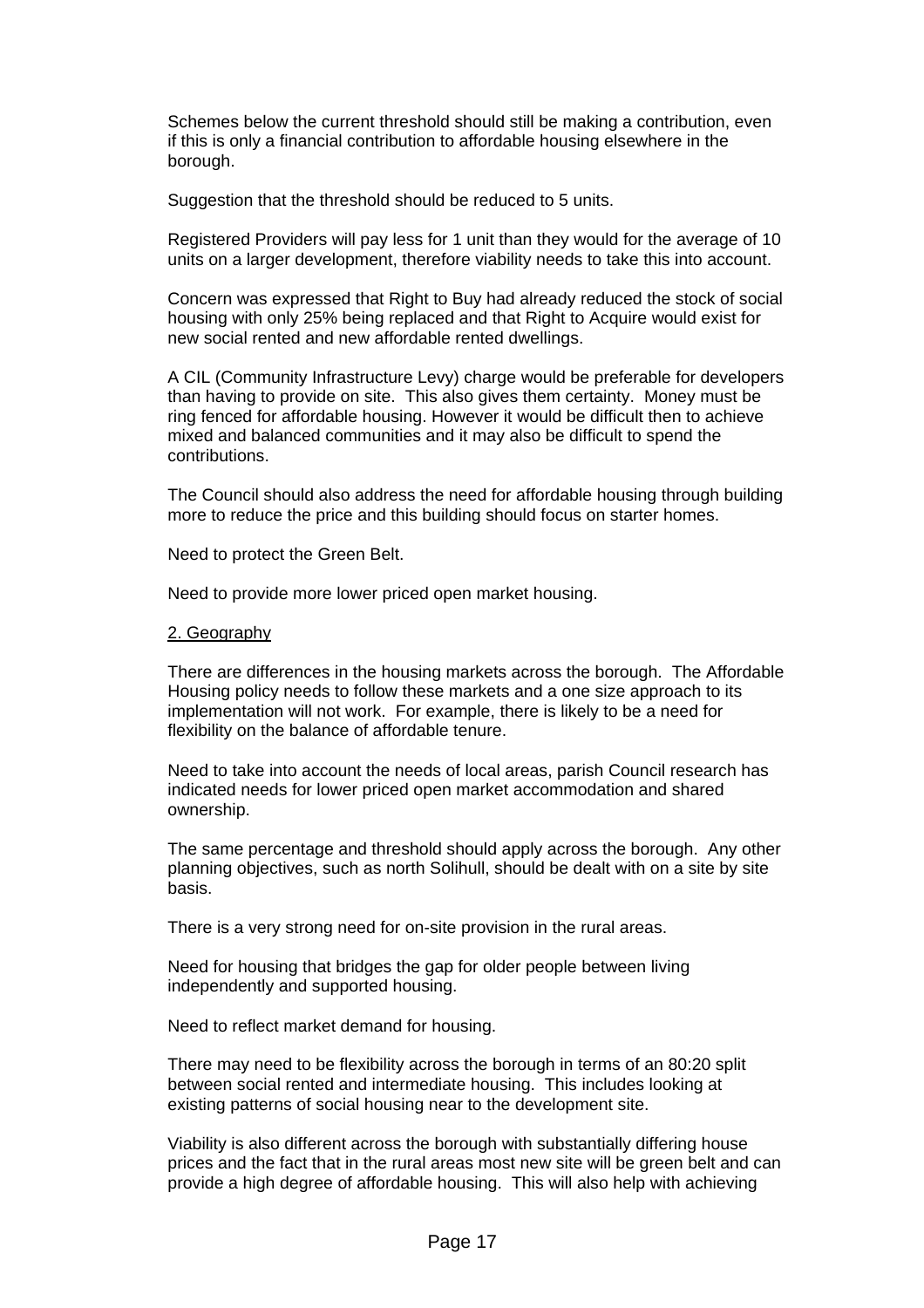balanced communities with a need for more social rented in south Solihull and more market housing in north Solihull.

Some villages have declining local services, more exception should therefore be given here to new development, with the approval of the Parish Council to help support the local economy.

There needs to be a shared understanding of what is needed between the parishes and the Council and that simply saying no housing is needed should not be an option. It also needs to be about delivery.

On rural development the important point is for the villages and parishes to identify their needs and which areas should be built upon. There would also be a role for a 'rural enabler' to help bring the development about.

Need for any housing to go to local people or those with a connection to the village.

85% of Solihull is designated as Green Belt. Some areas could accommodate a small amount of growth and the Council needs to look at these distinct areas where there is a need for modest growth.

Concern that recent developments have simply attracted commuters, rather households that will use local shops, businesses and services. Housing needs to be for people with a local connection to the village to maximise the chance of local businesses being used.

Concern was also expressed that land owners may not wish to sell.

#### 3. Policy Variation

Would it be a good idea to have a lower target figure in some areas so as to encourage institutional investment of private rent?

Attracting institutional investors could help provide additional funding to provide different housing products whilst also helping to meet the Council's housing needs. A guaranteed buyer will help developers by reducing costs and improving viability. It also provides a housing solution that can improve economic growth by providing a housing solution for those on short term housing contracts. It has to be a planning policy and with strong evidence that it is needed to create a balanced community. The Council does need to be clear on timescales for disposal (e.g. 10 years) and that this may be into the owner occupied sector, but after a considerable number of years rather than simply until the market has improved.

This approach could provide additional and new money for housing, without the expense of any other development or investment. It could also help make the development work through economic ups and downs. Could be suitable for investment institutions as tax breaks kick in for REITs (Real Estate Investment Trusts) and affordable housing can provide a steady inflation proofed income.

Concern was raised that any blanket policy on all sites could mean that a small number of institutions could drive down prices that are paid, if housing has to be provided in this way, it is too restrictive.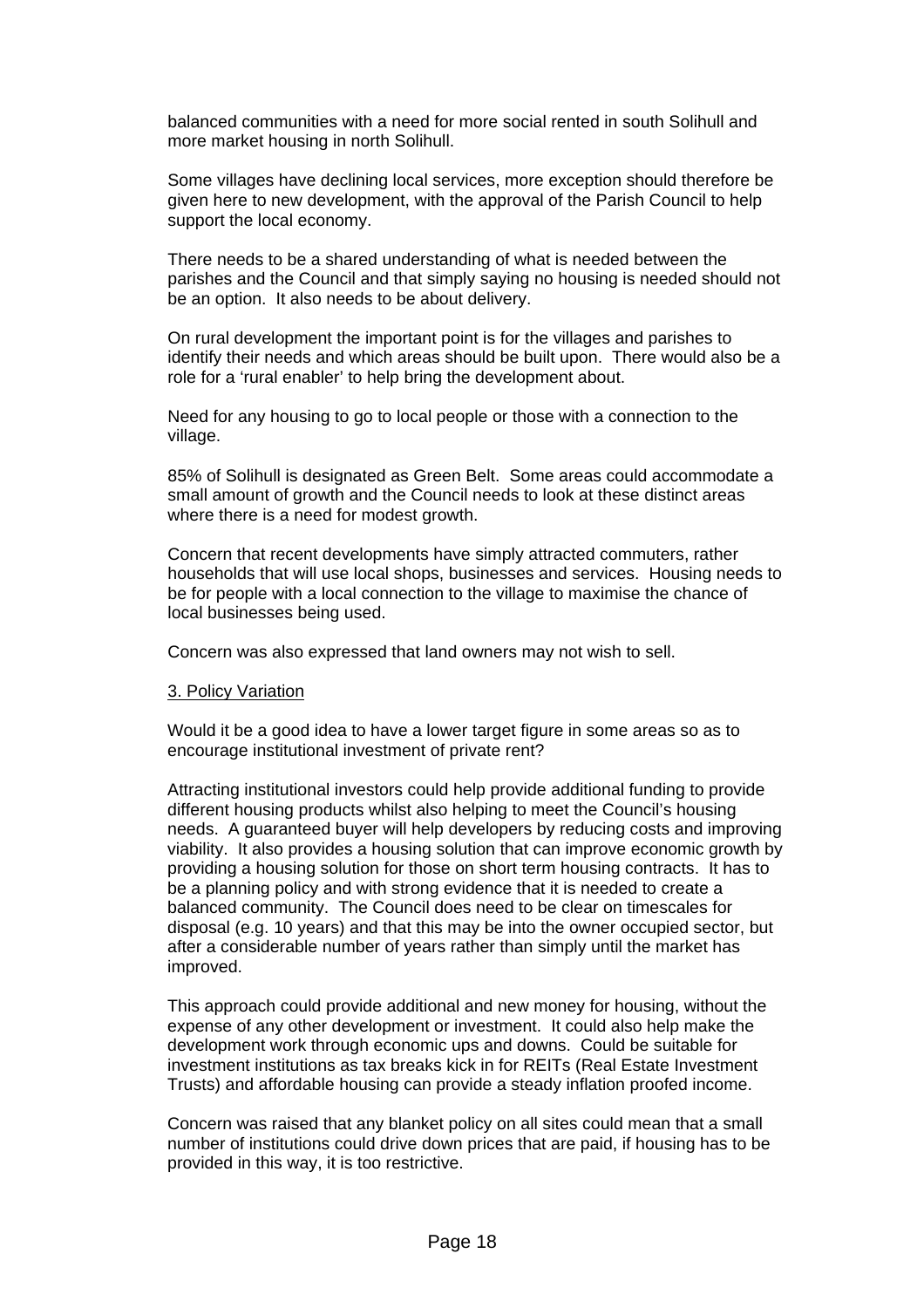Should only be considered in specific areas where a specific need has been identified through a planning document.

Need to make sure that it is regulated and involves a Registered Provider.

It was felt that the private or intermediate rented sector could provide an important role. The role of institutions can also be provided by Registered Providers, therefore any policy should reflect this.

Could be a positive role for the redevelopment of Solihull Town Centre. Is seen as having worked successfully in other parts, with successful residential developments above shops,

There are also areas of smaller town centres, such as Balsall Common, which may also benefit from this approach.

With town centres or village centres often a barrier to this approach is the complicated ownership structures mean it can be difficult to compel them to take this approach.

Concern was also raised that developers will have invested in sites heavily over many years, then because of changes in policy, they will be able to come in and get a better return on investment.

The policy may also simply take market share away from the starter homes market.

If the policy could be fair, then it could provide a housing solution to those in housing need but who do not have an urgent need or a priority under existing legislation and policy.

Any policy should be linked to meeting need off the housing register and any subsidy recycled in accordance with planning policy.

#### 4. Car Parking & Standards

Car parking should reflect that of the market housing. Parking can be an issue if at the rear of properties especially if there is a service charge. This will need to be taken into account with affordable rent as this must also cover service charges.

A tenure blind approach was endorsed.

It was acknowledge that anything above building control standards such as environmental measures and Lifetime homes does add to costs, and therefore potentially strains viability.

Layouts can be used to help create more sustainable locations rather than any affordable housing being isolated at the back of the site. Ideally this needs to be in clusters to assist with reducing management costs.

Layouts should also be Secured by Design, as should the properties, with good window and door locks. This can make a big difference to developments.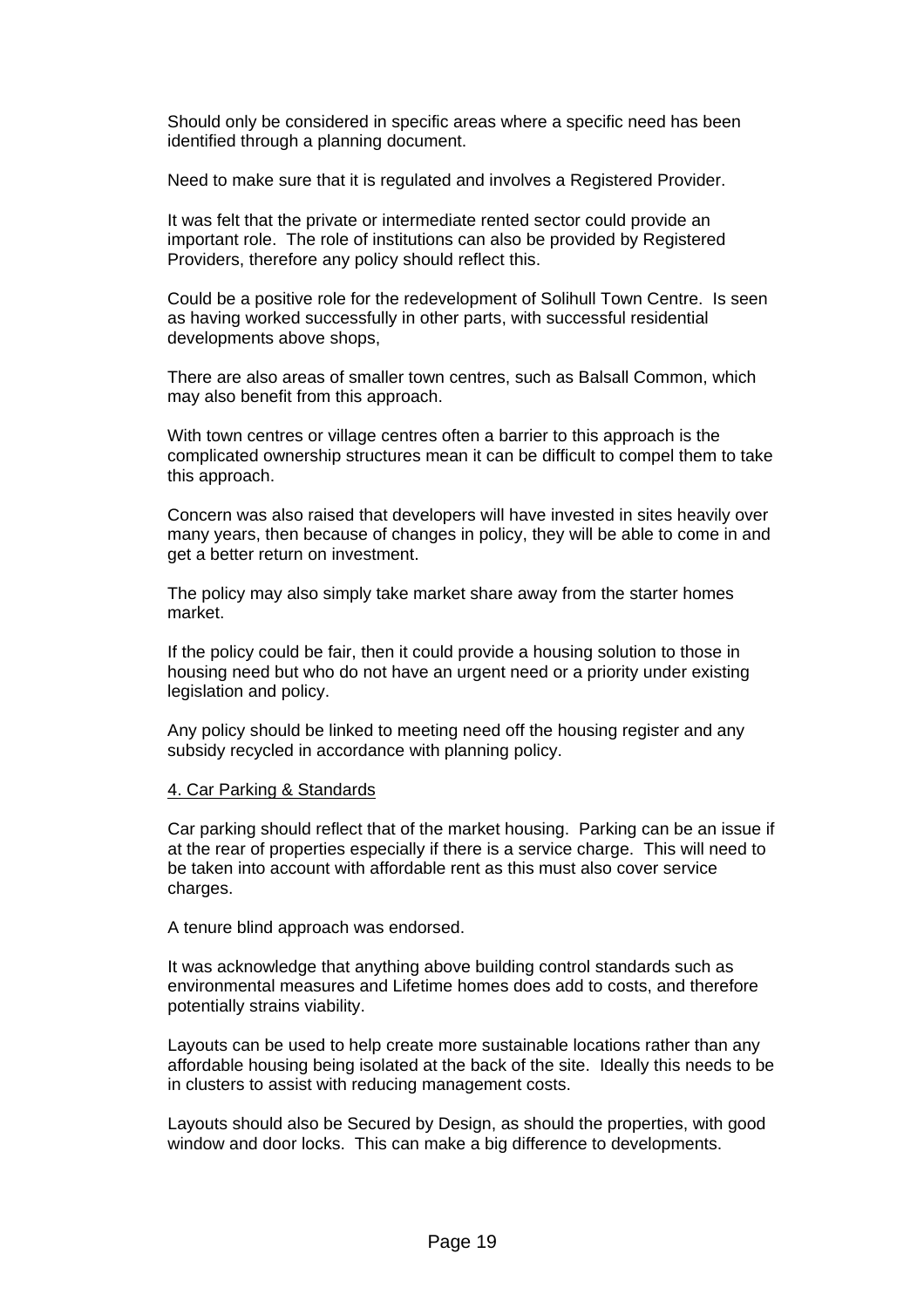Apartment blocks need to ideally contain all affordable housing so that the Registered Provider can take the freehold and control service charge costs.

HCA specification is required for grant funding and delivers things such as larger bedrooms which improves the meeting of housing needs.

Concern that additional requirements for affordable housing impact on tenure blindness and adds to costs.

There is more of a need for elderly accommodation for people to downsize too rather than more large family housing being made adaptable. With changes in Local Housing Allowance, even if someone wants to stay and their home can be adapted, they may still have to move for financial reasons. The direction the government is going is encouraging older people to downsize.

Requiring 'Lifetime Homes' standards for all new housing should be considered to help meet the needs of an ageing population. Developers would then get used to factoring this in.

Under the Localism Bill Councils will also be required to develop Strategic Tenancy Policy which will aim to make best use of existing stock and free up bedrooms that are not used.

#### 5. Developer Contributions

These should be by exception with the onus on the developer to make the case.

Concern was raised that contributions from elderly persons accommodation would take money away from a scheme and some parishes would rather see on site affordable housing.

Difficulties with providing on site provision were raised as they are often small sites and it is difficult to split service charges.

Concern that commuted sums arising from development in a parish will not stay within that parish, therefore there is a preference for on site affordable housing. Currently commuted sums are spent across the borough.

Ultimately any contribution comes off the land value and is a viability consideration.

Some elderly schemes are meeting a market need but are not affordable. Need to understand the differences between the 'McCarty and Stone' type developments and 'Extra Care Housing' which has more communal facilities and which can meet a persons needs as they become very frail.

Need for further work to encourage Shared Ownership products that work in apartment blocks for the developer, Council and owner-occupier.

How should commuted sums be calculated?

Proposed differing calculation based on 3 and a half times income model currently used at Birmingham.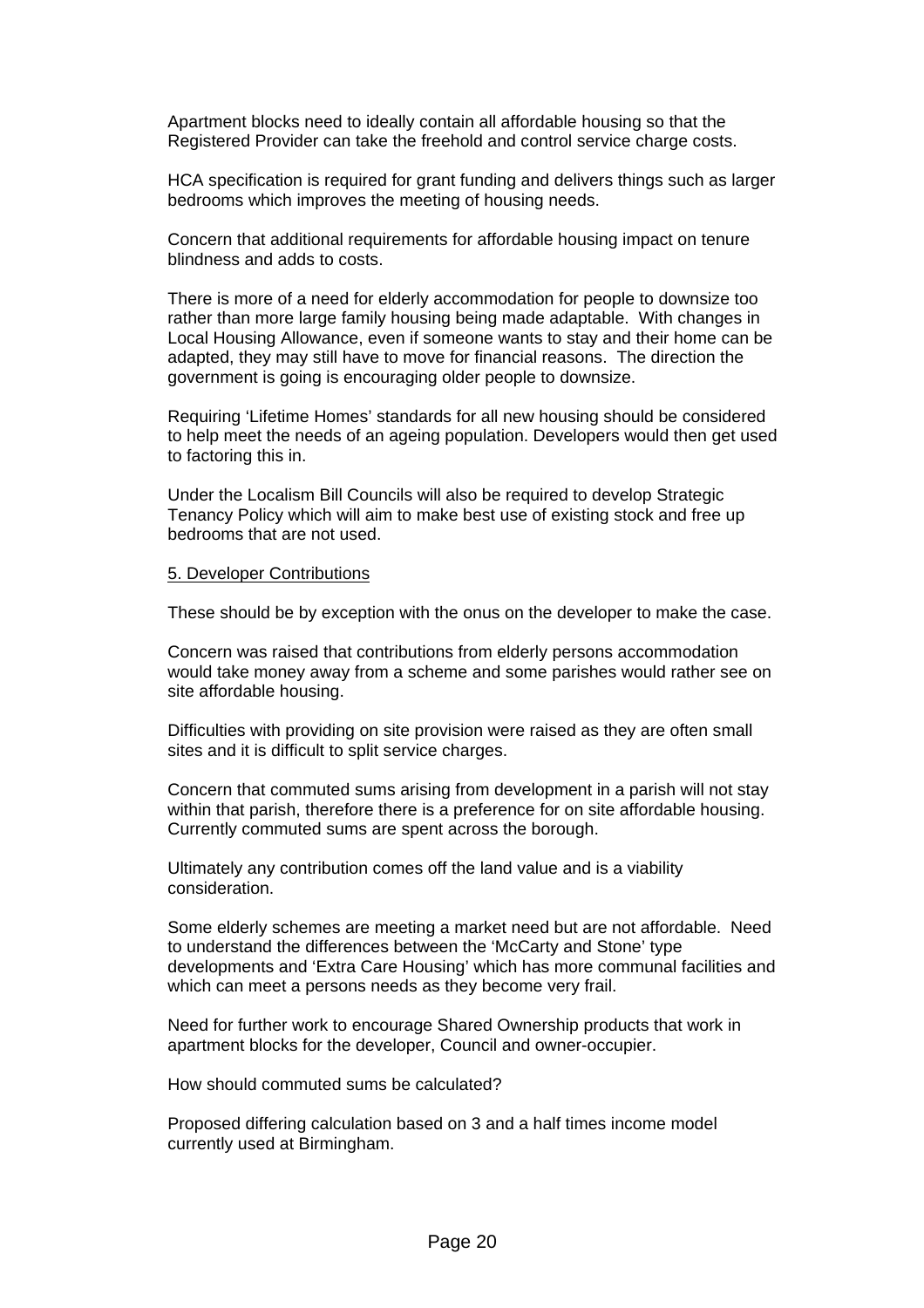With a lower threshold, it may be more practicable to use a developer contribution rather than accept on site contributions.

#### 6. Economic Viability & Market Change

Concern that affordable housing was introduced at the top of the market and current agreements are no longer viable. Developers are now struggling with viability and affordable housing is one of many disincentives to development.

Concern over potential use of overage clauses.

More controls, impositions and constraints make it less attractive to bring sites forward. It is not unreasonable for investors to buy a site, but the restrictions make this difficult in that are we trying to get to the fine tipping point. These restrictions only benefit lawyers.

Setting affordable housing thresholds lower will deliver "more and more quickly".

Landowners have been involved in a stand off, waiting to see if policy will reverse, however this seems unlikely. There are benefits in having a robust policy. This appears to have been shown by CIL (Community Infrastructure Levy) in that it is robust and gives certainty which would benefit being included in the affordable housing policy.

If the Council drives down viability, it is more likely that landowners will not sell.

Affordable housing should be reflected in land values. This value should be greater than other uses to encourage change in use.

If affordable rent is used either as replacement or part replacement to social rent within the policy, the Council needs to make sure that the additional funding is captured for affordable housing. Need to make sure that any affordable rents are and will remain less than Local Housing Allowance. Affordable rents will improve viability.

Approach in Birmingham is that Affordable Rent will work with smaller units while a reduced affordable rent or social rent is more suited to larger, family accommodation.

There are other areas that have robust and certain policies, however sites have still failed to deliver because of infrastructure costs.

Need to ensure that on larger sites with different phases, viability is assessed at differing points of development to capture any up or down turn. Coverage clauses can work to help keep developments moving.

Rural areas want flexibility to develop on a local basis and discuss locally.

Support was given for Stratford-Upon-Avon's 'Local Choice' policy in that it fits well with neighbourhood planning. It helps if it avoids being as bureaucratic to the parish.

#### Other issues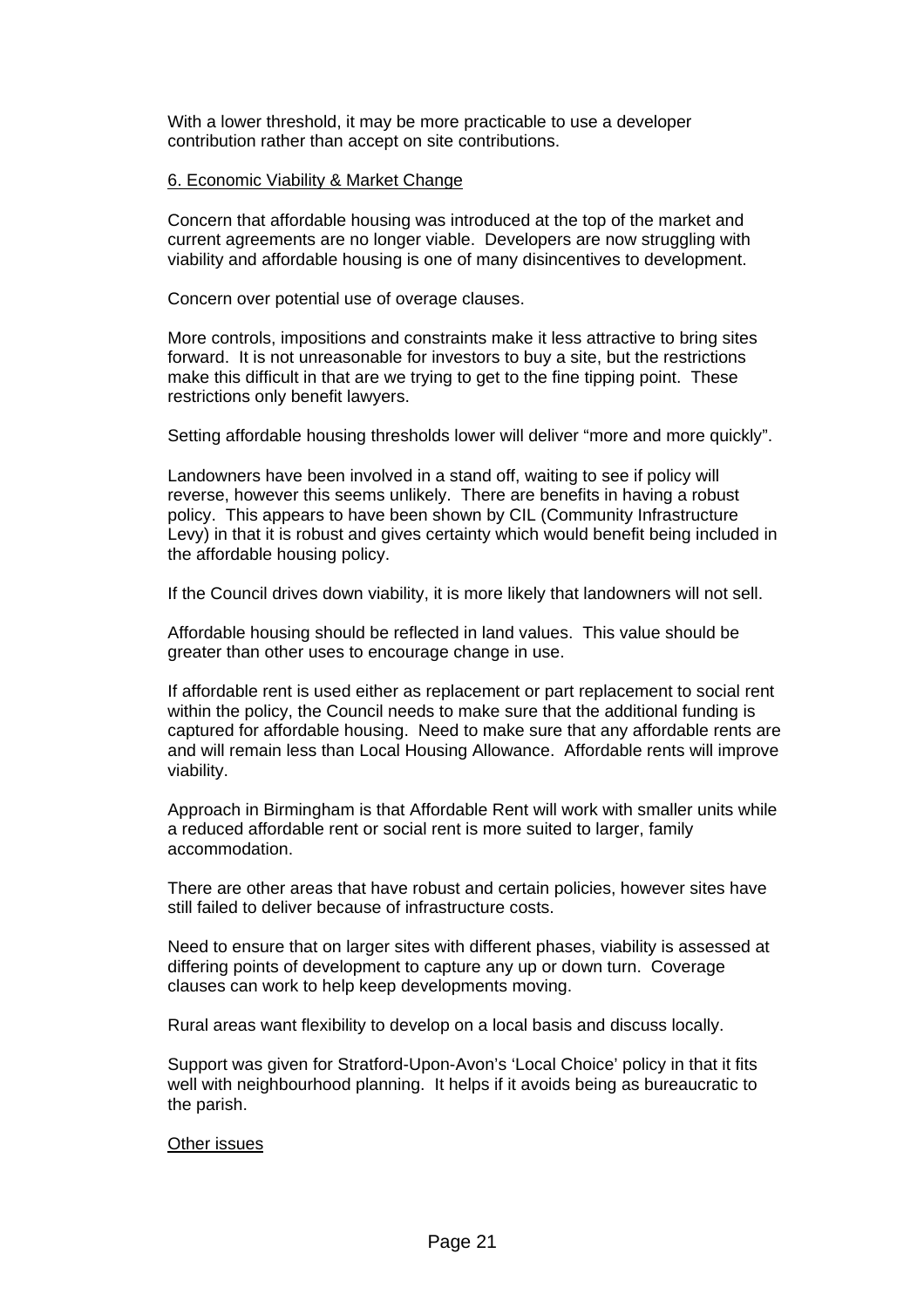Need for Flexibility in Rural areas where parishes are developing Neighbourhood plans.

Need for Local Choice in Housing market and meeting local needs, to encourage sites to come forward. Need an approach that speeds up development of new homes and encourages permissions to be given.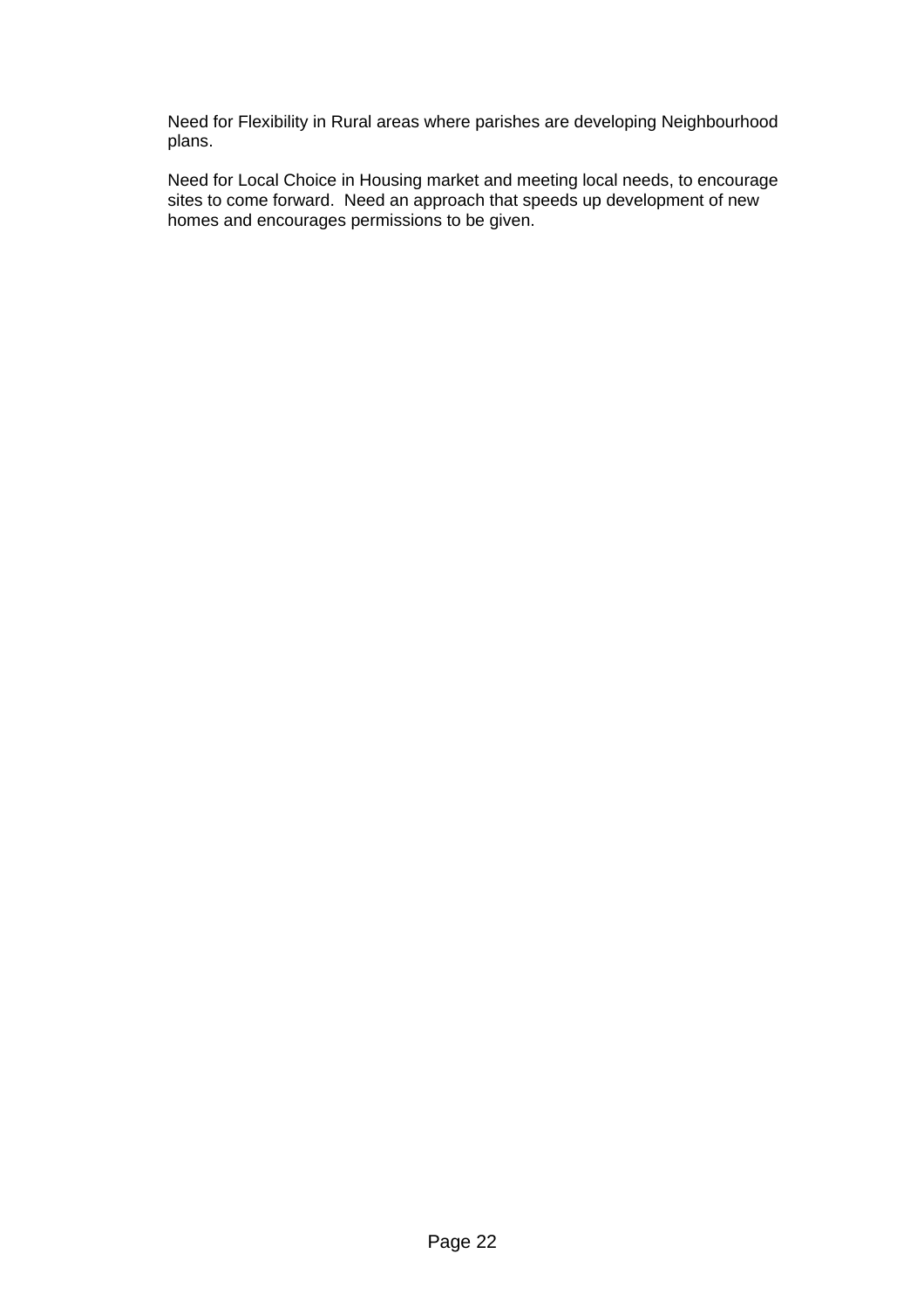**Appendix D – wider consultation of the Draft "Affordable Housing" Supplementary Planning Document between Friday 10 February 2012 and Friday 23 March 2012**

# **Statement of Supplementary Planning Document Matters**

# **Draft Affordable Housing Supplementary Planning Document**

Planning and Compulsory Purchase Act 2004 The Town & Country Planning (Local Development) (England) Regulations 2004 The Town & Country Planning (Local Development) (England) (Amendment) Regulations 2008 The Town & Country Planning (Local Development) (England) (Amendment) Regulations 2009

# **Statement of Supplementary Planning Document Matters**

# **Title of document:**

Draft Affordable Housing Supplementary Planning Document February 2012

# **Subject matter and area covered:**

Solihull Metropolitan Borough Council has published its Draft Affordable Housing Supplementary Planning Document for consultation in accordance with Regulation 17 of the Town and Country Planning (Local Development) (England) Regulations 2004 (as amended).

The Solihull Draft Local Plan outlines the spatial vision for how the Borough will develop up to 2028 and sets out objectives, a spatial strategy, core policies and a delivery and monitoring framework to measure the implementation of the plan. One of the key policies of the Solihull Draft Local Plan is to address the housing needs of the borough. The Draft Affordable Housing Supplementary Planning Document aims to set out the mechanisms and criteria for delivery of affordable housing through the planning system throughout the borough. It will aim to improve the delivery and maximise the opportunities available for the provision of affordable housing. Once Adopted the Draft Affordable Housing Supplementary Planning Document will replace the Affordable Housing Supplementary Planning Guidance (2003) supplementing the saved policies of the Solihull Unitary Development Plan 2006 and the Solihull Local Plan once it is adopted and replaces the UDP.

# **Period within which representations must be made:**

The statutory period for making representations on the Draft Affordable Housing Supplementary Planning Document is for a period of six weeks starting on Friday 10 February 2012. **Representations must be submitted no later than 5:00pm on Friday 23 March 2012.** 

# **Statement of document availability**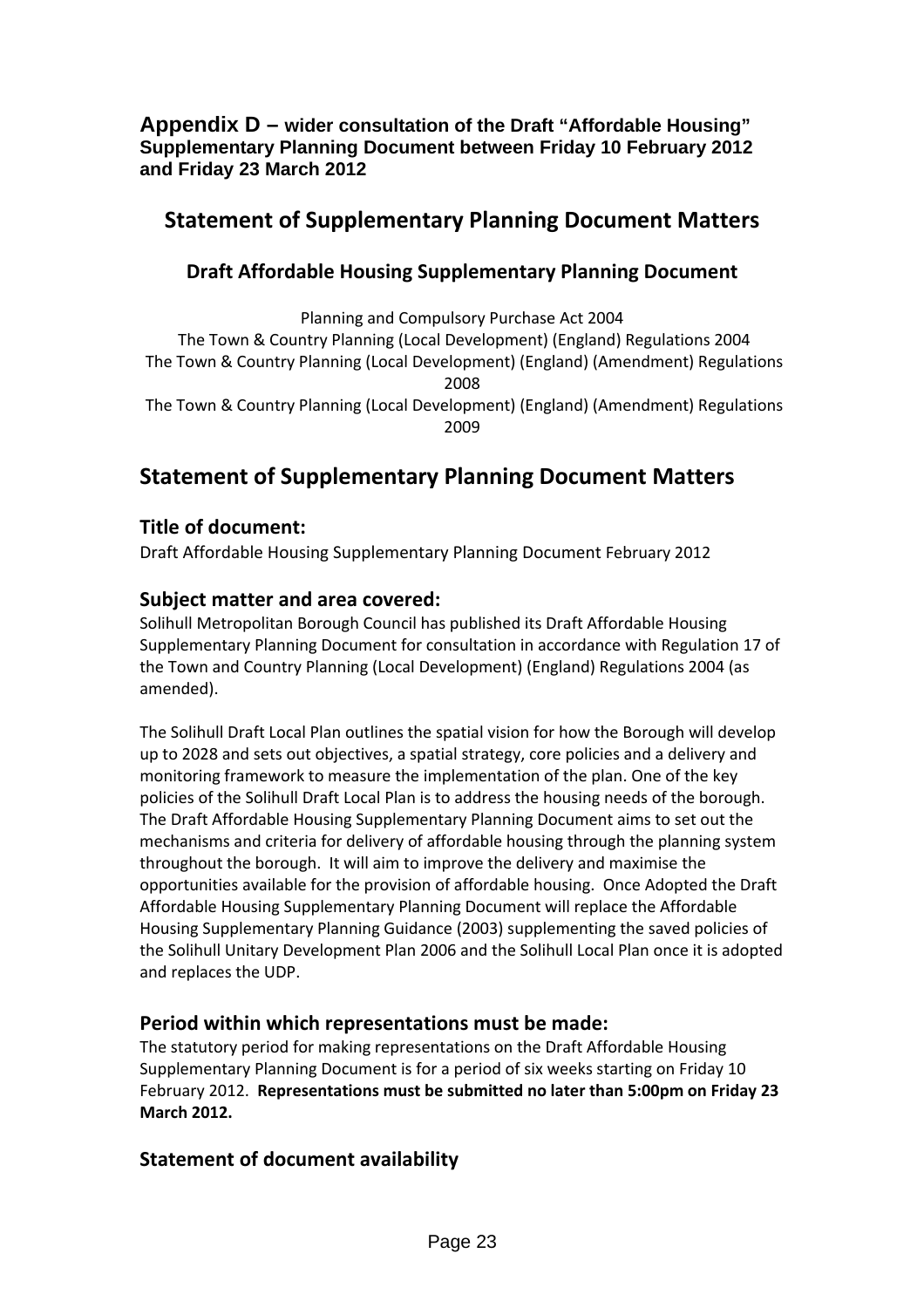The Draft Affordable Housing Supplementary Planning Document, together with the Statement of Consultation and relevant supporting background documents are available to view, download and comment on from Friday 10 February 2012 at www.solihull.gov.uk/ldf

Paper copies of the documents will be available for inspection at the following locations:

| <b>Solihull Connect Library Square</b>         | <b>Opening Hours: Monday 8:30am - 5:30pm</b> |
|------------------------------------------------|----------------------------------------------|
| <b>Ground Floor</b>                            | Tuesday, Thursday, Friday 9:00am - 5:30pm    |
| Library Square                                 | Wednesday 10:00am - 5:30pm                   |
| Solihull                                       | Saturday 9:00am - 1:00pm                     |
| <b>B913RG</b>                                  |                                              |
| <b>Solihull Connect Shirley Police Station</b> | <b>Opening Hours</b>                         |
| 285 Stratford Road                             | Monday - Friday 9:00am - 6:00pm              |
| Shirley                                        | Saturday 9:00am - 1:00pm                     |
| <b>B90 3AR</b>                                 |                                              |
| <b>Solihull Connect at The Bluebell Centre</b> | <b>Opening Hours</b>                         |
| <b>Ground Floor West Mall</b>                  | Monday, Tuesday, Thursday & Friday           |
| Chelmsley Wood                                 | $9:00am - 6:00pm$                            |
| <b>B37 5TN</b>                                 | Wednesday 10:00am - 5:30pm                   |

Paper copies of the Draft Affordable Housing Supplementary Planning Document will also be sent to all libraries throughout the Borough and be available to view during normal opening hours and on the mobile library (please check for opening times).

Saturday 9:00am ‐ 1:00pm

# **How to submit representations:**

**Please include your name, organisation, contact details and your comment**.

**Electronically:** Representations can be made by emailing housingstrategy@solihull.gov.uk

**By post to:** Housing Strategy, Solihull Council, PO Box 19, Council House, Solihull, B91 9QT

## **Request for future notification:**

Representations may be accompanied by a request to be notified of the adoption of the Affordable Housing Supplementary Planning Document.

# **For further information please contact:**

Address: Housing Strategy Team Solihull Council, Church Hill House, PO Box 19, Solihull, West Midlands. B91 9QT Telephone: 0121 704 8145 Email: housingstrategy@solihull.gov.uk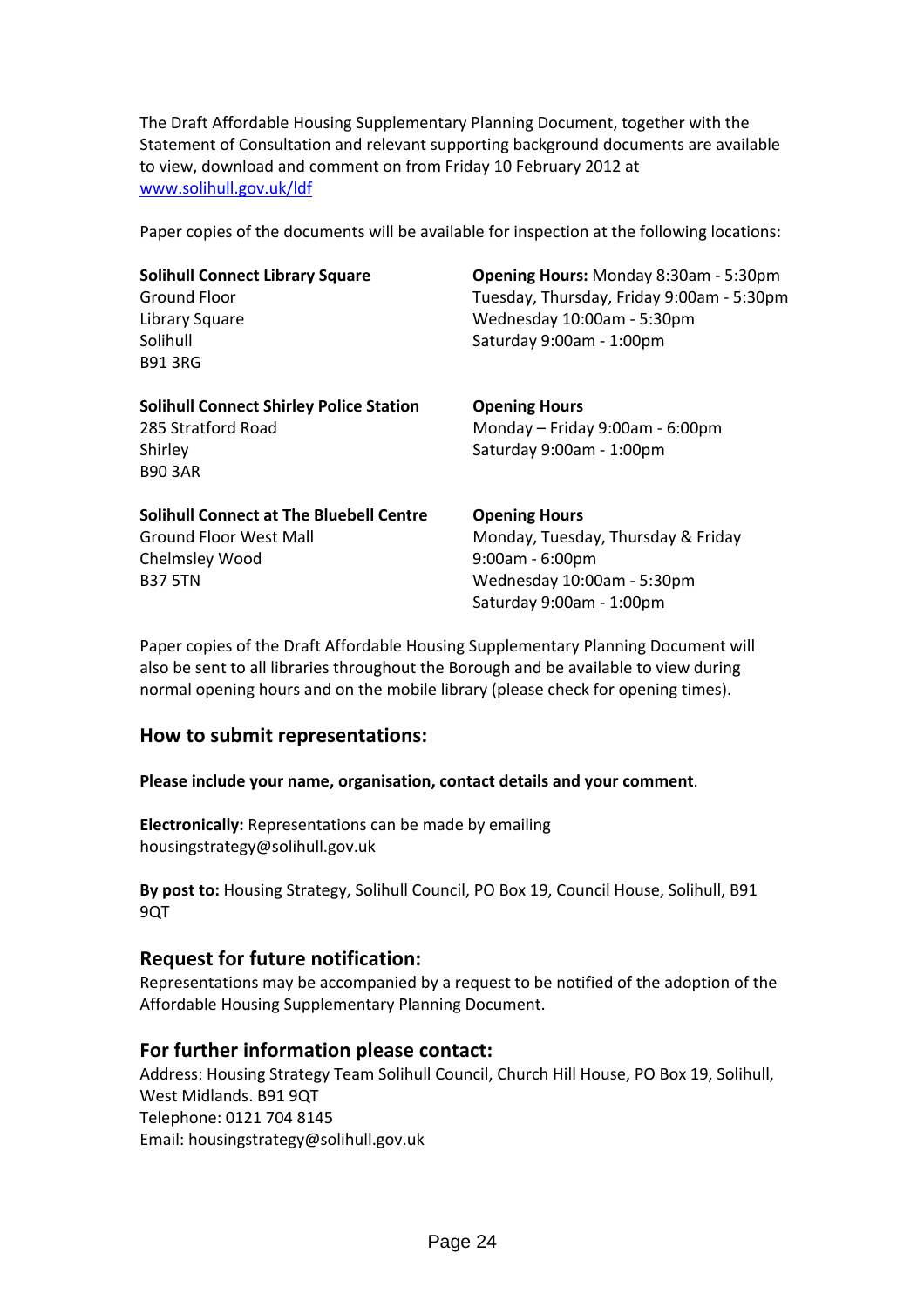# **Appendix E**

## **Responses to wider consultation of the Draft "Affordable Housing" Supplementary Planning Document between Friday 10 February 2012 and Friday 23 March 2012**

| <b>Comment</b> | <b>Comment</b>                                                                                                                                                                                                                                                                                                                                                                                                                                                                                                                                                                                                                                                                                                                                                                                 | <b>Response</b>                                                                                                                                                                                                |
|----------------|------------------------------------------------------------------------------------------------------------------------------------------------------------------------------------------------------------------------------------------------------------------------------------------------------------------------------------------------------------------------------------------------------------------------------------------------------------------------------------------------------------------------------------------------------------------------------------------------------------------------------------------------------------------------------------------------------------------------------------------------------------------------------------------------|----------------------------------------------------------------------------------------------------------------------------------------------------------------------------------------------------------------|
| <b>Number</b>  |                                                                                                                                                                                                                                                                                                                                                                                                                                                                                                                                                                                                                                                                                                                                                                                                |                                                                                                                                                                                                                |
| 1              | The Solihull LDF Draft Affordable Housing SPD<br>should set a strategic context requiring developer<br>contributions towards rail infrastructure whereby<br>new development will create a significant change<br>in the usage of a part of the transport network and<br>thus generate requirement for new or improved<br>infrastructure and/or station facilities.<br>Specifically, we request that a Policy is included<br>within the document which requires developers to<br>fund any qualitative improvements required in<br>relation to existing facilities and infrastructure as a<br>direct result of increased patronage resulting from<br>new development. Developer contributions should<br>also apply to proposals that arise from the Solihull<br>LDF Draft Affordable Housing SPD. | The SPD cannot introduce any<br>new policy, only implement the<br>existing policy outlined within the<br>Local Plan, therefore this is outside<br>of the scope of this Affordable<br>Housing SPD consultation. |
| $\overline{2}$ | Although well intentioned I am not sure if SMBC is<br>aware of the overpopulation problem rather than<br>housing and that SMBC compounds this by<br>encouraging in order to increase income? This is<br>exemplified by the David Attenborough BBC<br>programme of the 24.11.11, "How many people<br>can live on planet earth".                                                                                                                                                                                                                                                                                                                                                                                                                                                                 | The SPD cannot introduce any<br>new policy, only implement the<br>existing policy outlined within the<br>Local Plan, therefore this is outside<br>of the scope of this Affordable<br>Housing SPD consultation. |
| 3              | This is to advise you that I have read through the<br>draft SPD and believe it to represent a fair and<br>balanced approach to delivery of affordable<br>housing within the Borough. As a Registered<br>Provider in good standing with the Council and<br>committed to helping the Council to deliver<br>affordable housing to meet the evidenced needs, I<br>believe the draft SPD provides a solid platform to<br>enable us to work with you to meet that objective.<br>Whilst outlining clear targets and approaches, it<br>nevertheless also contains sufficient flexibility, if<br>operated in practise, to enable more challenging<br>situations to be addressed.                                                                                                                        | Response noted.                                                                                                                                                                                                |
| 4              | We do not believe that this SPD will impact upon<br>Natural England's interests and we therefore have<br>no comments to make.                                                                                                                                                                                                                                                                                                                                                                                                                                                                                                                                                                                                                                                                  | Response noted.                                                                                                                                                                                                |
| 5              | The policies set out in this document will not affect<br>the strategic road network. Therefore, the<br>Highways Agency has no comment to make<br>regarding this consultation.                                                                                                                                                                                                                                                                                                                                                                                                                                                                                                                                                                                                                  | Response noted.                                                                                                                                                                                                |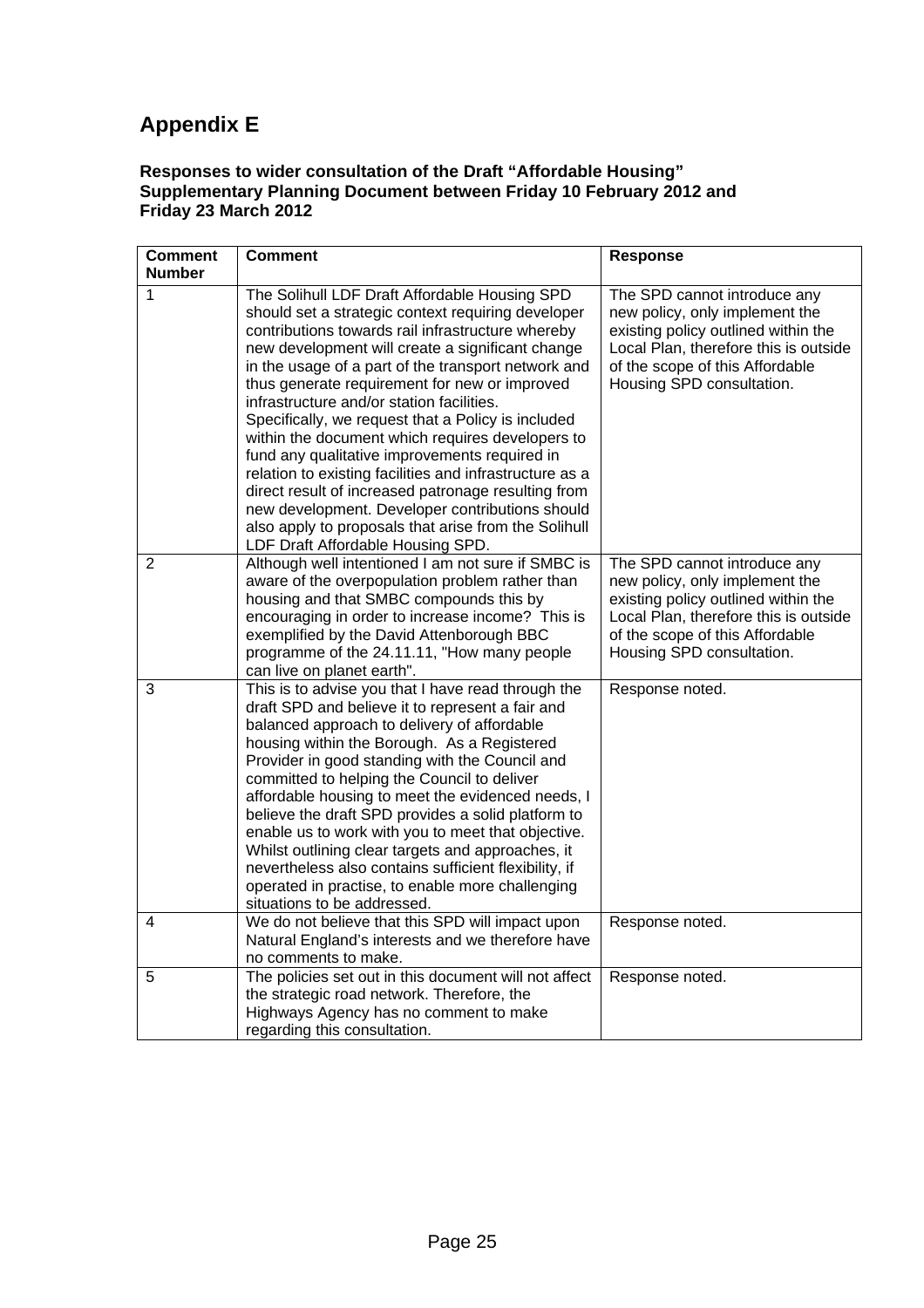| 6              | The Definition of Affordable Housing<br>Whilst we support the Council's local definition of<br>affordable housing, this being in line with PPS3<br>guidance, we are concerned that the definition<br>taking into account Appendix 4 may be applied<br>inflexibly. The Council should be aware of the<br>need to apply a local definition of affordable<br>housing need and demand flexibly to ensure the<br>maximisation of delivery to meet a range of<br>needs. Applying such exact figures is too<br>prescriptive and unresponsive to change, even<br>where an annual update is conducted, as applying<br>a borough-wide approach is blind to local<br>variations in viability and existing housing stock<br>conditions. The Council should not therefore seek<br>to apply the figures set out in Appendix 4 as<br>maximum affordable housing price thresholds but<br>instead use these as a rough guide when<br>assessing individual applications. | The 'at least' figure refers to all<br>affordable housing schemes and<br>the opportunity the rural exceptions<br>policy brings that Parish Councils<br>working with Registered Providers<br>may wish to bring forward under<br>the rural exceptions policy. This<br>will be amended. The policy<br>makes this clear that this is subject<br>to negotiation and viability.                                                                                                                                          |
|----------------|--------------------------------------------------------------------------------------------------------------------------------------------------------------------------------------------------------------------------------------------------------------------------------------------------------------------------------------------------------------------------------------------------------------------------------------------------------------------------------------------------------------------------------------------------------------------------------------------------------------------------------------------------------------------------------------------------------------------------------------------------------------------------------------------------------------------------------------------------------------------------------------------------------------------------------------------------------|--------------------------------------------------------------------------------------------------------------------------------------------------------------------------------------------------------------------------------------------------------------------------------------------------------------------------------------------------------------------------------------------------------------------------------------------------------------------------------------------------------------------|
| $\overline{7}$ | <b>Site Thresholds</b><br>The Council should also now be considering<br>conducting an update to the Strategic Housing<br>Market Assessment which is now quite outdated.<br>Updates using national statistics will not be a<br>sufficient substitute for having up to date local<br>knowledge of market conditions. For this reason,<br>a full viability assessment should be<br>commissioned to consider viability conditions<br>which are likely to be a considerable barrier to<br>affordable housing delivery at present. Without<br>this background evidence the Council cannot be<br>certain of site thresholds meeting viability<br>conditions.                                                                                                                                                                                                                                                                                                  | The Strategic Housing Market<br>Assessment (SHMA) was<br>commissioned in 2008, since then<br>the Council's Housing Register has<br>continued to increase. Therefore<br>the Council considers that there is<br>still overwhelming evidence of<br>need for affordable housing. As<br>part of development of the Local<br>Plan, the Council has<br>commissioned a viability report to<br>look at the deliverability of the Plan<br>as well as the policies within,<br>including the affordable housing<br>obligation. |
| 8              | <b>Affordable Housing Requirement</b><br>As with our comments above, without a full<br>viability assessment we are unable to comment<br>fully on the proposed affordable housing<br>requirement. Though we are supportive of the<br>Council setting a challenging target for delivery,<br>this figure cannot be implemented robustly without<br>the supporting evidence. The Council is already<br>aware of this requirement, as the 2009 SHMA<br>notes: "An affordable housing viability assessment<br>is required to support affordable housing planning<br>policies."                                                                                                                                                                                                                                                                                                                                                                               | As part of development of the<br>Local Plan, the Council has<br>commissioned a viability report to<br>look at the deliverability of the plan<br>as well as the policies within<br>including the affordable housing<br>obligation.                                                                                                                                                                                                                                                                                  |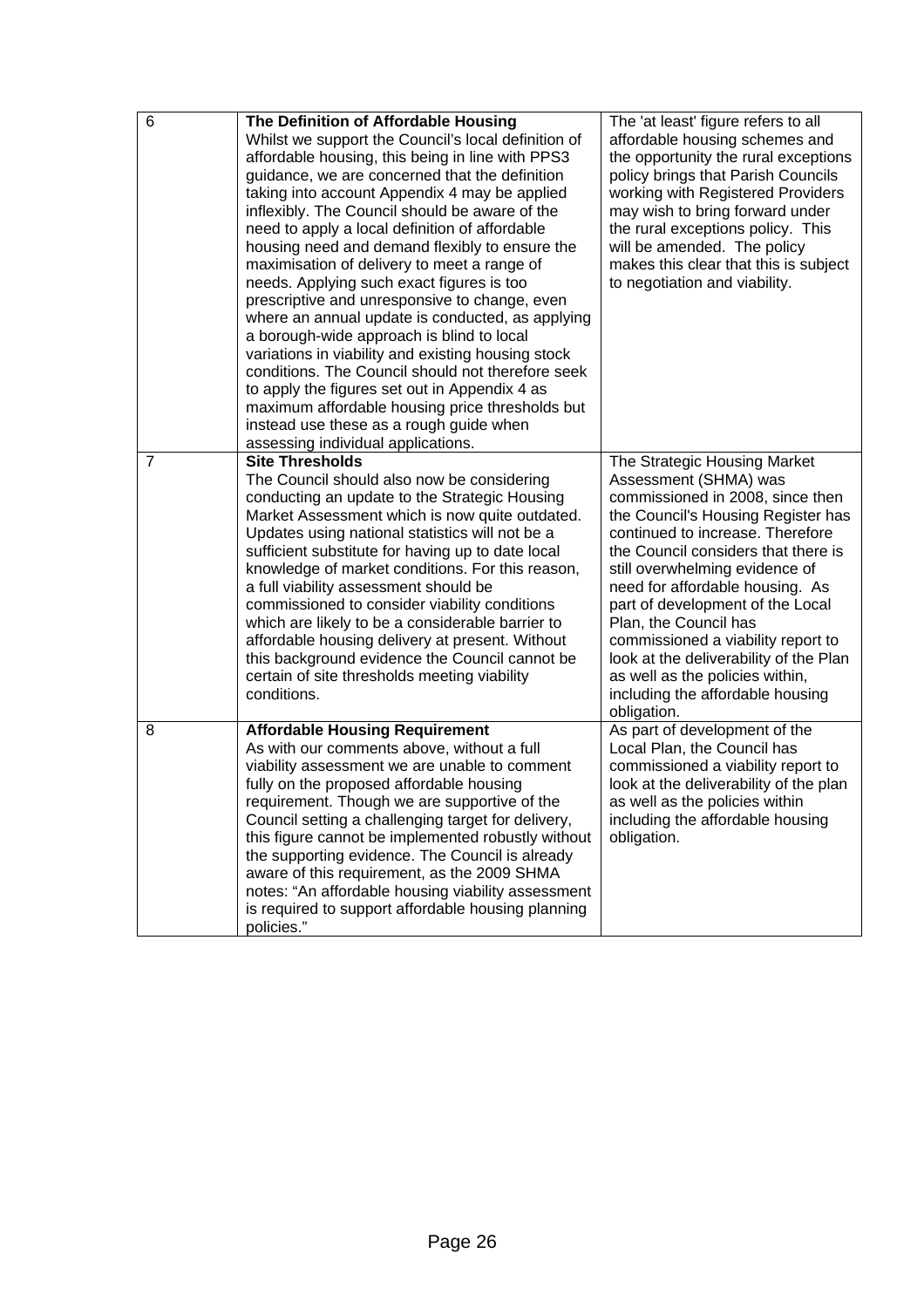| 9  | <b>Affordable Housing Requirement</b><br>We also disagree with the Council's approach to<br>setting a threshold target, without a full numeric<br>target for affordable housing delivery over the<br>Plan period. Without a numeric target it will be<br>more difficult for the Council to monitor the overall<br>performance of either the emerging Local Plan or<br>the SPD, and so to plan adequately to meet its<br>need over the lifetime of the Plan. PPS3 requires<br>local authorities to set out the circumstances in<br>which action will be required to "ensure<br>performance is achieved in line with the housing<br>and previously developed land trajectories" and to<br>set out trigger-points for management action on,<br>for example, underdelivery of housing. The<br>Council should set a numeric target for affordable<br>housing delivery, with an annualised figure to<br>allow for continuous monitoring through the<br>Annual Monitoring Report. Without this figure, the<br>proposed monitoring indicator set out in part 9,<br>Monitoring and Review, is set out of context and is<br>meaningless. | The SHMA assessment identifies<br>that 70% of newly forming<br>households cannot afford to buy or<br>rent in Solihull. The 40%<br>affordable housing target set out in<br>the Local Plan is subject to<br>negotiation and viability of sites.<br>This is the maximum that can be<br>delivered without making<br>development unviable. The target<br>is subject to negotiation and<br>viability which will also vary<br>according to the economic<br>conditions at the time. |
|----|--------------------------------------------------------------------------------------------------------------------------------------------------------------------------------------------------------------------------------------------------------------------------------------------------------------------------------------------------------------------------------------------------------------------------------------------------------------------------------------------------------------------------------------------------------------------------------------------------------------------------------------------------------------------------------------------------------------------------------------------------------------------------------------------------------------------------------------------------------------------------------------------------------------------------------------------------------------------------------------------------------------------------------------------------------------------------------------------------------------------------------|-----------------------------------------------------------------------------------------------------------------------------------------------------------------------------------------------------------------------------------------------------------------------------------------------------------------------------------------------------------------------------------------------------------------------------------------------------------------------------|
| 10 | <b>Affordable Housing Requirement</b><br>We support the Council's intention to flexibly apply<br>the 40% affordable housing requirement on a site-<br>by-site basis.                                                                                                                                                                                                                                                                                                                                                                                                                                                                                                                                                                                                                                                                                                                                                                                                                                                                                                                                                           | Response noted.                                                                                                                                                                                                                                                                                                                                                                                                                                                             |
| 11 | <b>Indicative Tenure Mix</b><br>We support the Council's approach to seeking a<br>more balanced affordable housing mix of social /<br>affordable rent and intermediate housing, in<br>accordance with PPS3 and housing need<br>evidence. This mix should however be supported<br>by an up to date assessment of housing need and<br>viability to ensure this mix is robust and can be<br>implemented.                                                                                                                                                                                                                                                                                                                                                                                                                                                                                                                                                                                                                                                                                                                          | The SHMA was commissioned in<br>2008, since then the Housing<br>Register has continued to increase,<br>therefore the Council considers<br>that there is still overwhelming<br>evidence of need for affordable<br>housing.                                                                                                                                                                                                                                                   |
| 12 | <b>Planning Obligations</b><br>This section should make explicit reference to the<br>CIL Regulations which now govern how planning<br>obligations and financial contributions on<br>developments are managed. It would be useful if<br>the Council indicated whether they intend to bring<br>forward a Community Infrastructure Levy<br>Charging Schedule.                                                                                                                                                                                                                                                                                                                                                                                                                                                                                                                                                                                                                                                                                                                                                                     | The proposal to bring forward a<br>CIL (Community Infrastructure<br>Levy) is outlined else where within<br>the Local Plan.                                                                                                                                                                                                                                                                                                                                                  |
| 13 | <b>Registered Providers</b><br>We support the Council's recognition of the<br>benefits of working with Registered Providers.<br>Those HARPs operating in and around Solihull<br>have a wealth of experience and local knowledge<br>which should be recognised when dealing with<br>RP-led developments.                                                                                                                                                                                                                                                                                                                                                                                                                                                                                                                                                                                                                                                                                                                                                                                                                        | Response noted.                                                                                                                                                                                                                                                                                                                                                                                                                                                             |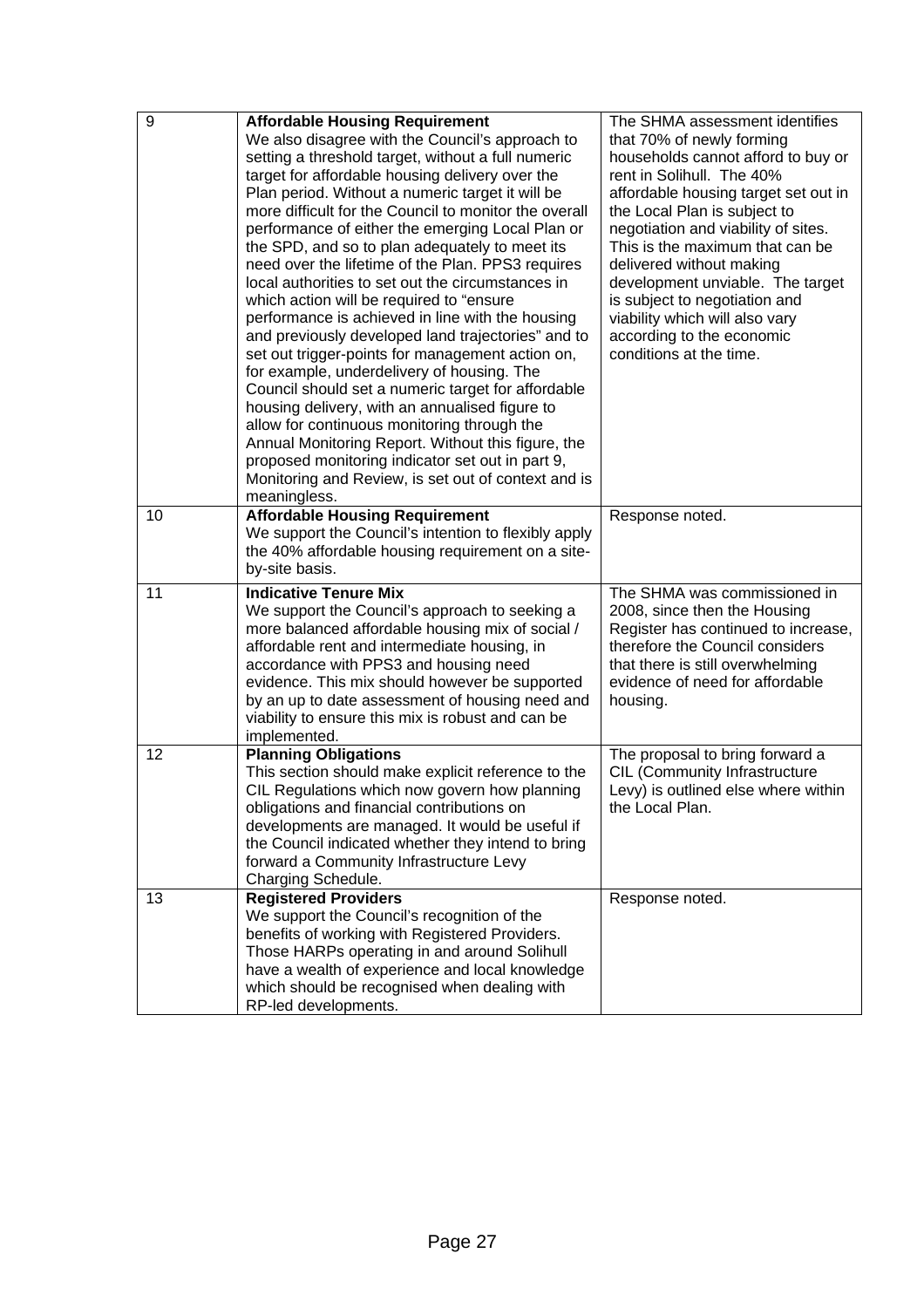| 14 | <b>Rural Exceptions Policy</b><br>We have set out our representations to this policy<br>in the Local Plan to that specific consultation. For<br>clarity, we reiterate them here. Part b) on rural<br>exception sites is very tightly drawn and should be<br>relaxed to allow for the delivery of affordable<br>housing through cross-subsidy where it can be<br>demonstrated that affordable housing<br>development cannot be achieved without an<br>element of open market housing. This will<br>encourage continued delivery of affordable<br>housing across the borough at a time when<br>economic circumstances and reductions in<br>Government subsidy have significantly reduced<br>viability of 100% affordable housing<br>developments. | There is no evidence that cross<br>subsidy is necessary. One<br>scheme has been delivered in the<br>rural area of Solihull which is all<br>rented (11 three and four bedroom<br>houses). If viability is an issue<br>developers and housing<br>associations should engage the<br>Council for guidance on accessing<br>funding sources.                                                                                               |
|----|-------------------------------------------------------------------------------------------------------------------------------------------------------------------------------------------------------------------------------------------------------------------------------------------------------------------------------------------------------------------------------------------------------------------------------------------------------------------------------------------------------------------------------------------------------------------------------------------------------------------------------------------------------------------------------------------------------------------------------------------------|--------------------------------------------------------------------------------------------------------------------------------------------------------------------------------------------------------------------------------------------------------------------------------------------------------------------------------------------------------------------------------------------------------------------------------------|
|    | We support the reference to development<br>proposals being acceptable where there is no<br>Parish Plan and being brought forward to meet an<br>unmet identified need.                                                                                                                                                                                                                                                                                                                                                                                                                                                                                                                                                                           |                                                                                                                                                                                                                                                                                                                                                                                                                                      |
| 15 | <b>Perpetuity</b><br>Affordable housing is only required by PPS3 to be<br>retained in perpetuity where this is delivered on<br>rural exception sites. It is not appropriate for the<br>Council to seek to adopt this approach for all<br>affordable housing across the borough and the<br>text should be amended to explicitly reflect this.                                                                                                                                                                                                                                                                                                                                                                                                    | This has been superseded by the<br>definition of affordable housing as<br>set out in National Planning Policy<br>Framework in Annex 2.                                                                                                                                                                                                                                                                                               |
| 16 | <b>Shared Ownership</b><br>We are concerned that the approach to<br>notification of the Parish Council / Neighbourhood<br>Forum upon the intended sale of shared<br>ownership properties is too intrusive and should<br>not be shared with members of the public outside<br>Solihull Metropolitan Borough Council. A<br>statement of eligibility from the local authority to<br>the Parish Council or Neighbourhood Forum<br>should suffice to meet the need to demonstrate<br>this.                                                                                                                                                                                                                                                            | We are keen to ensure that<br>accommodation meets the needs<br>of local people and have been built<br>using an element of local subsidy.<br>As the properties would need to be<br>advertised to local people first the<br>Parish/Neighbourhood, we also do<br>not feel that this is too intrusive.                                                                                                                                   |
| 17 | We strongly advise the Council to commission an<br>update to its Strategic Housing Market<br>Assessment and to conduct a full viability<br>assessment to ensure the SPD policies can be<br>implemented. Without this evidence the Council's<br>approach may be undermined when negotiating<br>on individual sites and so result in overall under<br>delivery of affordable housing.                                                                                                                                                                                                                                                                                                                                                             | The Strategic Housing Market<br>Assessment was commissioned in<br>2008, since then the Housing<br>Register has continues to increase,<br>therefore the Council considers<br>that there is still overwhelming<br>evidence of need for affordable<br>housing.                                                                                                                                                                          |
| 18 | Overall, this SPD demonstrates the Council's<br>commitment to increasing the number and<br>diversity of affordable housing delivered across<br>the Borough. The document is however<br>unsupported by clear, up to date evidence that<br>gives weight to the policy. Further, the SPD is<br>based on an untested Local Plan policy that may<br>yet be subject to change. We strongly urge the<br>Council to await adoption of that document before<br>setting out in detail the mechanisms for<br>implementation of that policy.                                                                                                                                                                                                                | The SPD will not be adopted until<br>the Local Plan is adopted by the<br>Council. The Strategic Housing<br>Market Assessment was<br>commissioned in 2008, since then<br>the Housing Register has<br>continues to increase, therefore the<br>Council considers that there is still<br>overwhelming evidence of need for<br>affordable housing. The Council<br>has an existing Affordable Housing<br>policy and Supplementary Planning |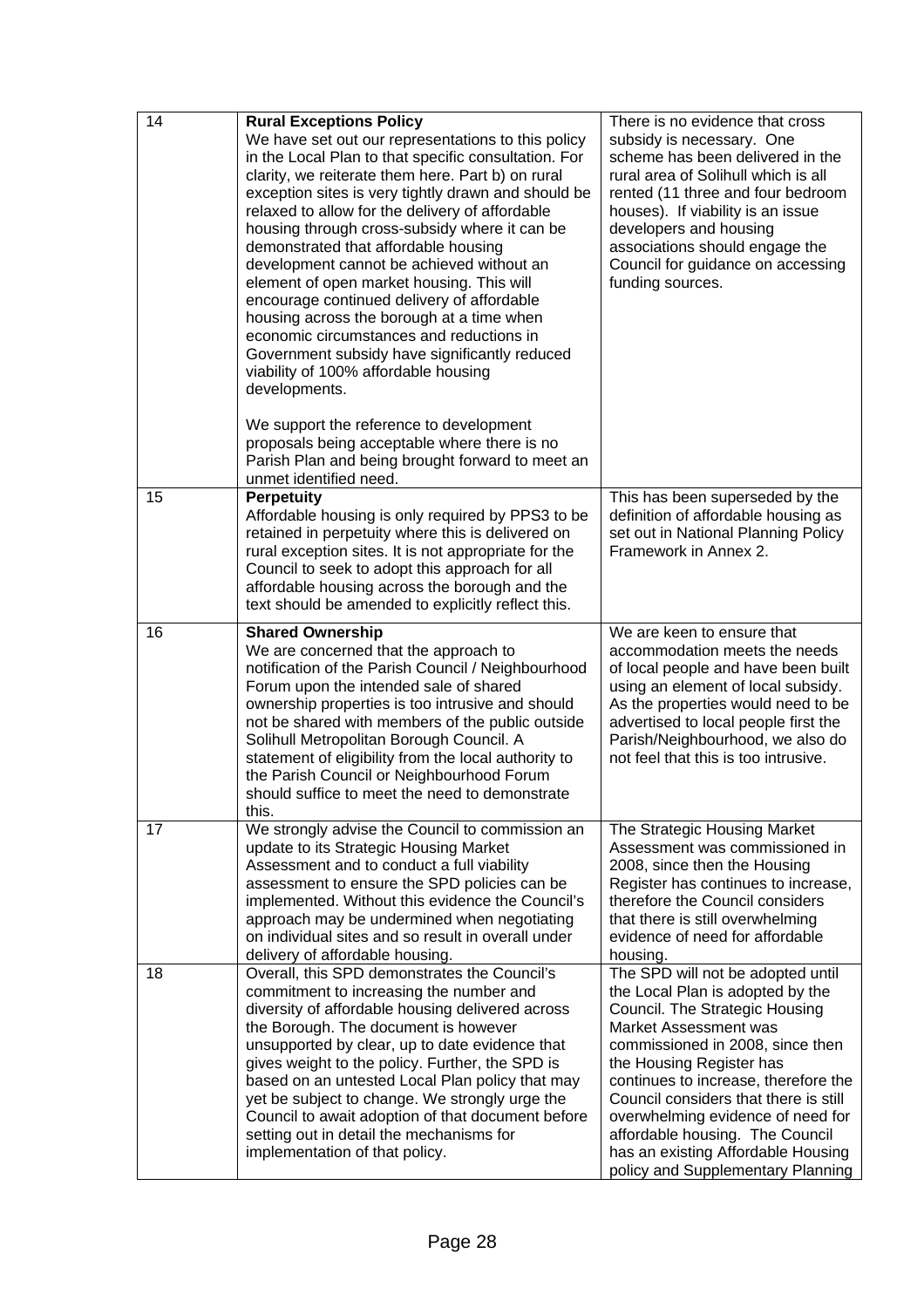|    |                                                                                                                                                                                                                                                                                                                                                                                                                                                                                                                                                                                                                                                                                                                                                                                                                                                                                                                                                                                                                                                                                             | Document and this continues to<br>build on it.                                                                                                                                                                                            |
|----|---------------------------------------------------------------------------------------------------------------------------------------------------------------------------------------------------------------------------------------------------------------------------------------------------------------------------------------------------------------------------------------------------------------------------------------------------------------------------------------------------------------------------------------------------------------------------------------------------------------------------------------------------------------------------------------------------------------------------------------------------------------------------------------------------------------------------------------------------------------------------------------------------------------------------------------------------------------------------------------------------------------------------------------------------------------------------------------------|-------------------------------------------------------------------------------------------------------------------------------------------------------------------------------------------------------------------------------------------|
| 19 | The Coal Authority has no specific comments to<br>make on this document at this stage                                                                                                                                                                                                                                                                                                                                                                                                                                                                                                                                                                                                                                                                                                                                                                                                                                                                                                                                                                                                       | Response noted.                                                                                                                                                                                                                           |
| 20 | William Davis Ltd consider the consultation of this<br>document to be premature considering the Local<br>Plan Policy which the document is supposed to<br>supplement and support is yet to be formally<br>adopted. Until Policy P4 is formally adopted along<br>with the Local Plan we do not consider it suitable<br>to consult on supplementary and supporting<br>guidance to a policy which under examination<br>may yet be found to be unsound. It is the opinion<br>of William Davis Ltd that Policy 4 of the Draft<br>Local Plan is inconsistent with National Planning<br>Policy and is not justified and as a consequence<br>should be found to be unsound. We have made<br>this argument in detail in our representations on<br>Policy 4 submitted to the consultation of the Draft<br>Local Plan which ended on the 5th of March.                                                                                                                                                                                                                                                 | The SPD will not be adopted until<br>the Local Plan is adopted by the<br>Council. The Council is keen to<br>have the SPD in place when the<br>Local Plan is adopted to help to<br>give certainty to developers<br>bringing sites forward. |
| 21 | As indicated in the above representations<br>paragraph 23 of PPS3 requires that "Local<br>Planning Authorities will need to undertake an<br>informed assessment of the economic viability of<br>any thresholds and proportions of affordable<br>housing proposed, including their likely impact<br>upon overall levels of housing delivery". This<br>national policy requirement is reiterated in<br>paragraph 39 of the draft NPPF highlighting that<br>the need to test the viability of affordable housing<br>requirements is not only an extant national policy<br>requirement, but is also part of emerging national<br>policy. An Affordable Housing Viability<br>Assessment has clearly not be carried out by the<br>Borough Council and therefore the thresholds and<br>proportions of affordable housing required by<br>Policy 4 and reiterated in the SPD have not been<br>viability tested as required by national planning<br>policy. Until such testing has taken place, we do<br>not consider Policy 4 to be sound and the Draft<br>Affordable Housing SPD to be appropriate. | As part of development of the<br>Local Plan, the Council has<br>commissioned a viability report to<br>look at the deliverability of the plan<br>as well as the policies with in<br>including the affordable housing<br>obligation.        |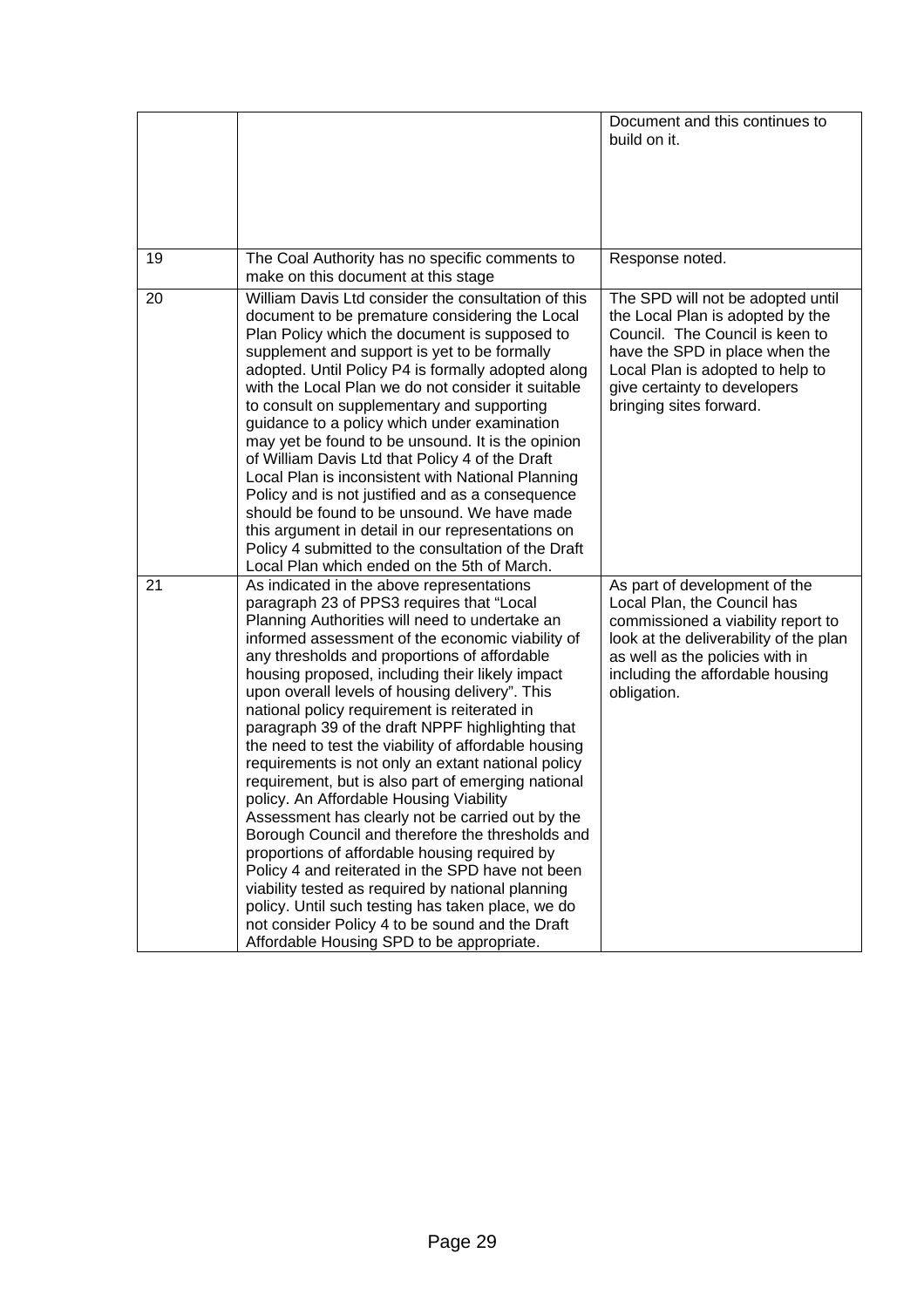| 22 | The Draft SPD indicates a required tenure mix of<br>65% social rent and 35% intermediate housing.<br>William Davis Ltd do not consider the SPD to be<br>the correct document to introduce the tenure mix<br>and strongly believe that such a requirement<br>should be included within the Local Plan DPD and<br>tested thoroughly within that document. Due to the<br>nature of the SPD, the proposed tenure split will<br>not be thoroughly tested, which we do not<br>consider to be an acceptable approach to<br>establishing an important element of planning<br>policy. The draft NPPF indicates a limited role for<br>SPD's in the future and states in paragraph 21<br>that "Supplementary planning documents should<br>only be necessary where their production can help<br>bring forward sustainable development at an<br>accelerated rate, and must not be used to add to<br>the financial burdens on development". Clearly the<br>SPD is not in line with the draft NPPF, and the<br>tenure requirement established in the draft does<br>add a new financial burden on development. It is<br>also worth noting that the tenure split proposed<br>has not be viability tested, as is required by<br>national planning policy. Consequently it is<br>evident that any tenure split proposed by the<br>council should be considered in terms of its<br>viability, and included in a DPD policy to enable it<br>to be thoroughly tested. | The tenure split does not add to<br>the financial weight but actually<br>reduces it from that in the existing<br>SPG. The SPD will not be adopted<br>until the Local Plan is adopted by<br>the Council. The Council is keen<br>to have the SPD in place when the<br>Local Plan is adopted to help to<br>give certainty to developers<br>bringing sites forward. |
|----|-------------------------------------------------------------------------------------------------------------------------------------------------------------------------------------------------------------------------------------------------------------------------------------------------------------------------------------------------------------------------------------------------------------------------------------------------------------------------------------------------------------------------------------------------------------------------------------------------------------------------------------------------------------------------------------------------------------------------------------------------------------------------------------------------------------------------------------------------------------------------------------------------------------------------------------------------------------------------------------------------------------------------------------------------------------------------------------------------------------------------------------------------------------------------------------------------------------------------------------------------------------------------------------------------------------------------------------------------------------------------------------------------------------------------------------------------|-----------------------------------------------------------------------------------------------------------------------------------------------------------------------------------------------------------------------------------------------------------------------------------------------------------------------------------------------------------------|
| 23 | The Design and Layout section of the draft SPD<br>indicates that affordable housing should be evenly<br>distributed across the site in what we effectively<br>consider to be a pepper potting policy for<br>affordable housing on residential development.<br>Pepper Potting of affordable housing is not a<br>favoured approach for Housing Developers and<br>Housing Associations alike as it makes the<br>management of affordable housing units very<br>difficult. A preferred approach is for affordable<br>housing to be grouped in small clusters in new<br>residential development which makes the<br>management process considerably more straight<br>forward for housing associations.                                                                                                                                                                                                                                                                                                                                                                                                                                                                                                                                                                                                                                                                                                                                                | This was not intending to form an<br>approach of pepper potting<br>individual affordable properties<br>across developments.                                                                                                                                                                                                                                     |
| 24 | Overall William Davis clearly have a number of<br>significant concerns regarding the affordable<br>housing policy established by the Council in both<br>the Draft Local Plan and Draft Affordable Housing<br>SPD. We strongly recommend the Council revisit<br>their policy on affordable housing, starting with a<br>thorough affordable housing viability assessment<br>to help guide a suitable target requirement. Until<br>this work has been completed in line with extant<br>and emerging national planning policy and a<br>viable target established further policy guidance,<br>including this SPD, should not be adopted.                                                                                                                                                                                                                                                                                                                                                                                                                                                                                                                                                                                                                                                                                                                                                                                                             | As part of development of the<br>Local Plan, the Council has<br>commissioned a viability report to<br>look at the deliverability of the plan<br>as well as the policies with in<br>including the affordable housing<br>obligation.                                                                                                                              |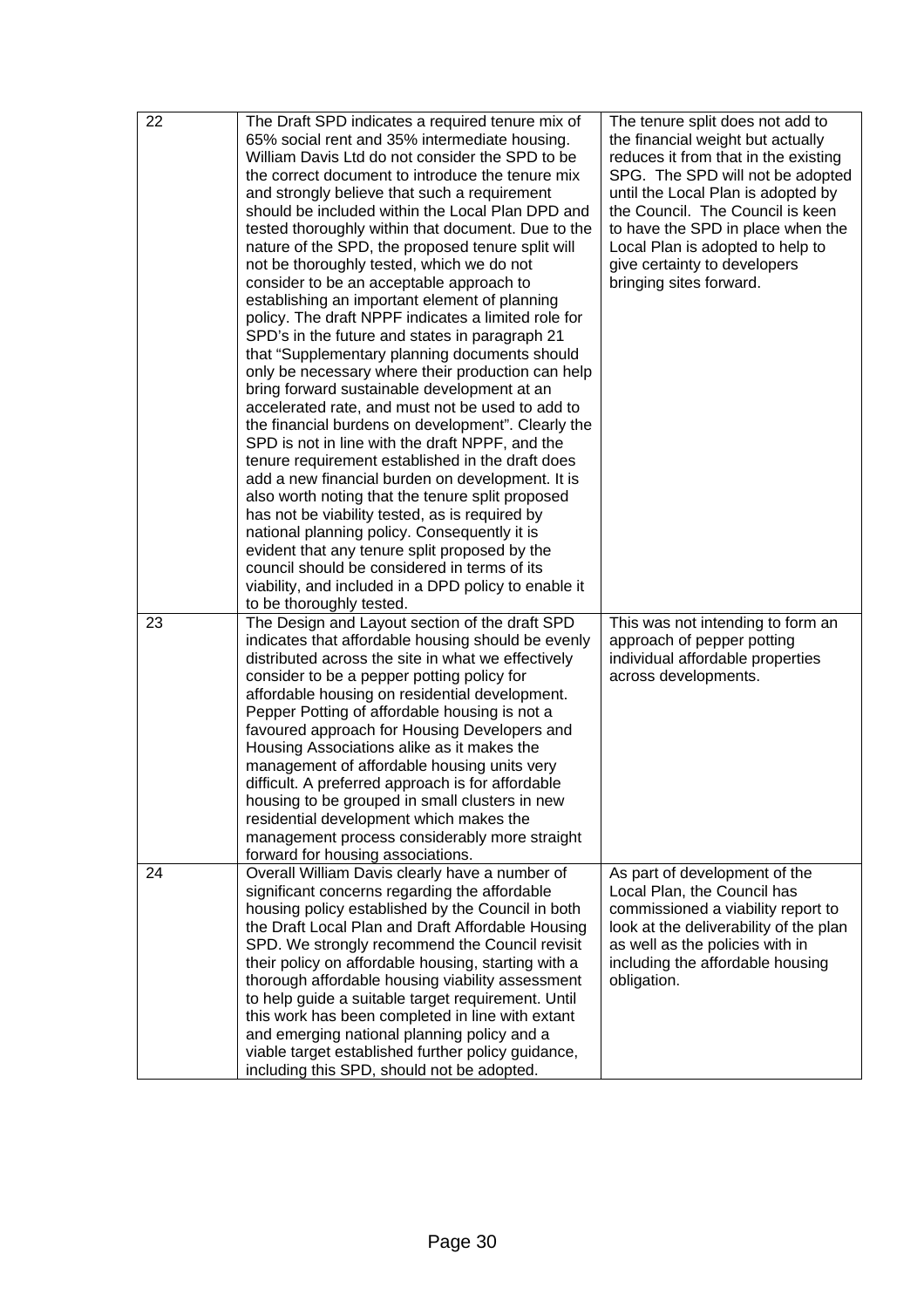| 25 | Under section 1, the SPD suggests extending the<br>affordable obligation for traveller site applications,<br>and if so, how this should be expressed.                                                                                                                                                                                                                                                                                                                                                                                                                                                                                                                                                                                                                                                                                                                                                                                                     | This is set out in Policy P4a within<br>the Solihull Local Plan and<br>therefore is not an issue here.                                                                                                                                                                                                           |
|----|-----------------------------------------------------------------------------------------------------------------------------------------------------------------------------------------------------------------------------------------------------------------------------------------------------------------------------------------------------------------------------------------------------------------------------------------------------------------------------------------------------------------------------------------------------------------------------------------------------------------------------------------------------------------------------------------------------------------------------------------------------------------------------------------------------------------------------------------------------------------------------------------------------------------------------------------------------------|------------------------------------------------------------------------------------------------------------------------------------------------------------------------------------------------------------------------------------------------------------------------------------------------------------------|
|    | Having had an opportunity to discuss this issue in<br>more depth with colleagues, it is clear that all<br>Gypsy/Traveller site provision should be treated<br>as affordable housing for planning purposes, and<br>it is more akin to provision via an exceptions<br>policy. Requiring affordable provision from such<br>sites would be like requiring affordable housing<br>schemes to contribute towards more affordable<br>housing.                                                                                                                                                                                                                                                                                                                                                                                                                                                                                                                     |                                                                                                                                                                                                                                                                                                                  |
|    | Therefore the affordable obligation should not be<br>extended to Traveller site applications.                                                                                                                                                                                                                                                                                                                                                                                                                                                                                                                                                                                                                                                                                                                                                                                                                                                             |                                                                                                                                                                                                                                                                                                                  |
| 26 | Having considered the draft SPD could I suggest<br>it is made clear that the location and design of any<br>new home (irrespective of tenure) should accord<br>with the relevant national and Borough wide<br>planning policy for the historic environment to<br>ensure it compliments the historic identity and<br>character of the settlement concerned.                                                                                                                                                                                                                                                                                                                                                                                                                                                                                                                                                                                                 | The affordable housing should be<br>no different in terms of design and<br>standards of design to that which is<br>expected of market housing.<br>Design of Housing is separate to<br>the Affordable Housing SPD and<br>not directly dealt with through the<br>Affordable Housing Policy or this<br>SPD.         |
|    | It may be useful to signpost Knowing Your Place,<br>and Place Check as user friendly means to<br>determine the historic sensitivity of small rural<br>settlements. Often the margins of villages contain<br>features and characteristics of historic significance<br>and are important to the settlements setting.                                                                                                                                                                                                                                                                                                                                                                                                                                                                                                                                                                                                                                        |                                                                                                                                                                                                                                                                                                                  |
| 27 | Minimum target of 40% affordable housing -<br>While it is accepted that this figure has had<br>currency in Solihull for some time and the Council<br>has been largely successful in securing affordable<br>housing at this level based on the housing need<br>evidence base, PPS3 also requires the Local<br>Planning Authority to verify that its proposed<br>target level of affordable housing does not<br>compromise the likelihood of site coming forward<br>on the grounds that the scale of affordable<br>housing materially impacts on viability. A number<br>of Local Authorities have commissioned an<br>independent assessment of the impact of different<br>levels of affordable housing on scheme viability as<br>part of the evidence base for their Local<br>Development Framework and Core Strategy. We<br>can find no evidence that this exercise has been<br>undertaken in Solihull which could leave the<br>Council open to challenge. | As part of development of the<br>Local Plan, the Council has<br>commissioned a viability report to<br>look at the deliverability of the plan<br>as well as the policies with in<br>including the affordable housing<br>obligation.                                                                               |
| 28 | Scheme Representative Mix of Affordable<br>Housing on Mixed Tenure Sites - It would appear<br>to be unreasonable for the Council to request that<br>the affordable housing proposed on any given site<br>be representative of the development as a whole<br>if potentially this conflicts with the prevailing<br>housing needs across the Borough. Where there<br>is clear evidence of specific affordable housing<br>needs to be met in the locality of the proposed<br>development, that should be the overriding driver<br>for the mix of affordable housing on site.                                                                                                                                                                                                                                                                                                                                                                                  | The mix refers to property type<br>rather than size. It would be<br>inappropriate to ask for affordable<br>houses on a site that was providing<br>open market apartments; therefore<br>the type of property should mirror<br>the mix of properties. The text will<br>be reviewed to ensure this is more<br>clear |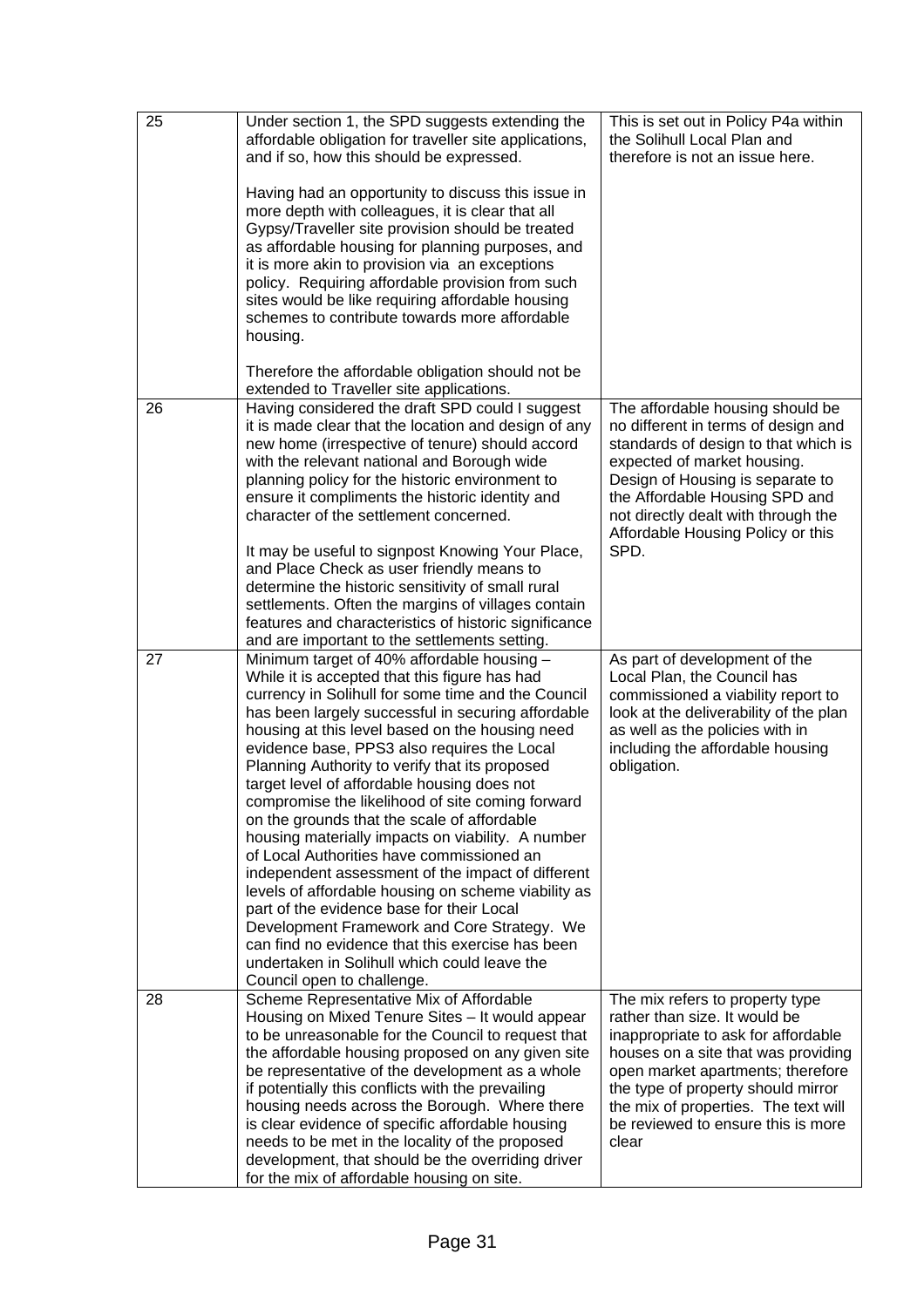| 29 | Intermediate Affordable – Greater clarity may be<br>needed that Intermediate Affordable Housing<br>could be either Low Cost Discounted Sale (in<br>perpetuity delivered by a developer) or Shared<br>equity (delivered by either a developer or a<br>Registered Provider) or Shared Ownership<br>(delivered by a Registered Provider.<br>In terms of<br>the 'Indicative Scheme Mix' there are fundamental<br>issues of affordability and mortgageability is<br>requested that any element of the Intermediate<br>Affordable on a site should be either 1 Bedroom<br>Flats or 4 Bedroom Houses. Intermediate<br>Affordable products are essentially targeted at<br>First Time Buyers and should therefore be either 2<br>Bedroom Properties (80-100%) or 3 Bedroom<br>Properties (0-20%).                                                                                                                                                                                                                                                                                                                                                                                                                                                                                                                                                                                                | The Strategic Housing Market<br>Assessment identifies the housing<br>needs of the borough. This<br>identifies that due to the high<br>values within the borough, shared<br>ownership was the most<br>appropriate form of intermediate<br>housing, however the Council will<br>look at other forms of intermediate<br>housing if this can be affordable for<br>local people at set out within the<br><b>Strategic Housing Market</b><br>Assessment. |
|----|-----------------------------------------------------------------------------------------------------------------------------------------------------------------------------------------------------------------------------------------------------------------------------------------------------------------------------------------------------------------------------------------------------------------------------------------------------------------------------------------------------------------------------------------------------------------------------------------------------------------------------------------------------------------------------------------------------------------------------------------------------------------------------------------------------------------------------------------------------------------------------------------------------------------------------------------------------------------------------------------------------------------------------------------------------------------------------------------------------------------------------------------------------------------------------------------------------------------------------------------------------------------------------------------------------------------------------------------------------------------------------------------|----------------------------------------------------------------------------------------------------------------------------------------------------------------------------------------------------------------------------------------------------------------------------------------------------------------------------------------------------------------------------------------------------------------------------------------------------|
| 30 | Developer Contributions - The suggested levels<br>of Commuted Sums in lieu of on-site affordable<br>housing appear excessive and do not take into<br>account the risk associated with developing<br>market sale properties. Registered Providers<br>(depending on location and property type) will<br>normally pay 45% of Market Value for Social<br>Rented properties and 65% of Market Value for<br>Intermediate Affordable when delivered as Shared<br>Ownership. In determining an appropriate level of<br>commuted sum to enable a developer to convert<br>properties to market sale should also take into<br>account that profit (at say 20% of market value) is<br>to cover risk, overheads and generate a return<br>and this should be allowable to the developer in<br>such a calculation. Using the worked example in<br>the draft SPD and our suggested values above<br>the sum per rented property should be £52,500<br>(£150,000 X 35%) where the subsidy equals full<br>market value less income from a Registered<br>provider less profit. The equivalent figure for a<br>Shared Ownership property would then be<br>£22,500 per unit. These values are much more<br>consistent with the level of Grant funding that a<br>Registered Provider could have reasonably<br>expected to receive from the Homes and<br>Communities Agency prior to the 2001-2015<br>Programme. | The Council has amended this part<br>of the draft SPD to be less<br>prescriptive. The document makes<br>clear that the principle is 'broadly<br>equivalent value' to on-site<br>affordable housing provision. It is<br>open to developers to suggest<br>different approaches within this<br>principle.                                                                                                                                             |
| 31 | Overage Clause Where Concessions Have Been<br>Allowed – On the basis that planning obligations<br>can only reasonably be fixed at a moment in time,<br>it is suggested that overage arrangements should<br>only apply on larger schemes which by their<br>nature will be phased allowing for financial viability<br>to be re-tested on the commencement of each<br>new subsequent phase. Where overage does<br>apply this should relate to any betterment in the<br>residual land value derived from the out-turn<br>scheme rather than simply sales income and it<br>should be capped at the maximum level of<br>contribution that the scheme should have<br>delivered at the outset.                                                                                                                                                                                                                                                                                                                                                                                                                                                                                                                                                                                                                                                                                                  | The Council has used overage<br>clauses in the way described in the<br>draft SPD and this has been<br>acceptable to developers.                                                                                                                                                                                                                                                                                                                    |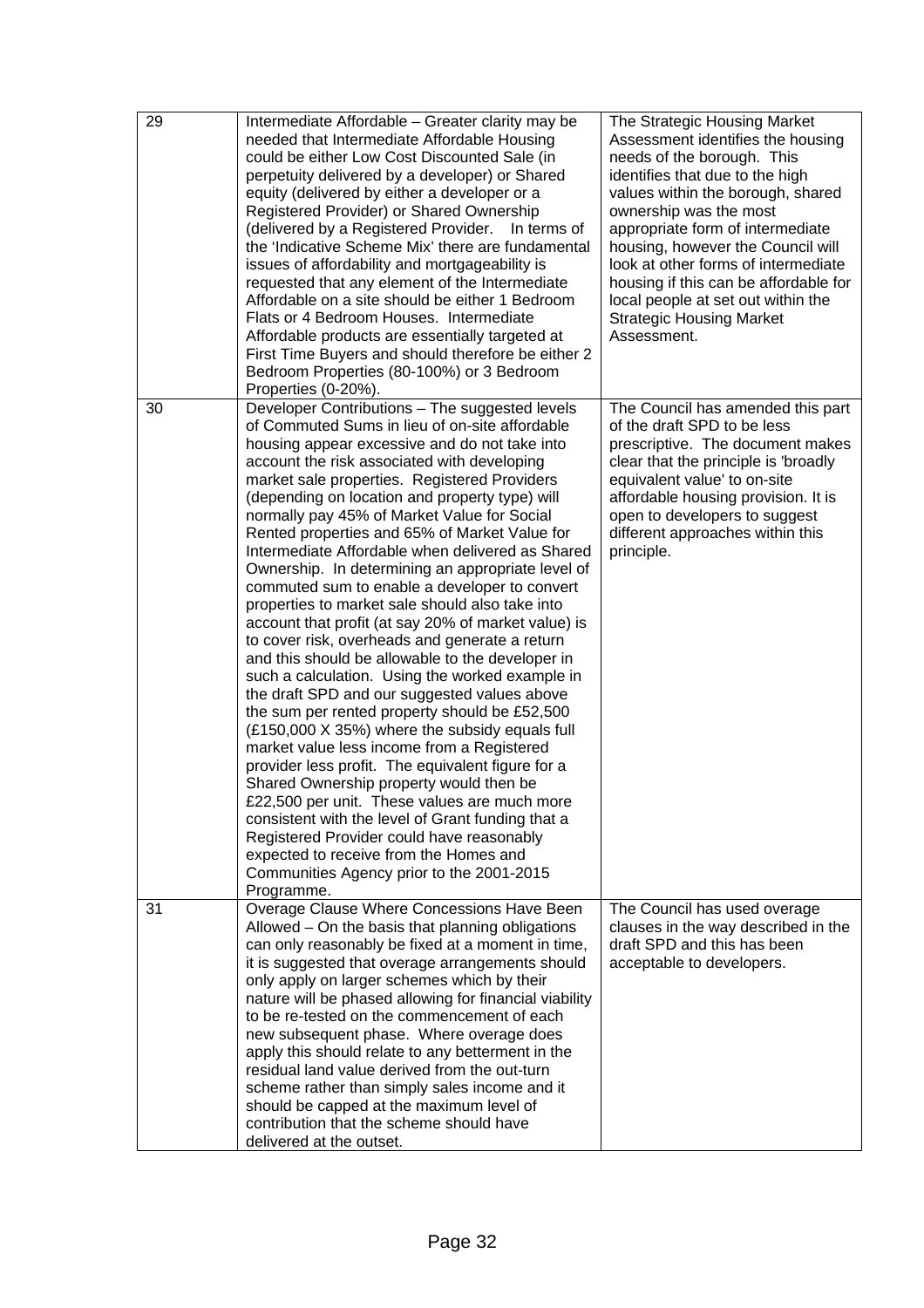| 32 | The intention of the policy appears to be that<br>applications for residential moorings are to be<br>considered as being subject to the affordable<br>housing obligations policy, rather than them being<br>an affordable housing product such as social<br>rented and affordable rented, intermediate<br>affordable housing etc. The use of a boat for<br>residential purposes is not in itself development,<br>many people live on their craft but continuously<br>cruise the inland waterway network and this does<br>not require planning permission. Planning<br>permission is only required for residential use of<br>the land when the mooring of the boat in the same<br>place can be regarded as bringing about a<br>material change in use of the land. To summarise<br>we consider that residential moorings do not fall<br>within use class C3. There is therefore an<br>inconsistency between statement within the Draft<br>SPD that affordable housing obligations under<br>Policy P4(a) only arise from planning applications<br>for dwelling/houses (Use Class C3) and the<br>requirement that the policy be applied to<br>residential moorings. Residential moorings<br>should not be treated as being subject to<br>affordable housing obligations. | This is set out in Policy P4a within<br>the Solihull Local Plan and<br>therefore is not an issue here.                                                                                                                                                                                                                                         |
|----|-----------------------------------------------------------------------------------------------------------------------------------------------------------------------------------------------------------------------------------------------------------------------------------------------------------------------------------------------------------------------------------------------------------------------------------------------------------------------------------------------------------------------------------------------------------------------------------------------------------------------------------------------------------------------------------------------------------------------------------------------------------------------------------------------------------------------------------------------------------------------------------------------------------------------------------------------------------------------------------------------------------------------------------------------------------------------------------------------------------------------------------------------------------------------------------------------------------------------------------------------------------------------|------------------------------------------------------------------------------------------------------------------------------------------------------------------------------------------------------------------------------------------------------------------------------------------------------------------------------------------------|
| 33 | The airport has no specific comments to make on<br>the document but support the aims of the<br>document.                                                                                                                                                                                                                                                                                                                                                                                                                                                                                                                                                                                                                                                                                                                                                                                                                                                                                                                                                                                                                                                                                                                                                              | Response noted.                                                                                                                                                                                                                                                                                                                                |
| 34 | The use of the prefix "at least" when quoting the<br>40% is unhelpful and leaves potential applicants<br>uncertain on a scheme by scheme basis.<br>Elsewhere the 40% is used as an absolute figure<br>so to be consistent the "at least" wording should<br>be deleted wherever it appears. We suspect this<br>is intended to capture schemes proposed by an<br>RP (as referred to at the top of p14). If this is the<br>case then it is suggested that this is made clear<br>as early as possible so that developers of<br>schemes intended to be for Private Sale will not<br>be open to pressure to deliver more than 40%.                                                                                                                                                                                                                                                                                                                                                                                                                                                                                                                                                                                                                                          | "At Least" has been removed as<br>part of the main modifications to<br>the Solihull Local Plan                                                                                                                                                                                                                                                 |
| 35 | The reference to the threshold of 0.2 hectares<br>should specify "net developable area" to avoid<br>very small sites being unfairly burdened where in<br>fact there are valid constraints such as ecological<br>constraints including tress and wildlife protection<br>for example.                                                                                                                                                                                                                                                                                                                                                                                                                                                                                                                                                                                                                                                                                                                                                                                                                                                                                                                                                                                   | 0.2 hectares is a large area when<br>compared to 3 or more net<br>dwellings. 3 dwellings is just 15<br>dwellings per hectare, therefore a<br>generous allowance has been<br>made for site constraints.                                                                                                                                         |
| 36 | In "Site Thresholds" the use of the word<br>"appropriate" in the 6th line should be clarified.<br>When is a site appropriate to have an affordable<br>housing requirement? This paragraph again<br>should specify net developable area when it refers<br>to 0.2 hectares.                                                                                                                                                                                                                                                                                                                                                                                                                                                                                                                                                                                                                                                                                                                                                                                                                                                                                                                                                                                             | The appropriate reference refers to<br>on site provision, if the site is not<br>appropriate an off site commuted<br>sum will be sought. 0.2 hectares is<br>a large area when compared to 3<br>or more net dwellings. 3 dwellings<br>is just 15 dwellings per hectare,<br>therefore a generous allowance<br>has been made for site constraints. |
| 37 | In "Affordable Housing Requirement" again the<br>term "at least" is used in some places and not<br>others. In the 3rd paragraph, the provision should<br>be rounded down to the nearest whole unit, not<br>percentage point.                                                                                                                                                                                                                                                                                                                                                                                                                                                                                                                                                                                                                                                                                                                                                                                                                                                                                                                                                                                                                                          | "At Least" has been removed as<br>part of the main modifications to<br>the Solihull Local Plan                                                                                                                                                                                                                                                 |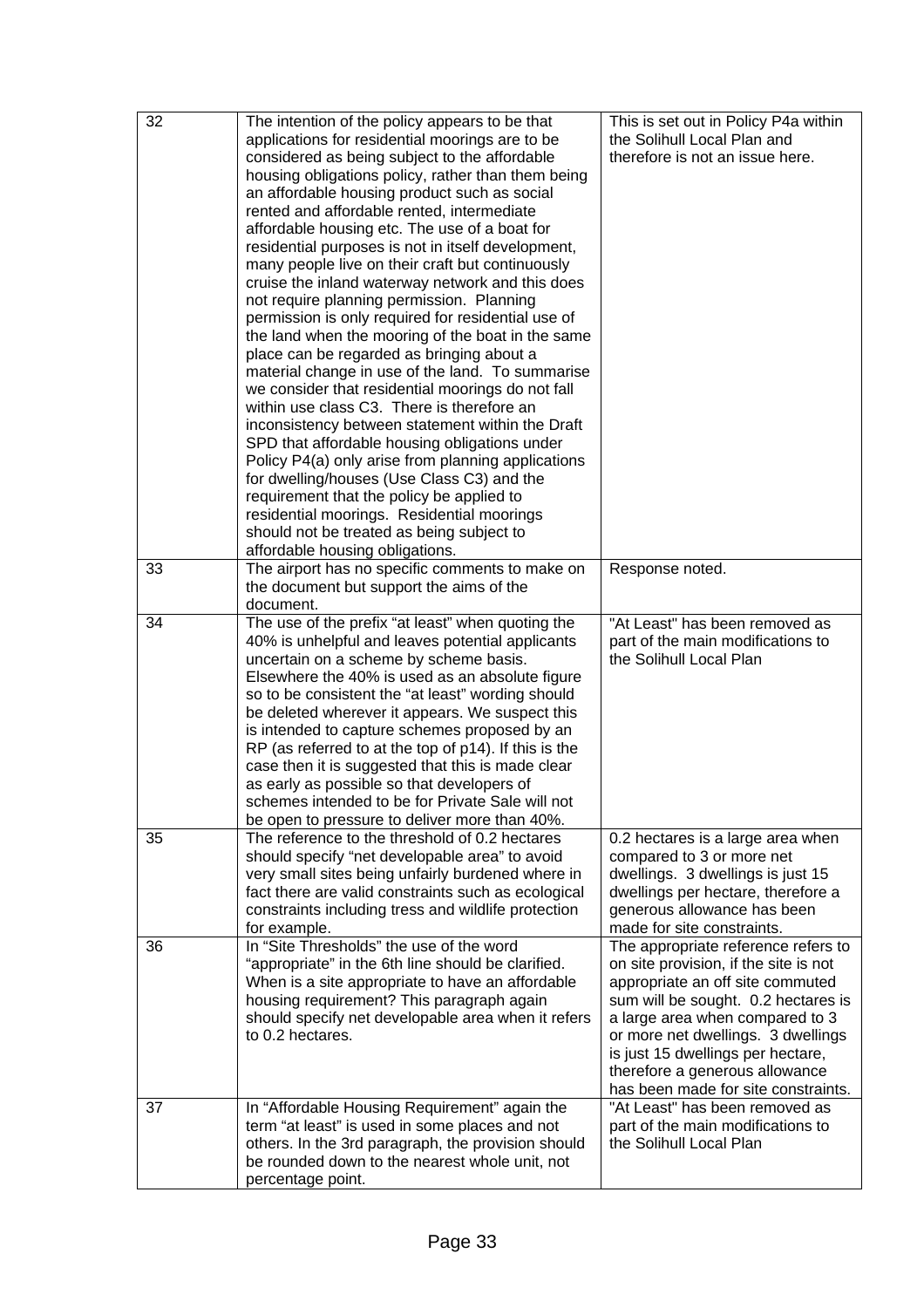| 38 | Policy H4 in the Feb 2006 UP is referred to but<br>when the viability work was carried out on this it<br>was deemed the most that could practically be<br>demanded of developers given market conditions<br>at the time was 40%. In our opinion, there has<br>been a substantial market downturn since then<br>and 40% is now unsustainable in many cases. In<br>fact, maintaining this very high level will continue<br>to stifle delivery of affordable homes. For<br>example, under a 30% regime sites would be<br>delivered sooner and more often and the resultant<br>number of affordable dwellings coming forward<br>would in fact be greater than under 40%.                                                                                                                                                                                                                                                                                                                                                                                                                                                              | As part of development of the<br>Local Plan, the Council has<br>commissioned a viability report to<br>look at the deliverability of the plan<br>as well as the policies within<br>including the affordable housing<br>obligation.                                                                      |
|----|-----------------------------------------------------------------------------------------------------------------------------------------------------------------------------------------------------------------------------------------------------------------------------------------------------------------------------------------------------------------------------------------------------------------------------------------------------------------------------------------------------------------------------------------------------------------------------------------------------------------------------------------------------------------------------------------------------------------------------------------------------------------------------------------------------------------------------------------------------------------------------------------------------------------------------------------------------------------------------------------------------------------------------------------------------------------------------------------------------------------------------------|--------------------------------------------------------------------------------------------------------------------------------------------------------------------------------------------------------------------------------------------------------------------------------------------------------|
| 39 | In "Developer Contributions" there needs to be<br>much clearer and more realistic acknowledgement<br>of the factors that will be considered where a<br>developer is proposing an off-site contribution. In<br>particular:<br>Where the proposed scheme is for housing aimed<br>at a market sector buying at the higher end of the<br>home ownership scale they have the ability to<br>exercise choice and thus are, inevitably, cautious<br>about close proximity of affordable housing. This<br>affects values and sales rates dramatically in<br>expensive properties. In such cases we further<br>believe the on-site provision will be impractical<br>because the nature of the homes are excessively<br>large and costly to maintain for social housing<br>purposes, would be unsuitable in terms of running<br>costs for the occupant (council tax, utilities bills<br>etc) and above all the RP has confirmed that it<br>would not be something they want to deal with.<br>Additionally the scheme would not work for socio-<br>economic reasons as it would not make for a<br>mixed and balanced sustainable development. | The Council considers that<br>affordable housing and market<br>housing can be provided and<br>deliver successful and sustainable<br>communities. The SPD gives<br>guidance that affordable housing<br>and the provision of on site<br>affordable housing should be built<br>into the design.           |
| 40 | All the foregoing arguments should be<br>acknowledged in the SPD as valid considerations<br>when a request for an off-site contribution is<br>requested by a developer. The three bullet points<br>used to illustrate "Potential circumstances" go<br>some way towards this (in the second one) but the<br>third bullet point could be expanded to reflect the<br>argument put forward above in respect of<br>"executive homes".                                                                                                                                                                                                                                                                                                                                                                                                                                                                                                                                                                                                                                                                                                  | The Council considers that<br>affordable housing and market<br>housing can be provided and<br>deliver successful and sustainable<br>communities. The SPD gives<br>guidance that affordable housing<br>and the provision of on site<br>affordable housing should be built<br>into the design.           |
| 41 | In terms of the calculation there is a fundamental<br>omission in that the basis of calculation is derived<br>from the open market units proposed on the site.<br>It should be based on the equivalent affordable<br>housing sizes as per the table on Page 16. In<br>many local authorities it is clearly acknowledged<br>that if a developer is proposing, say, 5 x 2,500sqft<br>5b houses then it is disproportionate to base the<br>calculation of the contribution on these units. The<br>equivalent affordable housing unit would be, say,<br>approx 1,000sqft and the difference between the<br>open market value of that unit and the RP offer<br>should be the basis of the calculation.                                                                                                                                                                                                                                                                                                                                                                                                                                 | The Council has amended this part<br>of the draft SPD to be less<br>prescriptive. The document makes<br>clear that the principle is 'broadly<br>equivalent value' to on-site<br>affordable housing provision. It is<br>open to developers to suggest<br>different approaches within this<br>principle. |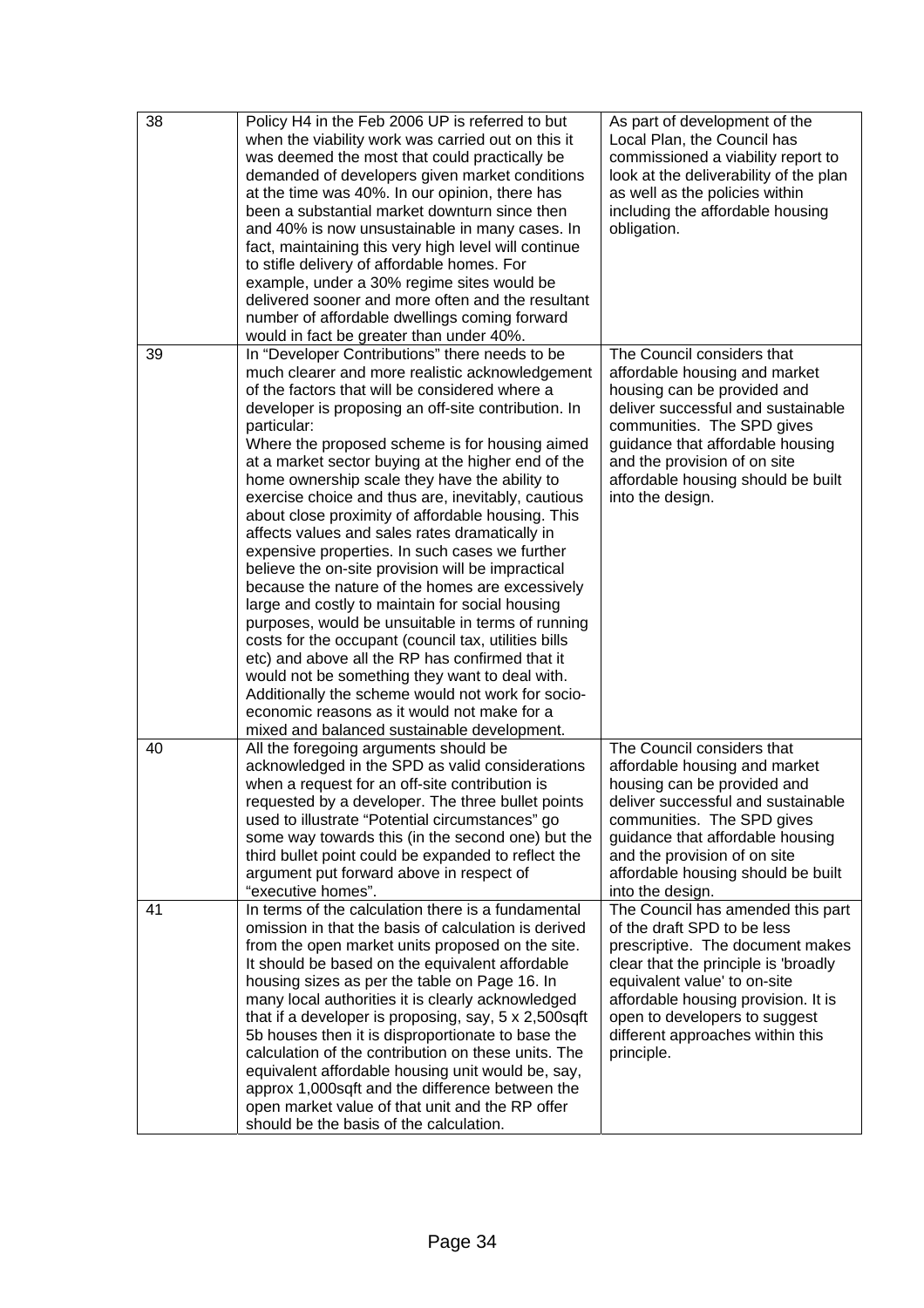| 42 | The assumption that the contribution should be<br>based upon what an RP might pay for a social<br>housing unit (35% OMV) ignores the fact that the<br>current HCA framework agreement with RPs is<br>exclusively based upon Affordable Rent (and<br>shared ownership) so the offer value would be<br>substantially greater. It is our view that the whole<br>point of Affordable Rent is to release more value<br>in the property in the absence of Grant. To ignore<br>this tenure in the calculation is to unfairly increase<br>the level of contribution.                                                                                                                                                                                                                                                                                                                                                                                                                                                                                                                                                                                                                                                                                                                                                                                                                                                                                                                                                           | The Council has amended this part<br>of the draft SPD to be less<br>prescriptive. The document makes<br>clear that the principle is 'broadly<br>equivalent value' to on-site<br>affordable housing provision. It is<br>open to developers to suggest<br>different approaches within this<br>principle. |
|----|------------------------------------------------------------------------------------------------------------------------------------------------------------------------------------------------------------------------------------------------------------------------------------------------------------------------------------------------------------------------------------------------------------------------------------------------------------------------------------------------------------------------------------------------------------------------------------------------------------------------------------------------------------------------------------------------------------------------------------------------------------------------------------------------------------------------------------------------------------------------------------------------------------------------------------------------------------------------------------------------------------------------------------------------------------------------------------------------------------------------------------------------------------------------------------------------------------------------------------------------------------------------------------------------------------------------------------------------------------------------------------------------------------------------------------------------------------------------------------------------------------------------|--------------------------------------------------------------------------------------------------------------------------------------------------------------------------------------------------------------------------------------------------------------------------------------------------------|
| 43 | The section on viability does not address the real-<br>world issues faced by developers. The SPD is<br>clear in that it considers the site or market value<br>as the basis for valuation. However there are two<br>issues with this. 1) this approach should follow the<br>HCA guidance and recognise the need to<br>incentivise the landowner to sell, for example, his<br>large house by offering an uplift on Existing Use<br>Value. This is the protocol used by many local<br>authorities and their professional advisers. The<br>uplift of between 20-30% is normal practice when<br>there is not a forced sale scenario. The SPD<br>should address this matter in detail because this<br>issue is the basis of all economic appraisal<br>justifications and residual land value should be in<br>excess of the uplifted EUV to allow a contribution.<br>2) The purchase price required by a vendor, even<br>when it is in excess of existing use value uplifted,<br>is important. If the SPD wording is followed, then<br>this is ignored and that will lead to situations<br>where delivery is halted on the site for years. It<br>should be clearly stated that where for example<br>the EUV is minimal, but that the vendor would not<br>sell unless he gets a reasonable return, it should<br>be accepted that Market Value of the land could<br>not be the benchmark and that commercial<br>considerations and the interests of getting some<br>contribution rather than none outweighs other<br>arguments. | The provision of onsite affordable<br>housing and other planning<br>considerations should be reflected<br>within the price paid land/site. The<br>affordable Housing Policy states<br>that viability would be looked at<br>and tested.                                                                 |
| 44 | The basis of the price to be paid by the RP for the<br>affordable housing has no place in a s106 and<br>should be deleted. There is no mechanism in the<br>SPD for how this should be calculated serves no<br>purpose even if it did. There are adequate<br>provisions for ensuring the cost to the tenant /<br>buyer of the AH units is affordable, and in any<br>event an RP won't pay more than it can afford<br>anyway so this stipulation is redundant.                                                                                                                                                                                                                                                                                                                                                                                                                                                                                                                                                                                                                                                                                                                                                                                                                                                                                                                                                                                                                                                           | Agreed the principle is that the<br>affordable housing should be<br>affordable to local people in<br>housing need. The inclusion of the<br>text is to help guide developers to<br>price the provision of affordable<br>housing into the development and<br>ultimately the price paid for the<br>land.  |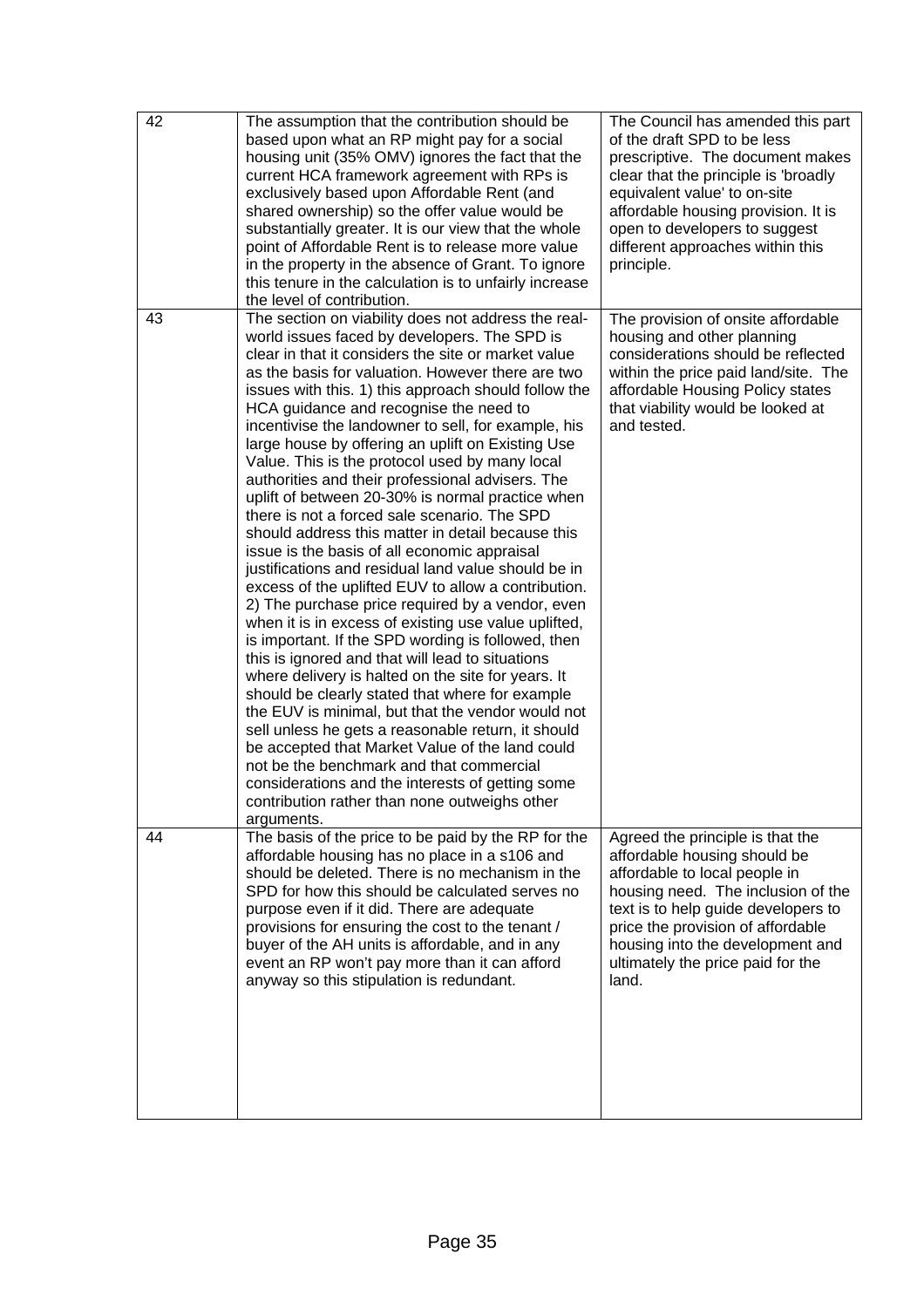| 45 | The appendix contains typos and phrases that are<br>unclear. E.g. 3b on Page 40 does not make<br>sense. However the Council should reflect on the<br>fact the appendix adds nothing in terms of<br>guidance or policy and is not a template to assist<br>applicants with the type of detail they need. The<br>appendix should be deleted.                                                                                                                                                                                                                                                                                                                                                                                                                                                                              | The demonstration of consultation<br>is required by planning legislation.                                                                                                                |
|----|------------------------------------------------------------------------------------------------------------------------------------------------------------------------------------------------------------------------------------------------------------------------------------------------------------------------------------------------------------------------------------------------------------------------------------------------------------------------------------------------------------------------------------------------------------------------------------------------------------------------------------------------------------------------------------------------------------------------------------------------------------------------------------------------------------------------|------------------------------------------------------------------------------------------------------------------------------------------------------------------------------------------|
| 46 | Document is thorough, albeit somewhat one-sided<br>in favour of SMBC; the danger with this concept is<br>that some developments would become unviable,<br>thereby defeating the purpose. It is not clear how<br>much flexibility is available. This is particularly<br>important for Balsall Common where infrastructure<br>has been neglected for many years. Any housing<br>development beyond small windfalls, (e.g.<br>dwellings in double figures) will add to pressure<br>on already stretched resources. The neglect of<br>infrastructure merely enhances existing<br>difficulties.<br>1. What is the basis of allocation, where no<br>proven need can be justified? Is this a case of<br>plucking sites out of the air? If so, why were sites<br>out of the village centre chosen over more<br>adjacent sites? | The Affordable Housing SPD looks<br>to implement the Policy outlined<br>within the Local Plan. This<br>question is dealt within the Local<br>Plan so is outside of this<br>consultation. |
| 47 | All developments have an impact on local<br>infrastructure, e.g. schooling, medical facilities,<br>sports, traffic etc. Where this is already lacking, a<br>preference should be given to correcting the<br>imbalance in advance of the provision of housing.<br>Infrastructure should therefore be an integral part<br>of the process. This is covered in part on pages<br>24/27. 2. Infrastructure requirements - where<br>these have been neglected in the past, do they<br>have priority over housing numbers? INCO yes to<br>2 above, policies to this effect need to be agreed.                                                                                                                                                                                                                                  | The Affordable Housing SPD looks<br>to implement the Policy outlined<br>within the local plan. This question<br>is dealt within the Local Plan so is<br>outside of this consultation.    |
| 48 | Neighbourhood Plans are also an important part<br>in this process. The procedure adopted for the<br>Balsall Common Village Plan covered aspect set<br>out in Neighbourhood Planning - apart from<br>action by SMBC. There is a need for more<br>flexibility than that set out on page 18 in respect of<br>developments not on site. This would particularly<br>be the case where other planning advantages<br>could be gained. An example in Balsall Common<br>would be improvements to the shopping area,<br>including parking. The concept of a Village Trust<br>as set out in the Balsall Common Village Plan<br>could cover local requirements. 3. What account<br>of the Balsall Common Village Plan will be taken<br>of considerations for Balsall Common?                                                       | As long as the Village Plan is<br>consistent with the Local Plan it will<br>have planning weight in providing<br>additional Affordable Housing.                                          |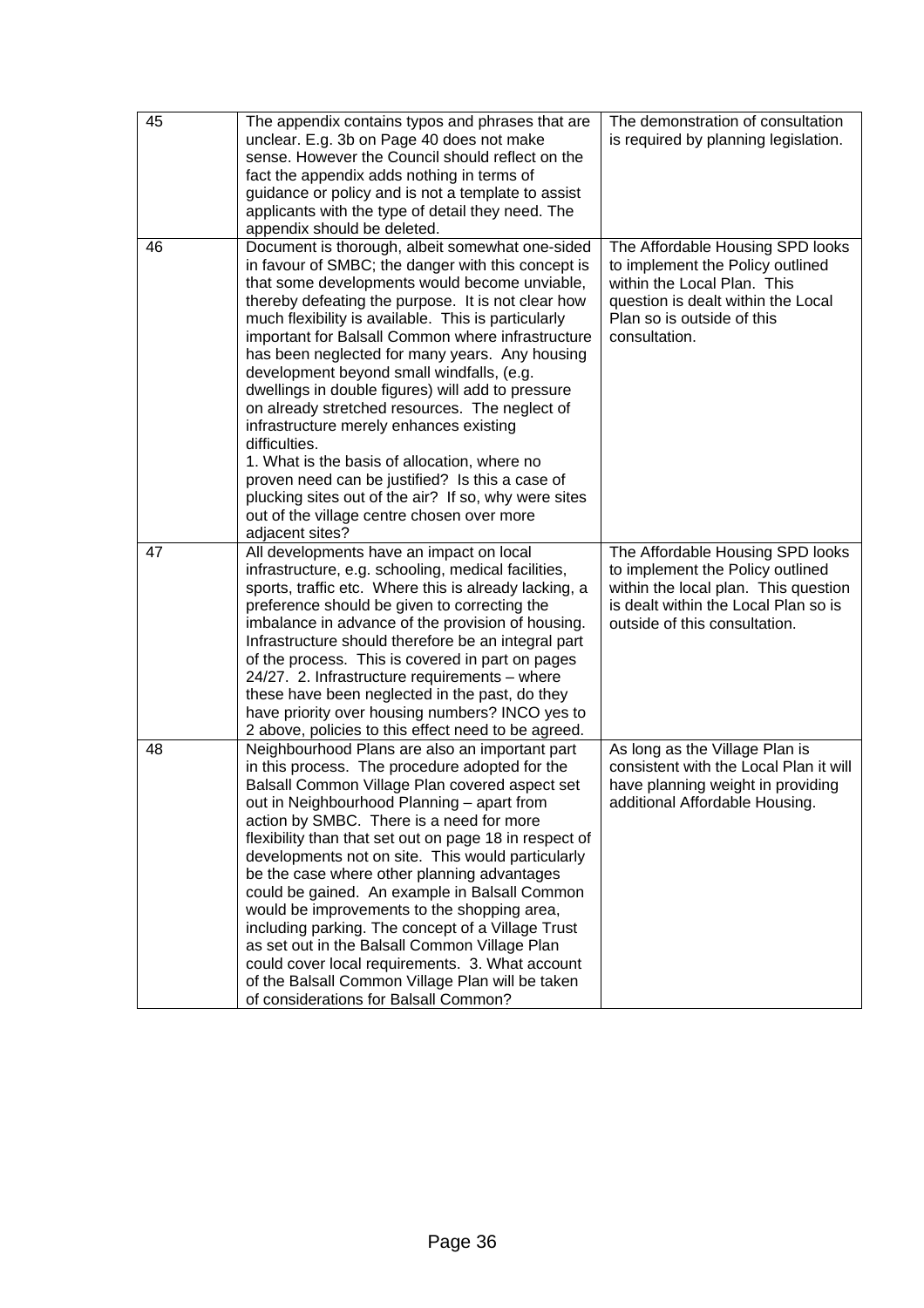| 49 | The inherent problem with seeking to achieve<br>affordable housing in this way is that it creates the<br>potential for difficult housing management. In<br>those days LHAs could acquire properties on the<br>open market – in short wherever they could be<br>acquired. This led to significant costs in the<br>"management" process. The requirement that all<br>affordable housing built as part of an overall<br>development should be "discernibly different" is<br>political correctness gone mad. Whether the units<br>are managed by Solihull Community Housing<br>(SCH) or by a Housing Association, the<br>management issues are the same. A common<br>sense solution for Balsall Common could be for<br>SMBC to allocate the whole of the Riddings Hill<br>site for affordable housing in all its forms. If funds<br>are lacking overall, these can be obtained from<br>s.106 contributions on other sites. It could be that<br>a greater fund for social housing could be built by<br>allowing some developments to be completely<br>unencumbered in terms of the affordable content.<br>This could allow areas of different character to be<br>developed and ensure that land is developed to its<br>maximum potential. A "one size fits all" solution<br>fails to recognise that different localities have<br>variable characteristics. This does not mean that<br>social housing should be designed in a different<br>way; all developments should be of high<br>standards. | The Council considers that<br>affordable housing and market<br>housing can be provided and be<br>flourishing and sustainable<br>communities. The SPD gives<br>guidance that affordable housing<br>and the provision of on site<br>affordable housing should be built<br>into the design. |
|----|--------------------------------------------------------------------------------------------------------------------------------------------------------------------------------------------------------------------------------------------------------------------------------------------------------------------------------------------------------------------------------------------------------------------------------------------------------------------------------------------------------------------------------------------------------------------------------------------------------------------------------------------------------------------------------------------------------------------------------------------------------------------------------------------------------------------------------------------------------------------------------------------------------------------------------------------------------------------------------------------------------------------------------------------------------------------------------------------------------------------------------------------------------------------------------------------------------------------------------------------------------------------------------------------------------------------------------------------------------------------------------------------------------------------------------------------------------------------------------------------|------------------------------------------------------------------------------------------------------------------------------------------------------------------------------------------------------------------------------------------------------------------------------------------|
| 50 | The market decides values. It is for SMBC to get<br>the best value by promoting a policy of sufficient<br>flexibility that obtains that value.                                                                                                                                                                                                                                                                                                                                                                                                                                                                                                                                                                                                                                                                                                                                                                                                                                                                                                                                                                                                                                                                                                                                                                                                                                                                                                                                             | The Council is keen to have the<br>SPD in place when the Local Plan<br>is adopted to help to give certainty<br>to developers bringing sites<br>forward.                                                                                                                                  |
| 51 | Small and medium units are needed, with various<br>tenure arrangements, for young people starting in<br>the housing market and the elderly wishing to<br>downsize, so freeing up larger housing units for<br>families. We are working with the 'Hampton in<br>Arden George Fentham Trust' to identify and then<br>develop appropriate small sites within the village<br>to be used for affordable housing in perpetuity for<br>those with a strong village connection.                                                                                                                                                                                                                                                                                                                                                                                                                                                                                                                                                                                                                                                                                                                                                                                                                                                                                                                                                                                                                     | Response Noted. Where<br>Consistent with the Local Plan the<br>Council welcomes with the support<br>of the Parish Council additional<br>opportunities to bring forward<br>affordable housing.                                                                                            |
| 52 | Welcome aspects of Policy including: reduced<br>threshold, to provide affordable extra care<br>accommodation schemes, recognise opportunity<br>to develop village, parish and neighbourhood<br>plans, welcome statement clarifying local or parish<br>connection, welcome statement on housing<br>density and character or area.                                                                                                                                                                                                                                                                                                                                                                                                                                                                                                                                                                                                                                                                                                                                                                                                                                                                                                                                                                                                                                                                                                                                                           | Response noted.                                                                                                                                                                                                                                                                          |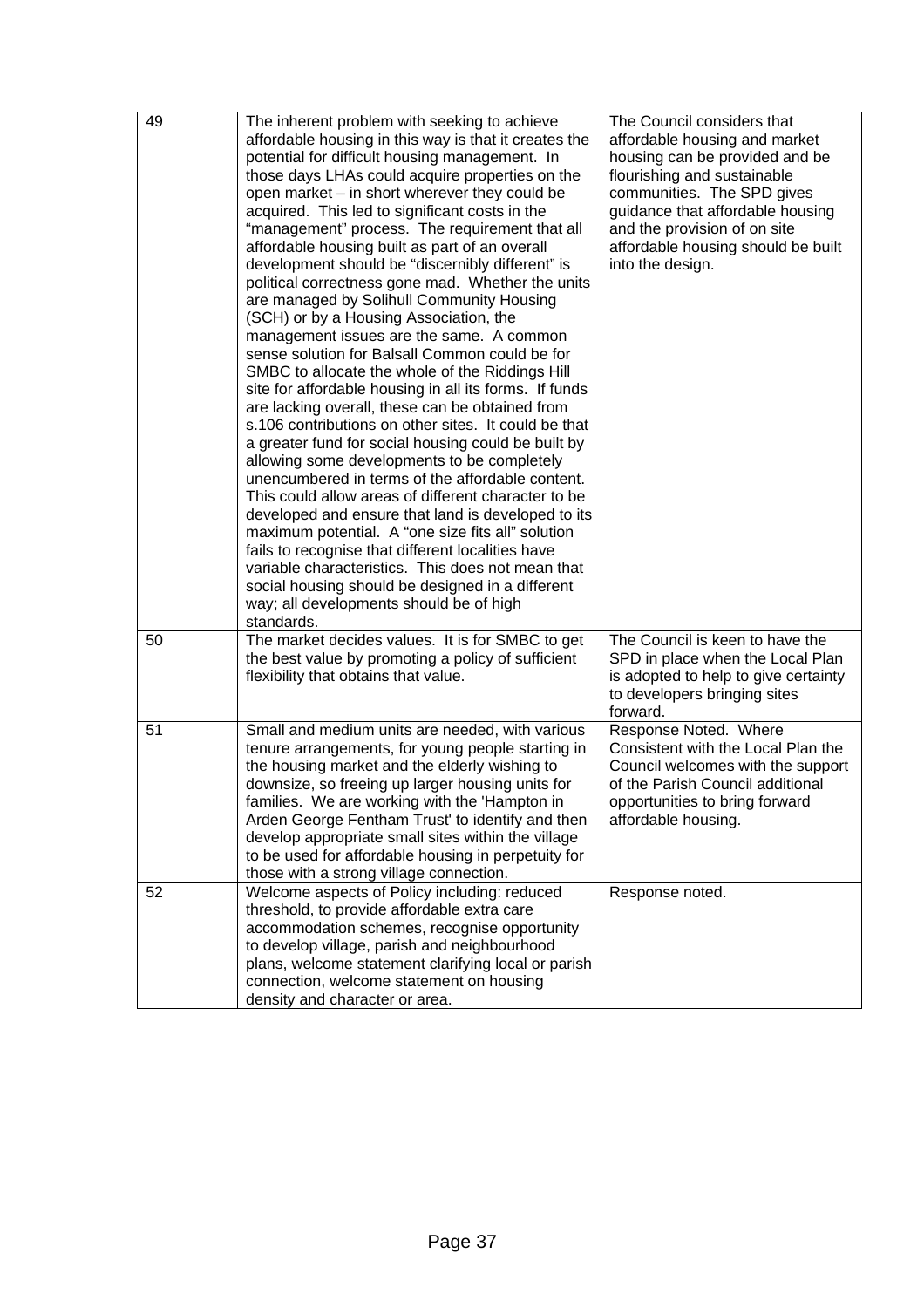| 53 | Taking the first point, reference is made in the fifth<br>paragraph on Page 20 of the document to clarify<br>the question of viability. It appears to suggest that<br>only the applicant can determine whether or not<br>the provision of 40% affordable housing of the<br>total proposal is viable in respect of each<br>application. At the same time in the following<br>three paragraphs on Page 20, it appears the<br>assumption is that the only provider should be an<br>RSL (Registered Social Landlord) but without<br>public capital grant. However, the applicant may<br>be in the position of being able to provide<br>ownership of the affordable housing offered by the<br>developer through a shared-ownership, or<br>'intermediate tenure' agreement, as described in<br>the last paragraph on Page 14 and to which<br>reference is made in Appendix 6 on Page 41, third<br>paragraph headed 'Discounted Market', albeit<br>mention to which is excluded on Page 13.                                                                                          | The Council considers that<br>affordable housing and market<br>housing can deliver successful and<br>sustainable communities. The<br>SPD gives guidance that affordable<br>housing and the provision of on<br>site affordable housing should be<br>built into the design.                                                                                                           |
|----|-------------------------------------------------------------------------------------------------------------------------------------------------------------------------------------------------------------------------------------------------------------------------------------------------------------------------------------------------------------------------------------------------------------------------------------------------------------------------------------------------------------------------------------------------------------------------------------------------------------------------------------------------------------------------------------------------------------------------------------------------------------------------------------------------------------------------------------------------------------------------------------------------------------------------------------------------------------------------------------------------------------------------------------------------------------------------------|-------------------------------------------------------------------------------------------------------------------------------------------------------------------------------------------------------------------------------------------------------------------------------------------------------------------------------------------------------------------------------------|
| 54 | With regard to our second point, financial<br>contributions being paid in lieu, Knowle has had<br>no provision of any new affordable housing for at<br>least 35 years. The Society believes this has<br>adversely affected the residential market insofar<br>as those residential schemes developed over this<br>period have houses with three, four or five<br>bedrooms with some two bedroom bungalows<br>included but all of a size to maximise value.<br>Consequently, other than for the two more recent<br>developments of apartments in Knowle, ie Copt<br>Heath Croft on the Warwick Road by Crest and<br>Katherine Place on Station Road, not only have<br>homes of one or two bedrooms not been provided<br>but what has been developed, has been at market<br>value. To avoid further distortion in the balance in<br>the local population, the offer of a financial<br>contribution being for being offered in lieu of<br>affordable homes elsewhere in the Borough<br>should be avoided and such a financial<br>contribution used for their provision in Knowle. | The Council understands the<br>concerns of Knowle Society. The<br>point was discussed at the Solihull<br>Local Plan Examination. The<br>Inspector confirmed in his final<br>report (paragraph 107) that<br>"suggestions that affordable<br>housing contributions should be<br>retained and used within particular<br>local areas, like Knowle, would be<br>difficult to implement". |
| 55 | Page 17, sub-headed 'On Site', second<br>paragraph, there is no reference to any alternative<br>source of supply of affordable housing save<br>through a 'Registered Provider' which is assumed<br>to be a Registered Social Landlord, ie a Housing<br>Association. The draft appears to acknowledge<br>that there are alternative means of supply, and<br>once again reference is made to Appendix 6,<br>Page 41, third paragraph headed 'Discounted<br>Market'. We therefore suggest that the list on<br>Page 17 mentioned above be extended to include<br>this reference to this suggested method for the<br>provision of affordable housing. Page 17, sub-<br>headed 'Off Site', second paragraph, the<br>reference to the 'transfer site'<br>be identified from<br>the point of view of Knowle, that such alternative<br>location outside Knowle would not be accepted.                                                                                                                                                                                                  | The definition of Affordable<br>Housing is set by National<br>Planning Policy Framework at<br>Annex 2. This excludes the use of<br>'Low cost market' as Affordable<br>Housing.                                                                                                                                                                                                      |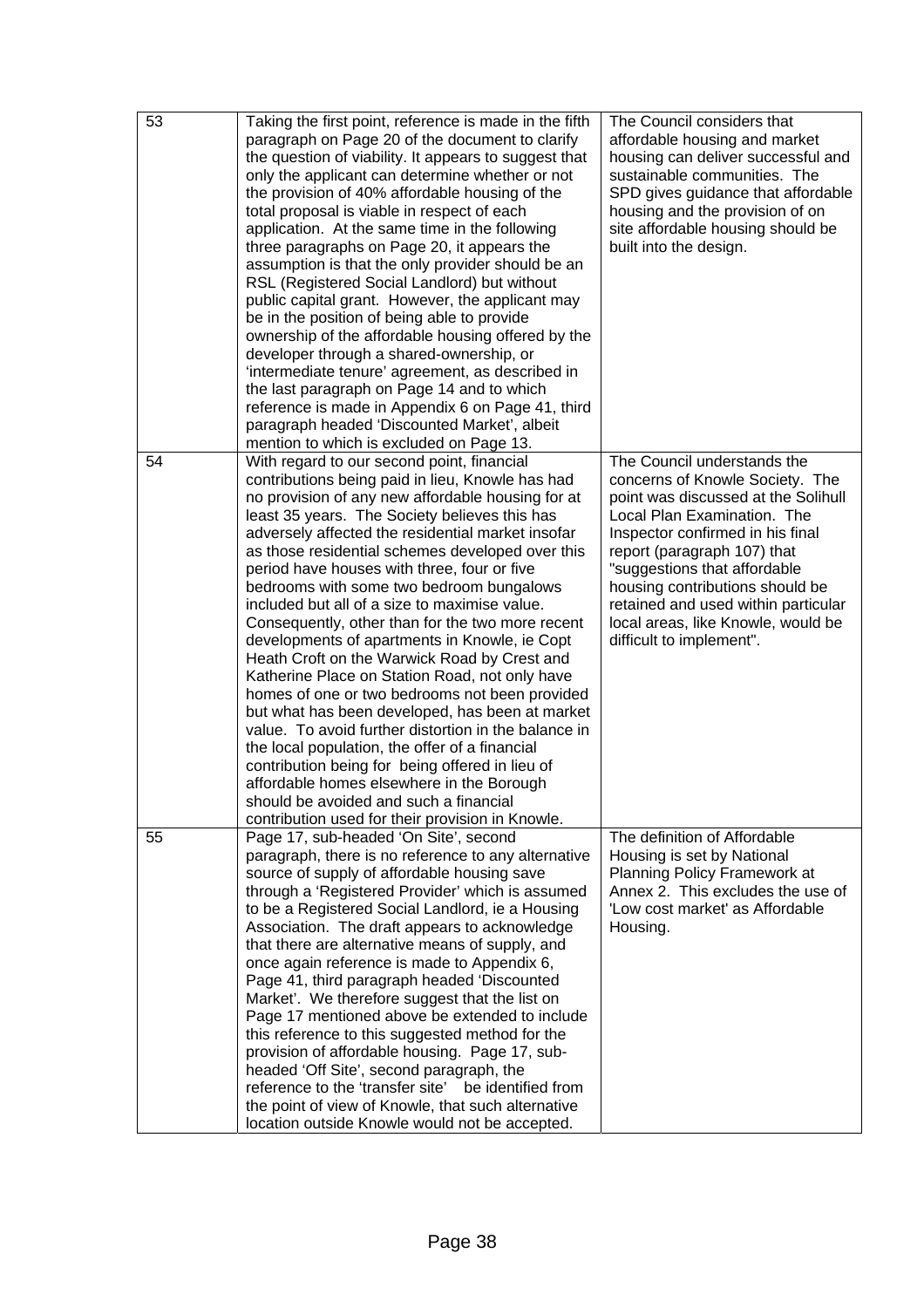| 56 | Economic Viability - Page 20, fifth paragraph,<br>there is reference to the need for 'proper<br>evidence' having to be provided to justify the non-<br>viability of providing 40% affordable housing of the<br>total included in the development. In the event<br>that the request for 'Discounted Market' housing<br>be included in the list on Page 17, sub-headed<br>'On Site' as mentioned above, it is difficult to see<br>how any site could not be non-viable. The view<br>taken therefore, with this fifth paragraph on Page<br>20 as written, is that the Council view of the<br>alternative provision of affordable housing save<br>that through 'registered providers' would be<br>unacceptable.                                                                                                                                                                                                                                                                                      | The definition of Affordable<br>Housing is set by National<br>Planning Policy Framework at<br>Annex 2. This excludes the use of<br>'Low cost market' as Affordable<br>Housing.                                                                                              |
|----|--------------------------------------------------------------------------------------------------------------------------------------------------------------------------------------------------------------------------------------------------------------------------------------------------------------------------------------------------------------------------------------------------------------------------------------------------------------------------------------------------------------------------------------------------------------------------------------------------------------------------------------------------------------------------------------------------------------------------------------------------------------------------------------------------------------------------------------------------------------------------------------------------------------------------------------------------------------------------------------------------|-----------------------------------------------------------------------------------------------------------------------------------------------------------------------------------------------------------------------------------------------------------------------------|
| 57 | There is confusion concerning the National<br>Planning Policy Framework which has no formal<br>legal status. However, all local and<br>neighbourhood plans must have regard to it. The<br>Council would like to seek clarity on this matter as<br>we are in the final stages of developing one for<br>Hockley Heath.                                                                                                                                                                                                                                                                                                                                                                                                                                                                                                                                                                                                                                                                             | <b>National Planning Policy</b><br>Framework has now been adopted<br>by the Government.                                                                                                                                                                                     |
| 58 | It is agreed that the Parish Council should look to<br>support Intermediate Affordable Housing in order<br>to support the retention of residents through all<br>stages of their lives. It is also felt that the 40%<br>affordable housing target should be strictly<br>adhered to for future developments.                                                                                                                                                                                                                                                                                                                                                                                                                                                                                                                                                                                                                                                                                       | Noted. This is enable by the SPD<br>through the Rural Exceptions<br>Policy P4b.                                                                                                                                                                                             |
| 59 | The Parish Council strongly supports the<br>statement concerning registered providers being<br>the most effective providers and managers of<br>affordable housing.                                                                                                                                                                                                                                                                                                                                                                                                                                                                                                                                                                                                                                                                                                                                                                                                                               | Noted and agreed.                                                                                                                                                                                                                                                           |
| 60 | The concern of the Parish Council is twofold:<br>Firstly, that in order for a Parish / community to<br>identify their needs, this would be done through a<br>Village Plan. In order to get the village plan<br>formally adopted, the Parish would need to<br>undertake a local referendum and then place the<br>document up for adoption at SMBC. All of this<br>would take up finances which are already scarce<br>to the Parish Council and involve a timescale that<br>could be abused by developers. Secondly:<br>Hockley Heath village is classed as an inset<br>village within the Green Belt. The Parish Council<br>feel that the recognition of being within the Green<br>Belt should not be treated lightly, and that the<br>mentioning of opportunities to develop on Green<br>Belt land, gives, at the very least, an amber light<br>to developers to try and pick away at the current<br>settlement boundary to the village. We have<br>planning evidence of this occurring already. | There is no need for Parish<br>Councils to complete a housing<br>needs survey as part of the Solihull<br>Local Plan policy P4b or the SPD.<br>The policy enables the<br>development of rural affordable<br>housing on green belt land with the<br>Parish Council's support. |